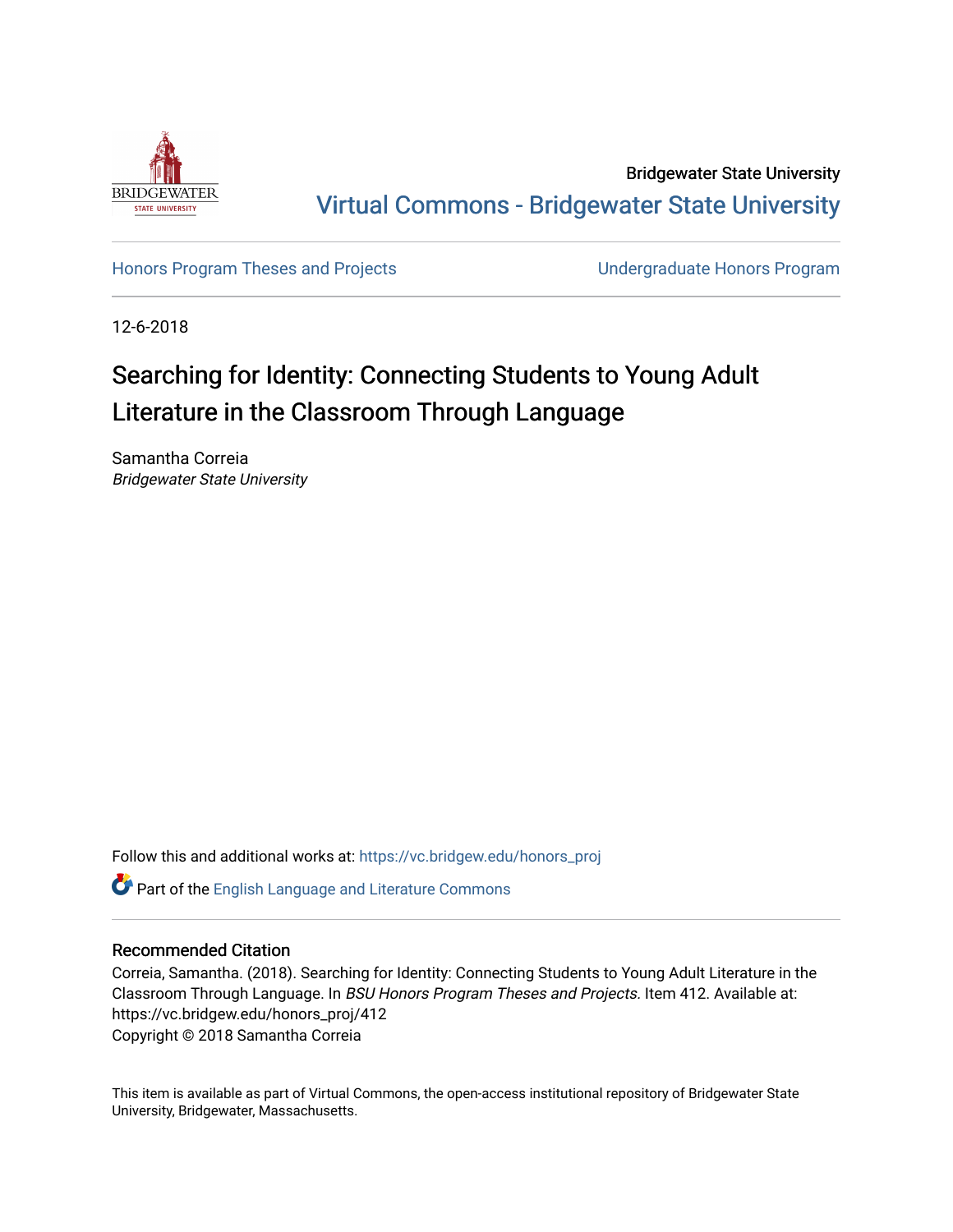## Searching for Identity: Connecting Students to Young Adult Literature in the Classroom Through Language

Samantha Correia

Submitted in Partial Completion of the Requirements for Commonwealth Honors in English

Bridgewater State University

December 6<sup>th</sup>, 2018

Dr. Joyce Rain Anderson, Thesis Advisor Dr. Heidi Bean, Committee Member Dr. Benjamin Carson, Committee Member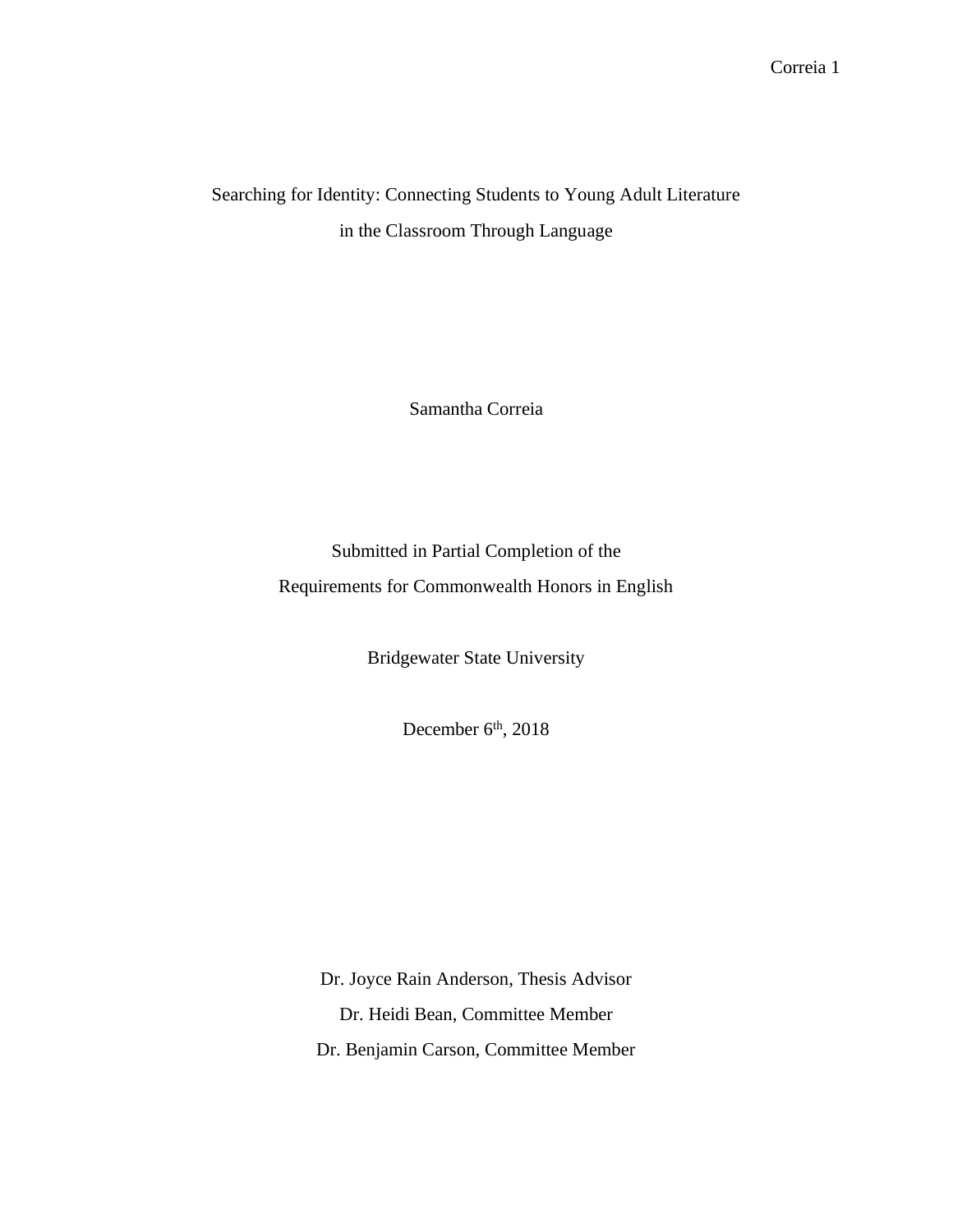Young adult literature largely influences the cultures and the lives of young people; often these popular young adult novels become well-known as they are made into movies and are in high demand. These novels are not just for young adults; these texts can be read at any age and have accessible themes that many people can relate to. However, in this research, young adult literature will be discussed in terms of how these novels affect children, mostly from ages ten to eighteen, as many of the characters in these texts are a similar age to them. Young adult literature (YA lit) is not just any book that would be read in a secondary education classroom. Novels that are considered classics, like perhaps *Lord of the Flies* or *Oliver Twist*, might be about children, but they are either not written for children and therefore not considered young adult literature. While older classics of course have literary merit, and much can be learned from them, this research will focus primarily on more recently published young adult literature that is more currently relatable to adolescents' lives and specifically written for teenagers. Literature does not have to be relatable, because the reader will most likely learn something either way. But for teenagers specifically, who often do not enjoy reading and are questioning their own sense of identity, YA lit can serve as a powerful tool for helping students understand themselves at a time in their lives when they are trying to figure out who they are.

The question of what has "literary merit" is one that is often intertwined with the definition of the literary canon. There is a debate that the literary canon should be expanded or should not even exist at all; the existence of the literary canon implies that certain literary works, mostly by white, male authors, have been deemed worthy enough to be taught in almost every classroom. The idea of "literary merit" is a complex one because one might learn something new from reading anything, but that does not automatically mean that every book or poem has literary merit. Arguably, meaning can be gained from any piece of writing if a person has analytical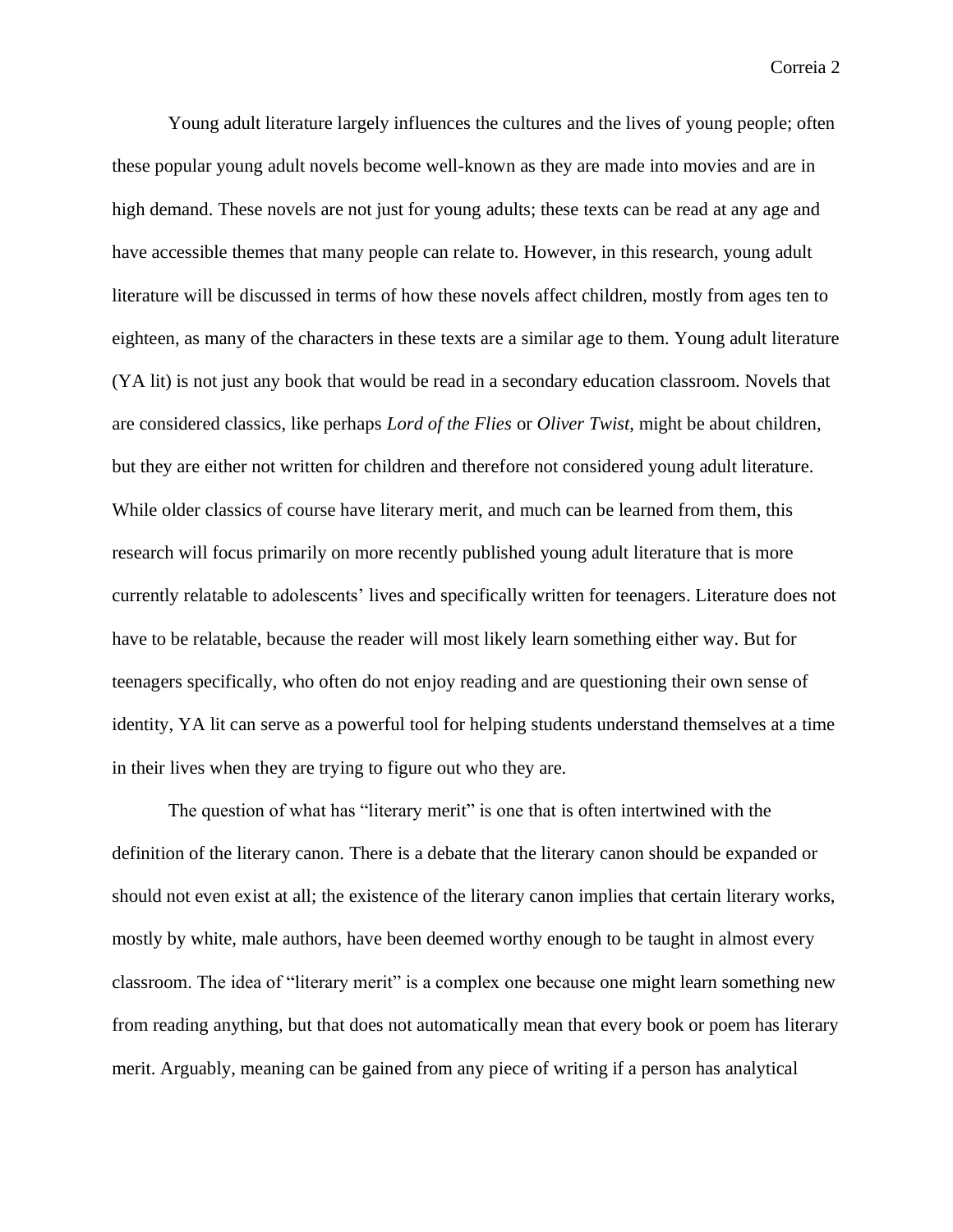skills or if the text is properly contextualized. Similarly, there is a difference in language connotation when someone says, "a book" versus "literature." The word literature itself has indicated perhaps a higher art form than any piece of writing. If the claim is that there is a difference between any book and what is considered literature, this by definition indicates that the word literature is meant to exclude. For example, if a person is in a library and looking in the 800s section of nonfiction (800s being in reference to a section of the Dewey Decimal System), that person would find poetry and fiction books in the "literature" section. The Dewey Decimal system is often used in public libraries, by both libraries and the general public than use the library resources. Although the Dewey Decimal System is mostly used to categorize nonfiction, there is a section that indicates literature. This means users of the Dewey Decimal System are separating so-called "literature" from the other books in the fiction section and placing them in a designated area, amongst the nonfiction. Often in the 800s, one would find works by Oscar Wilde, F. Scott Fitzgerald, playwrights like Arthur Miller, and of course William Shakespeare with his own separate Dewey Decimal Number, 822.33. As important as librarians are in terms of helping students read, librarians are not the ones who decide what has literary merit, especially when it comes to an English classroom. However, it is evident that the books what are considered "literature" have an influence on the classroom curriculum and state standards.

While any type of reading is valuable for students, from comic books to short stories to nonfiction to YA lit, there are certain texts with literary merit that should be read in classrooms so that students can learn. It could be argued that literary value is determined by publishers, who decide what gets to be published, and therefore what people get to read. However, that has more to do with what they believe will sell to consumers, not what is believed to be important literature. Teachers might have a choice in what they are teaching their students, but it truly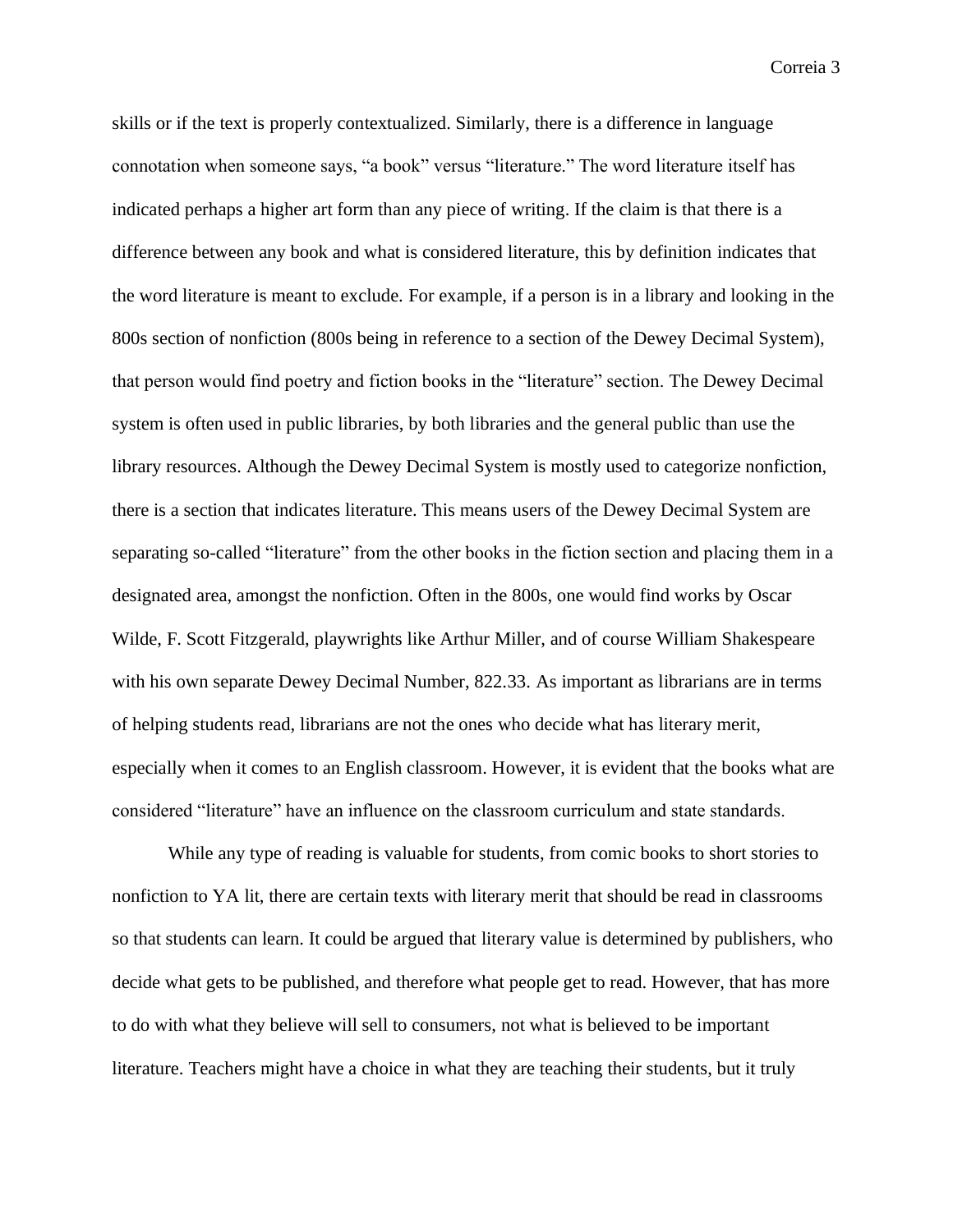depends on the school itself and the school district, as teachers might have a set curriculum that they cannot change. However, teachers may be able to argue for the inclusion of a certain text, again if they believe it has literary value and that students will learn from it. Jonathan Culler argues that "'literary excellence' has never determined what is studied. Each teacher does not pick what he or she thinks are the ten greatest works or world literature but, rather, selects works that are representative of something: perhaps a literary form or a period of literary history" (Culler 48). For a teacher to say that a book, poem, play, or short story has literary merit and deserves to be taught in a classroom, they might look at themes of the text, the time period, use of language, use of literary devices, and what students will learn from it. Of course, the literary canon, the concept of literary merit, and the connotation of the word "literature" being exclusive means that some authors are left out and have not been studied. Shakespeare has most likely been studied from every possible angle, so while there are many different types of literary theory studies—Marxist, feminist, cultural studies, etc.—many authors who are not as famous do not have as many studies written about them. When people in power are deciding which works have literary merit, that means that historically, the literary canon and the 800s section in libraries is often full of white male authors, and often excludes female authors, authors of color, and LGBTQ authors. It is important to view these authors as mainstream rather than alternatives or add-ons to a curriculum.

Changing the definition of what people believe should be read and what is considered "literature" is important because it makes more stories accessible and opens more doors for authors. This research is arguing that young adult literature has literary merit and should be considered as important as other forms of literature. Bildungsroman is a German word that means a novel about the moral and psychological growth of the main character, specifically in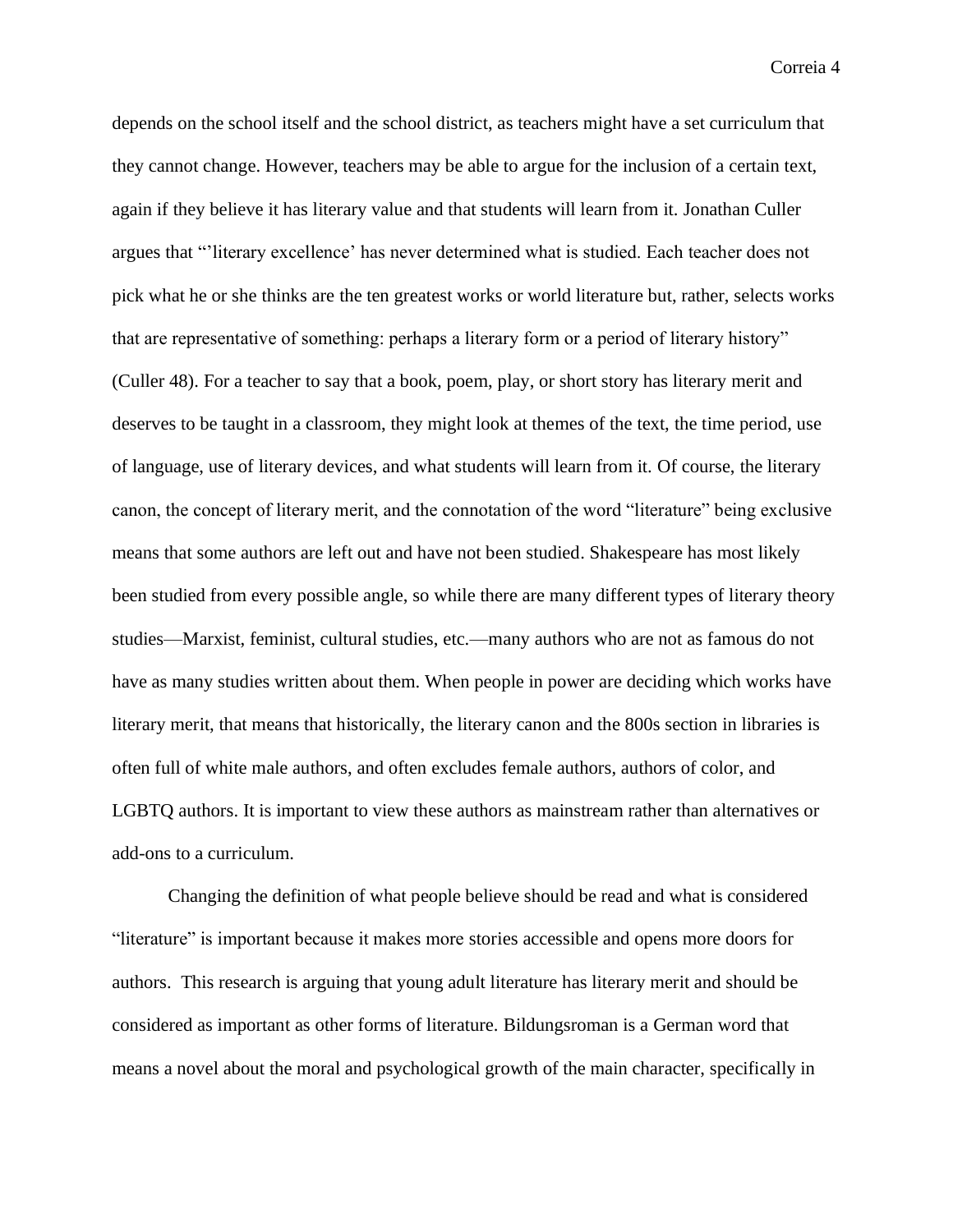the formative years of the character's life. Bildungsroman novels have been taught in classrooms for many years as a classical form of literature, but young adult literature is much different from the bildungsroman novel and is not taught as often. Roberta Seelinger Trites states that "the popularity of the traditional bildungsroman with its emphasis on self-determination gives way to the market dominance of the Young Adult novel, which is less concerned with depicting growth reverently than it is with investigating how the individual exists within society" (Baxter 7). While the bildungsroman novel is more about growth and self-determination, the young adult novel is defined more as an individual's relationships with others and how that person exists in society. That is not to say that the character does not grow or change in some way in a young adult novel, but it is more about how that person exists in their culture and their community.

While YA lit might have some coming-of-age elements, like showing a large amount of character development, often young adult literature is about surveying a moment in an adolescent's life. And while that person may grow and change, the novels are more about learning something about themselves, how their actions affect others, and less about truly becoming closer to adulthood. The intersections between language, culture, and identity come up frequently in some young adult literature, as characters begin to think about their family, their background, and who they want to be. While identity is often explored thematically in various genres of literature, identity exploration is at the crux of YA lit simply because of the nature of growing up; stories that are full of struggle, questioning, and growth. Socialization, confusion, conforming, peer pressure, family pressure, and performing identity are all daily issues in young adulthood, but they are issues that persist throughout life. Coming-of-age is a time between childhood and adulthood, usually from about ages ten to eighteen, where children often feel that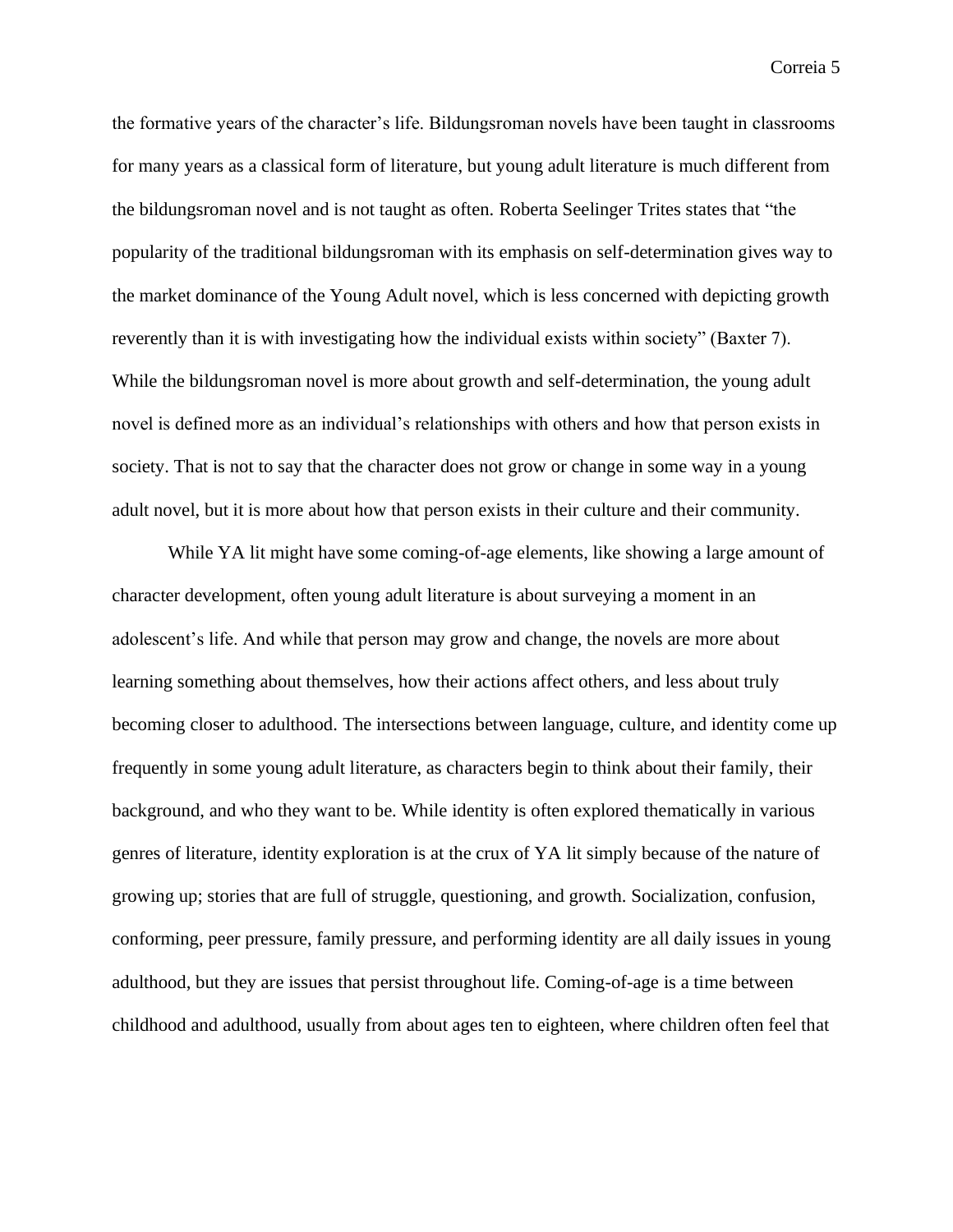they are stuck in the middle; feeling too old to be a young child, but not old enough for the freedoms and responsibilities of adulthood.

The use of language is connected to identity because all language varieties serve as ways to talk about oneself and try to connect with other people in a way that they would understand. The language that a person speaks can give a clue as to their background, or maybe that they learned another language. While this research will consider how non-English languages and English dialects are used in young adult literature and why that is important, it will also look at the different ways that language can be defined, such as body language, social cues, gender representation, dialects, and code-switching, among others. By broadening the definition of languages, it makes way for the acceptance of languages and truly makes languages fluid, which is connected to the fluidity of identity. Much like how languages change over time, with new words added and changes to how people speak, identity can change over time in a similar way, with how a person chooses to express themselves. YA lit that treats language and identity as fluid gives children the space to feel comfortable in their identities and may validate some of the changes and feelings that they are experiencing. The classroom can become a space to think about language and identity, and why they are important, especially because they relate to what students are experiencing.

Young adult novels are often labeled as quick reads or easy reads; people might think they are easy because it is the dialogue that adolescents are used to, since it is dialogue that they hear every day. In comparison to some of the older classics like perhaps *Oliver Twist* for example, the syntax and diction are different and may seem more complicated to contemporary readers. Students often struggle through reading the language of Shakespeare, which might be viewed to them as almost another language altogether since it is Middle English. Language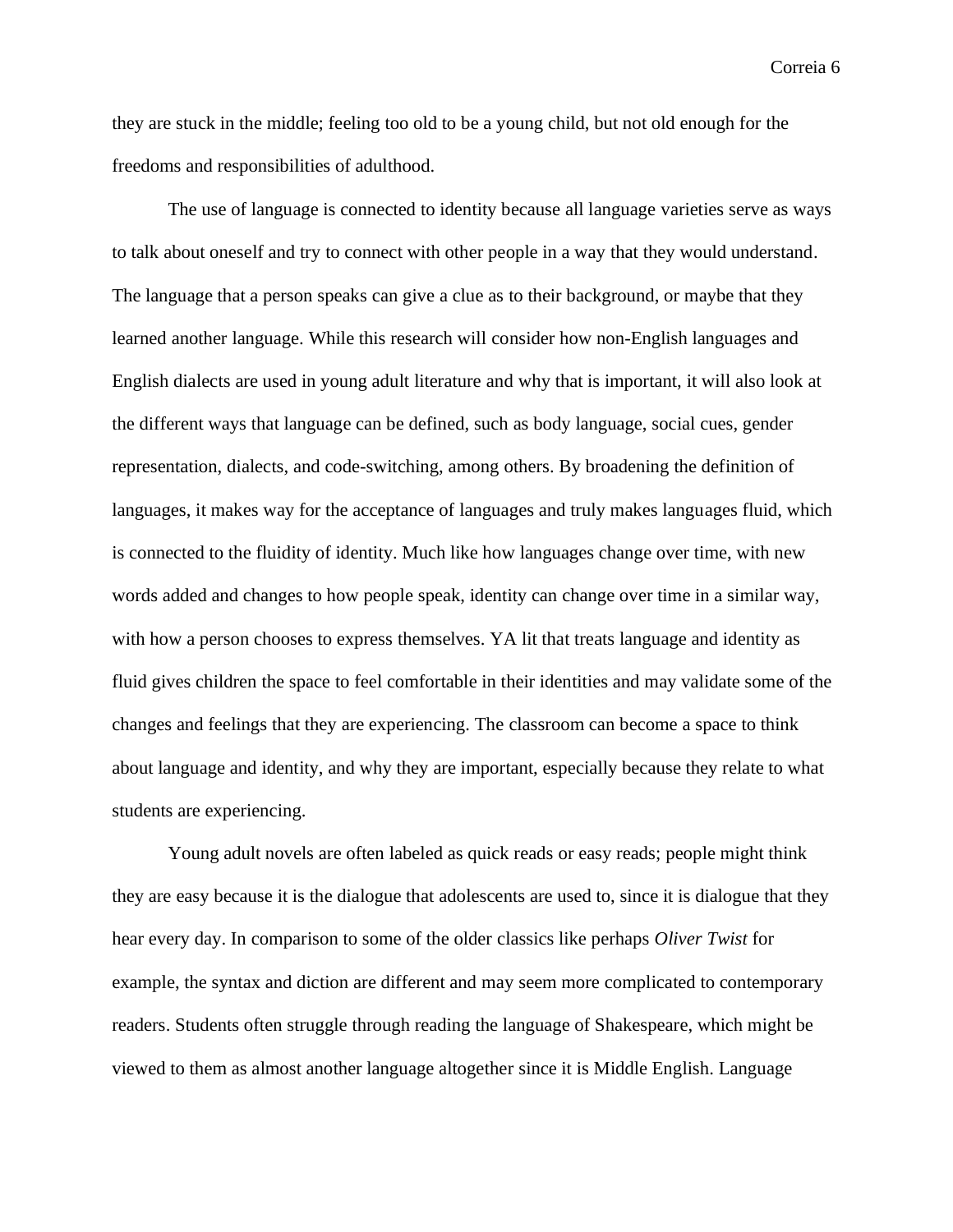should be used by the people in whichever way that they choose, however there are those who try to regulate English. Language should be viewed as descriptive; that is to say that descriptive grammar shows how language is actually used by the people, not dealing with whether the language use is good or bad. By looking at newer and popular novels, it is evident that there are changes happening in how people use language. For this research, books that were considered more popular and with literary value were chose; for example, these novels have been on the *New York Times* bestseller list, or movies have been made about those books, etc. The criteria for choosing books for this project was that each book chosen has different representations of linguistic diversity, such as code-switching, cultural storytelling, social norms, and non-English languages. Other reason for choosing these books was that most, if not all, of these books could be found in a public library. It is important that these books are accessible for everyone, but especially students. It is important to acknowledge that there are dozens and dozens of other YA lit books that could have been chosen for this project, so this is not a definitive list. These novels were not chosen to tokenize characters or to show just one experience from a certain demographic, but each novel shows linguistic diversity in a different way that will be accessible to students. Since these chosen texts are mostly popular young adult novels, many of these books are built into the fabric of societal culture for many young adults. This research is looking at what is popular with students, what they are choosing to reach for on the library shelves, and how taking what students are reading, and teaching it in the classroom can help students learn about themselves. Calling these novels easy reads invalidates the experiences of many children who might see themselves represented in these novels. Young adult novels are giving students a space to see their stories represented.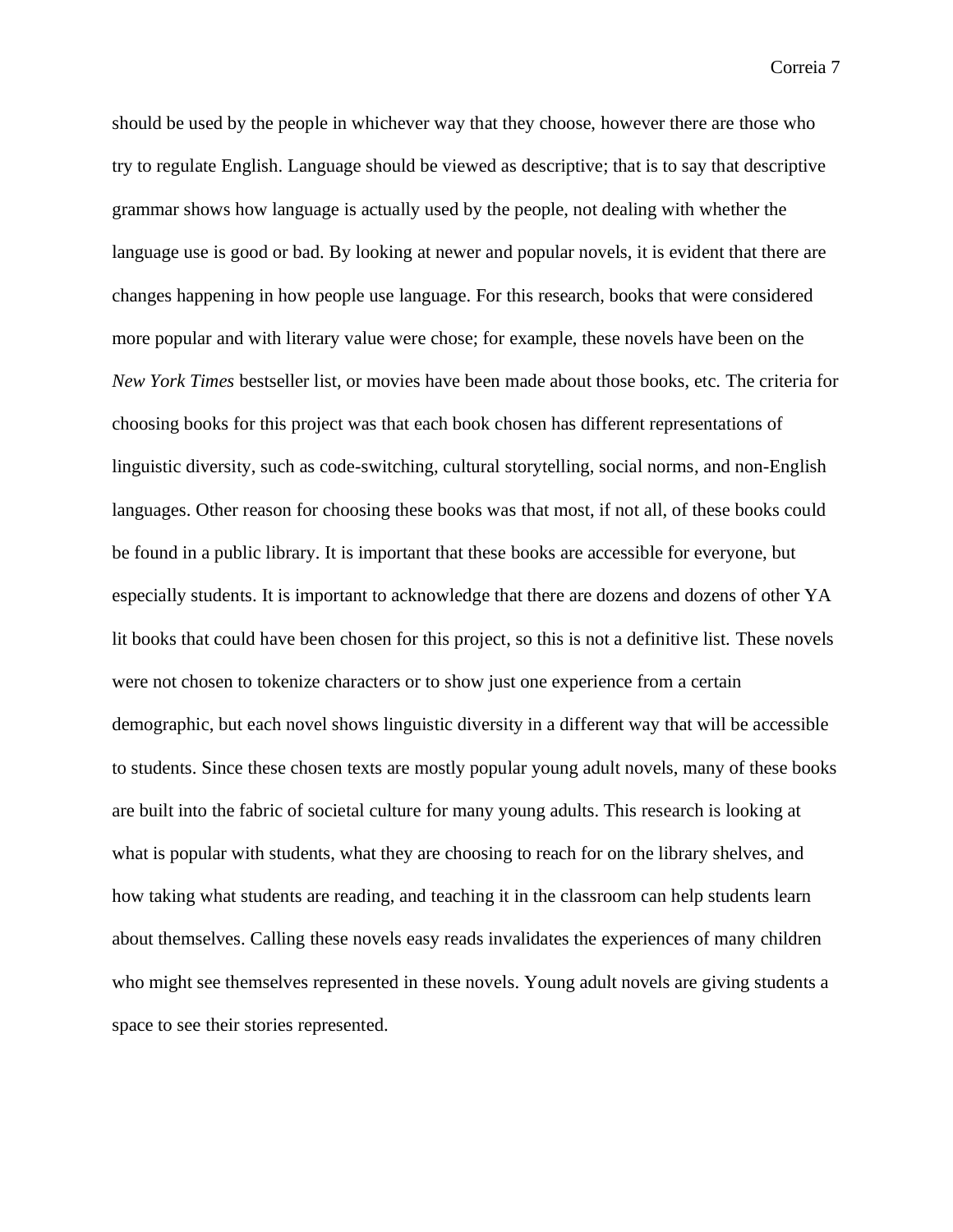Identity and language are connected because people use language to find the right words for their feelings and their self-determination. Language is constantly changing, which is important because new words are being developed for things that might have needed to be changed. It also means that there are now new words for ideas and identities, which creates space for growth and acceptance. Words have power and word choice is important. In some cases, people are not willing to change their language to help or understand someone else, which could be harmful. However, labels for identities are often changing; phrases for identity might change in the future and might not be used in the same ways that they are now. This research about young adult literature in the classroom intends to open up a conversation, not to tell students to read a certain book just because they might have similar experiences to the characters. Students do not have to identify with the characters that they read, but they might identify with a theme, a particular language, or it could remind students of an experience that they or someone they know has had. Some may learn something about a character's struggles and experiences, even if the students do not feel that they can relate. However, these YA lit books are not to serve as token experiences for these cultures and communities. It is important to understand when choosing books about identity, community, and culture, that one character does not represent the experiences of all people from that background because that can lead to tokenization or lead readers to believe that there is only one way to be of a certain background. Not only should novels talk about race and societal injustices, but literature should do this in a way that is not about a "white savior" perspectives; that is, a white people feeling like they need to save a person from a marginalized community for the white person's own personal benefit. Looking at some of the new young adult novels and how they can be taught in the classroom leads to thinking about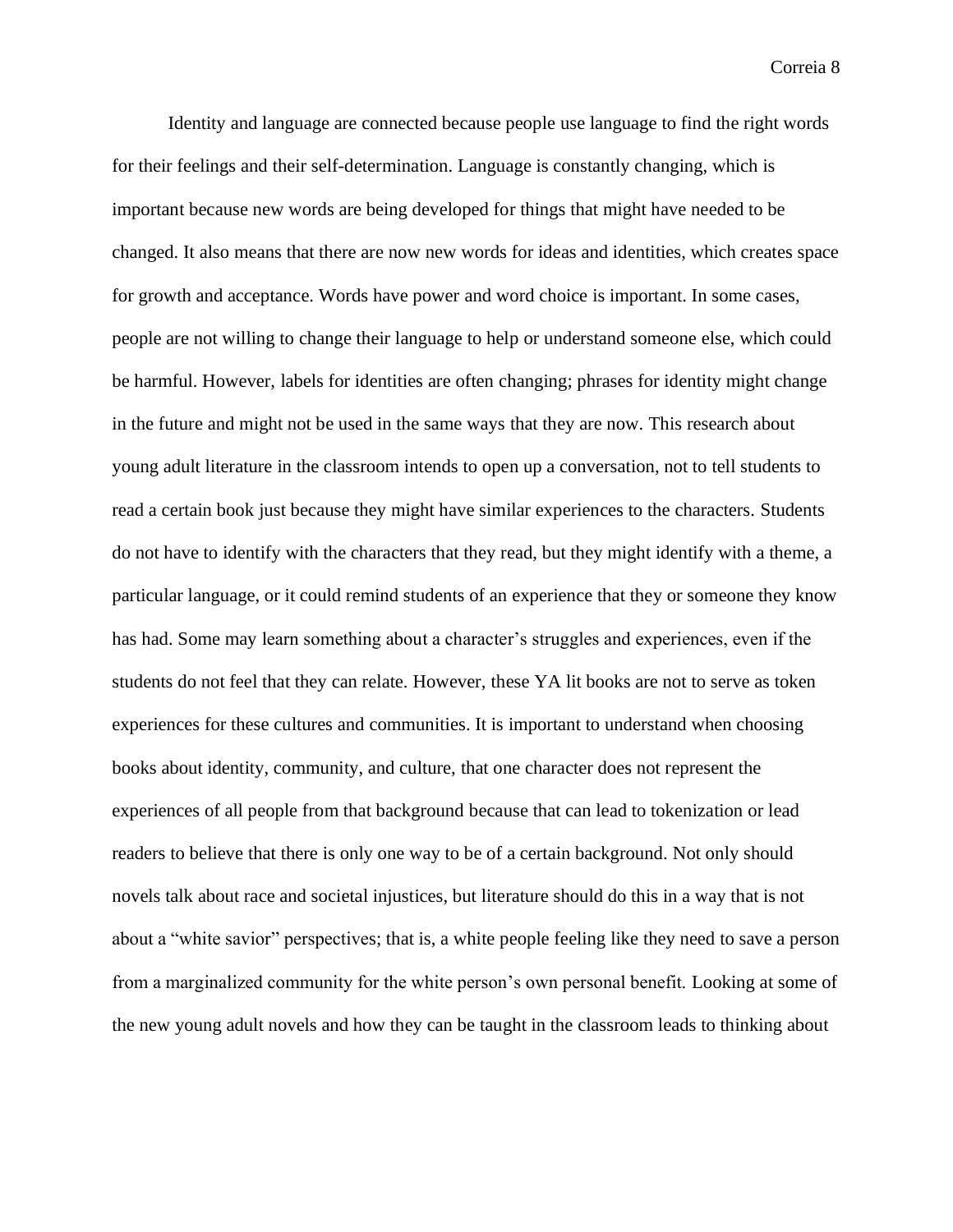why certain texts are chosen for the literary canon and perhaps to trying to break down the exclusivity of the canon.

Before analyzing YA lit novels on their use of language and identity, it is necessary to look at how these two concepts are defined in literature and how they are connected. Ferdinand de Saussure, a Swiss linguistic of the early twentieth century, defined language as "a system of signs and the key fact is what he calls the arbitrary nature of the linguistic sign," which therefore states that language is a combination of sign and meaning. (Culler 57). However, because there are so many languages around the world and so many dialects within them, language in itself is a system of differences, creating identity for those who speak the same language and contrast between other language systems. Language creates connections, but also creates different identities for people. In the essay "American Indian Geographies of Identity and Power: At the Crossroads of Indígena and Mastizaje," Sandy Marie Anglás Grande states that language connects to the "experience of multiplicity, relationality, and transgressions as they relate to identity" (Grande 220). It is therefore impossible to separate language and identity. There is a fluidity in both language and identity that is important, especially when thinking about how those two things are seen in literature. Grande goes on to define identity as "situated as one of the core struggle concepts of critical pedagogy, where the formation of self serves as the basis for analyses of race, class, gender, and sexuality and their relationship to the questions of democracy, justice, and community" (Grande 219). It is necessary to be discussing all of these topics in classrooms, since they are so relevant in the lives of students. Students should be given the freedom to explore both their language and their identity, and the classroom can be a starting point for that.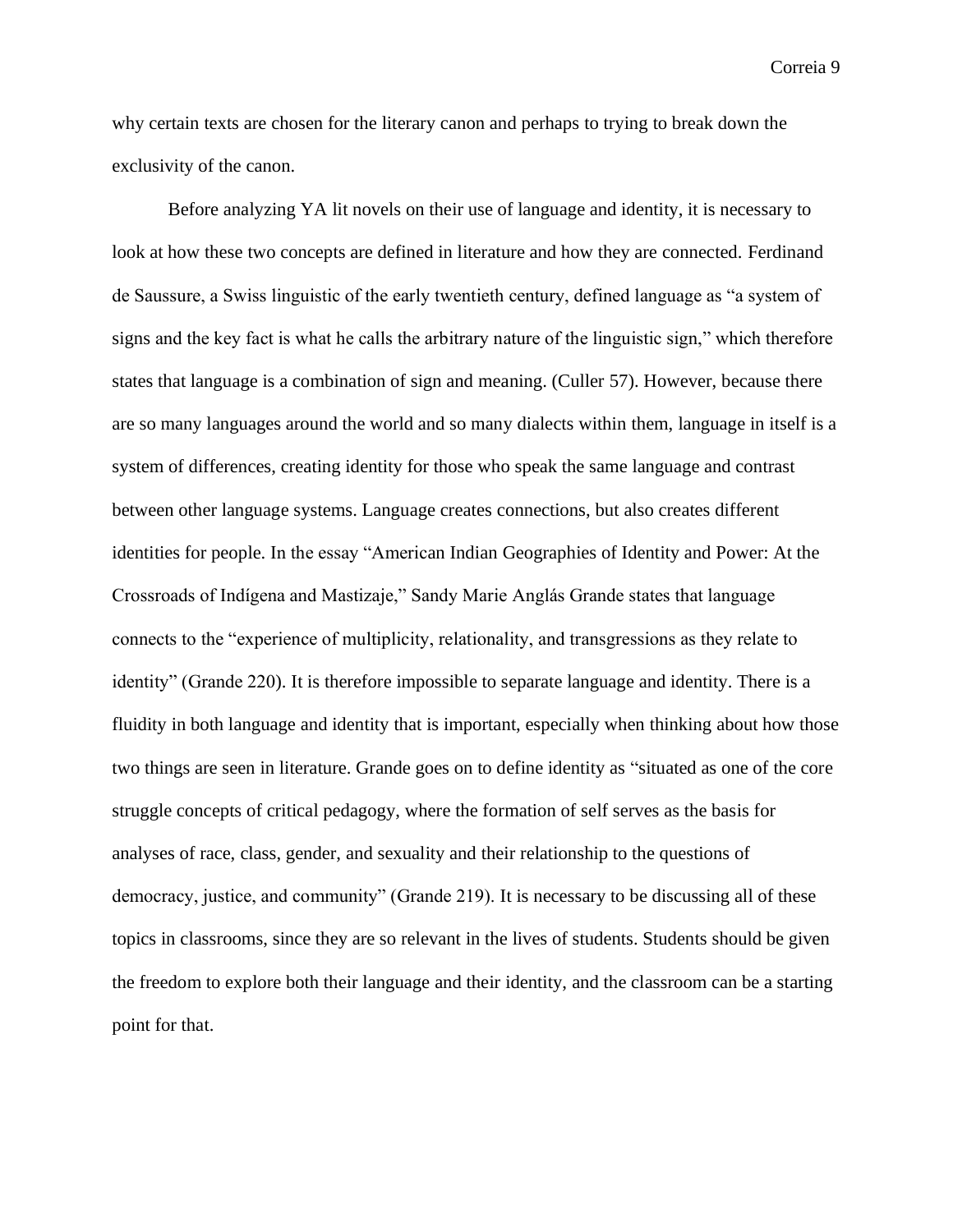Student choice in the classroom is a way of listening to how students learn, their needs, and their interests. Letting students choose what they want to read gives them voice in the classroom. However, this can be difficult because of the Common Core State Standards as well as funding for books. There is an assumption that when giving students a choice of what they want to read, they will choose the easiest book to read. This might be true for some students, especially when it comes to choosing a summer reading book, but students are more likely to pick a book that challenges them or piques their interest. George W. Norvell wrote "to increase reading skill, promote the reading of habit, and produce a generation of book-lovers, there is no factor so powerful as interest" (Cart 23). When teachers get in the habit of talking about books in the classroom, even just any general books that the students are not reading in class, the students have a better understanding of what options are out there for books. English teachers might not get every single student to like reading or to start reading in their free time, but it is still important to emphasize reading in their free time and helping the students find books that they might like, and they can recommend to each other. In an English class, there is often a question of interest: should students be interested in what they read in the classroom? Does it matter if a student likes a text or not, as long as they learn from it? A teacher might ask a student for their thoughts on a book, or what they understood from the reading for homework, and a student will often say "I don't really like this book." While the teacher was looking for an observation or an analysis, the student's first thought might be to if they like the book or not. It is important for students to learn the difference between an evaluative and analytical comment for literature. Students do not have to necessarily enjoy all of the texts that they are reading in class, as long as they are learning something from them. Literary analysis is much different from enjoyment, and they are usually not related concepts. However, if the students are in fact reading books that they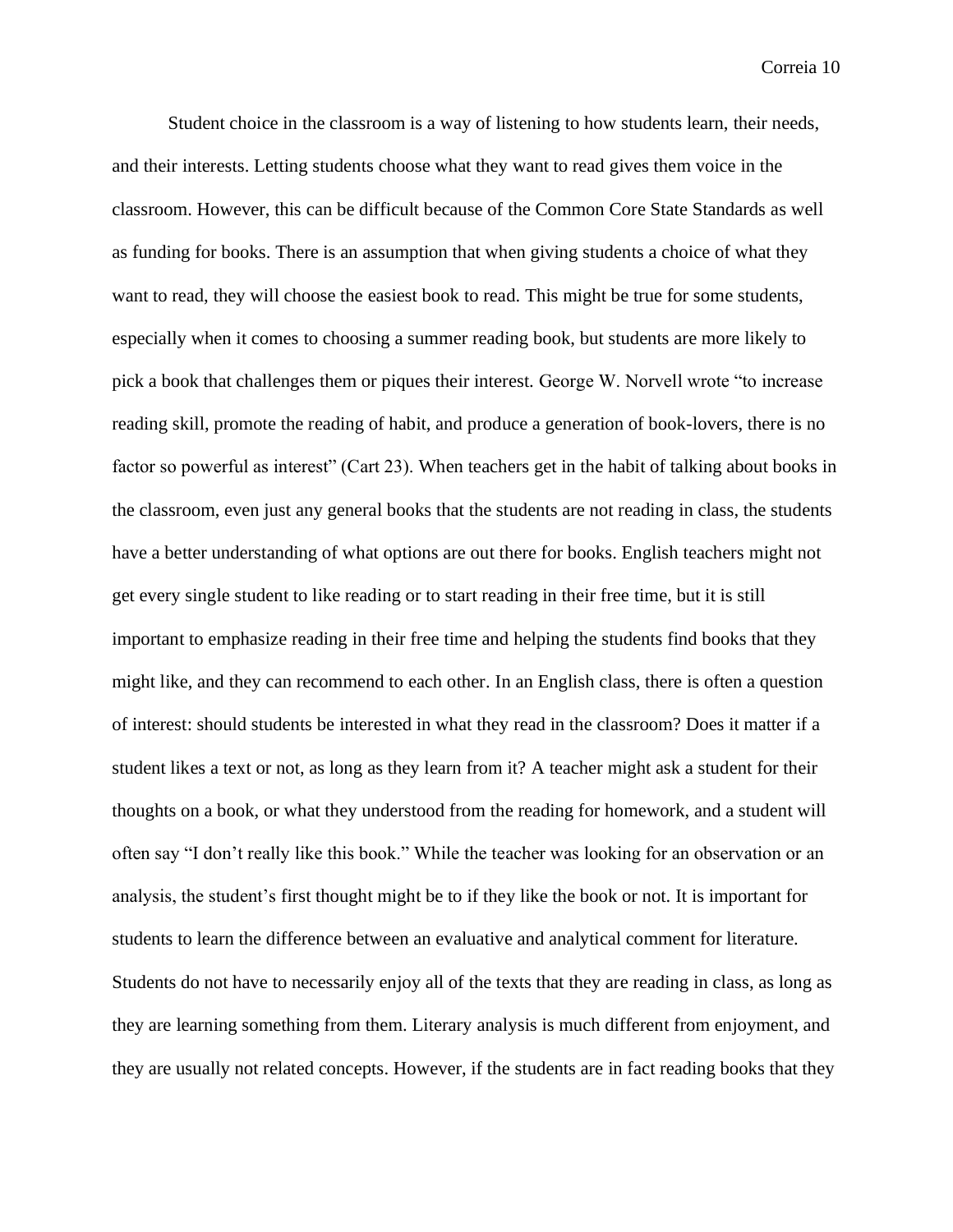enjoy, or at least is more relevant to their experiences, they might make more connections to the text and be able to understand it better because they have had similar experiences themselves. In 1967, young adult author of *The Outsiders* S. E. Hinton wrote "teenagers today want to read about teenagers today" (Cart 23). Although this quote is from about fifty years ago, it is still true to this day: teenagers have always wanted to read about themselves, and they will always want to.

Young adult literature might seem like a new trend that has gained popularity in the last ten or so years; however, YA lit has a long history throughout the  $20<sup>th</sup>$  century that coincided with the very idea of what it meant to be a teenager. In the book *Young Adult Literature: From Romance to Realism*, author Michael Cart states that "until World War II, the term young adultlike its ostensible synonym teenager-was scarcely used at all" (Cart 3). This is because children seemed to become adults overnight when they entered the work force, which during the 19<sup>th</sup> and early 20<sup>th</sup> century, could be as early as ten years old. Until about the 1940s, there were only children or adults; the idea of an age group in between childhood and adulthood is not even a century old. Therefore, before the 1940s, the concept of young adult literature did not exist either because there was no need for books about an age group that, at that time, theoretically it did not really exist. Of course, there were books about the difficulties of childhood, like perhaps Charles Dickens' *Oliver Twist*, but none that specifically discussed the difficulties of the young adult experience. It is believed by Cart that "it was in 1942 that the new field of writing for teenagers became established," specifically with the novel *Seventeenth Summer* by Maureen Daly (Cart 11). *Seventeenth Summer* is about a seventeen-year-old girl named Angie who gets asked out on a date by a basketball star; however, their fates are uncertain as they will both be starting different lives in the fall. When books for children and young adults were released, they were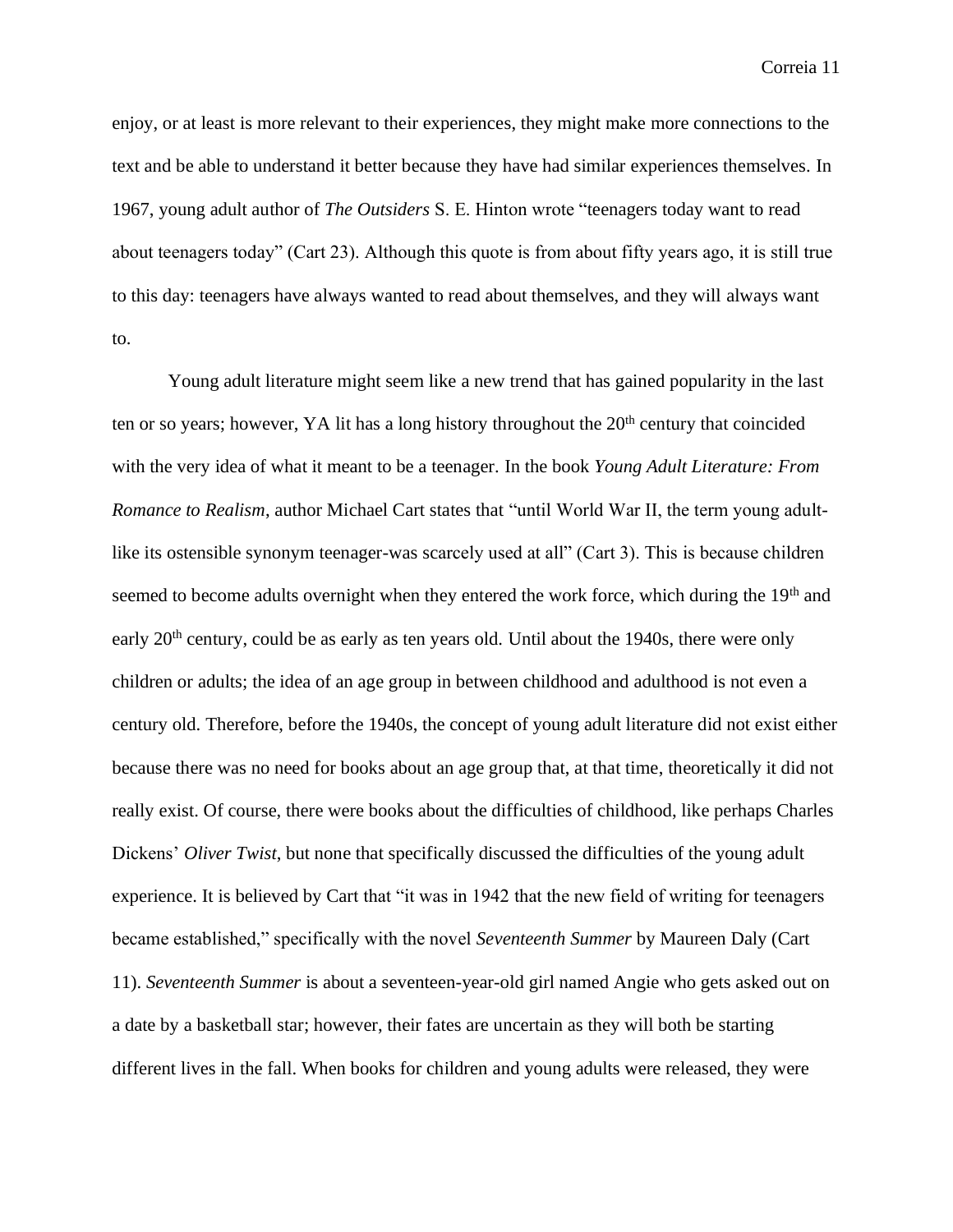incredibly gendered and only reinforced strict gender roles for children, much like the social norms during their time period. Since female authors were often not as popular as male authors, female students would read about the experiences of boys and men in classes, but male students would not often read about the experiences of women. In contrast, popular YA lit today covers a wide range of topics like vampires, dystopian worlds, and romance. The novels chosen for this research are mostly realistic fiction, with some inclusion of dystopian stories.

When thinking about the connections between a reader and a text, and how the background of that reader affects their reading experience, it is essential to look at the work of educator and literary theorist Paulo Freire. Whenever someone picks up a book, they are carrying with them their own entire life experience to the page of the novel, which makes a reading experience different for each person. This affects how a person reads, and how they read affects how they see the world. Therefore, a student's background, culture, and prior knowledge all impact how they learn and connect with literature. When a novel is taught to a class, each student will get something different from a text because each student has had different life experiences. As Freire states in his book *Literacy: Reading the Word and the World*, "Reading does not consist merely of decoding the written word or language; rather, it is preceded by and intertwined with knowledge of the world" (Freire and Macedo 29). Not only is it important for students to understand language and meaning, but literature is also connected to the world outside of the text and the world that students experience every day. Reading is impossible in a vacuum, because reading and analysis mean taking an understanding of the world and applying it to dissecting a reading. Paulo Freire's theory of "reading dangerously" indicates that reading should challenge a person's way of thinking, and that reading, and education are powerful enough that all people deserve access to education. This also means reading books that are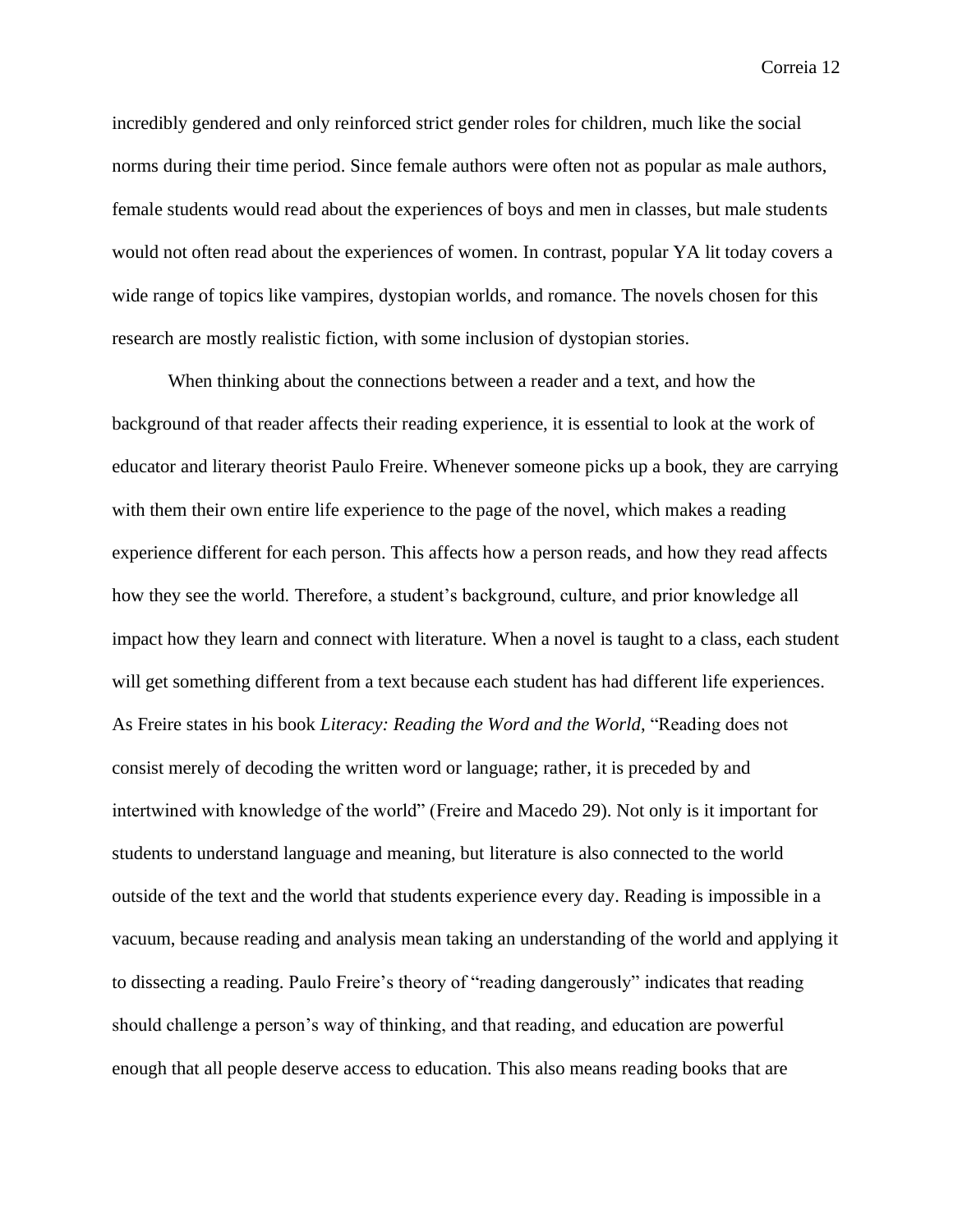considered banned or challenged, specifically because these books might change the way a person thinks. *Conscientização* is a Portuguese word meaning critical consciousness, which is another educational theory developed by Paulo Freire that engages learners to question the world around them. People who are critically conscious recognize issues embedded within society and work on addressing these issues through action and dialogue.

Literature often gets people to think differently on a topic or teaches the reader something, and when thinking about a change in societal understanding and questioning community, it may be useful to think about Bobbie Harro's research on the Cycle of Socialization and the Cycle of Liberation. Harro's research should be applied to young adult literature because sometimes a person might come across an idea in these novels that might make them question themselves and their upbringing. The Cycle of Socialization is made up of many parts: the beginning of the Cycle is First Socialization, usually with family or whomever is raising a person. Then it moves to Institutional and Cultural Socialization, which could be school, a religion, friends, and other social groups. Then Enforcements and Results, which would be the enforcement and regulation of social norms. The breaking out point in the Cycle of Socialization is Direction for Change, which indicates breaking away from the community beliefs and social norms. In the Cycle of Socialization there is a binary of either staying in the cycle and possibly having children to keep the cycle going with the same ideas and beliefs, or the second option of breaking away. This connects to the Cycle of Liberation, which begins with Waking Up. This is the moment when something occurs causing a person's values no longer match their community values. Next leads to Getting Ready, then Reaching Out and Building Community. Since a person left their old community, or perhaps was forced out for having different beliefs, they will want to find a new community. The next three steps are Coalescing,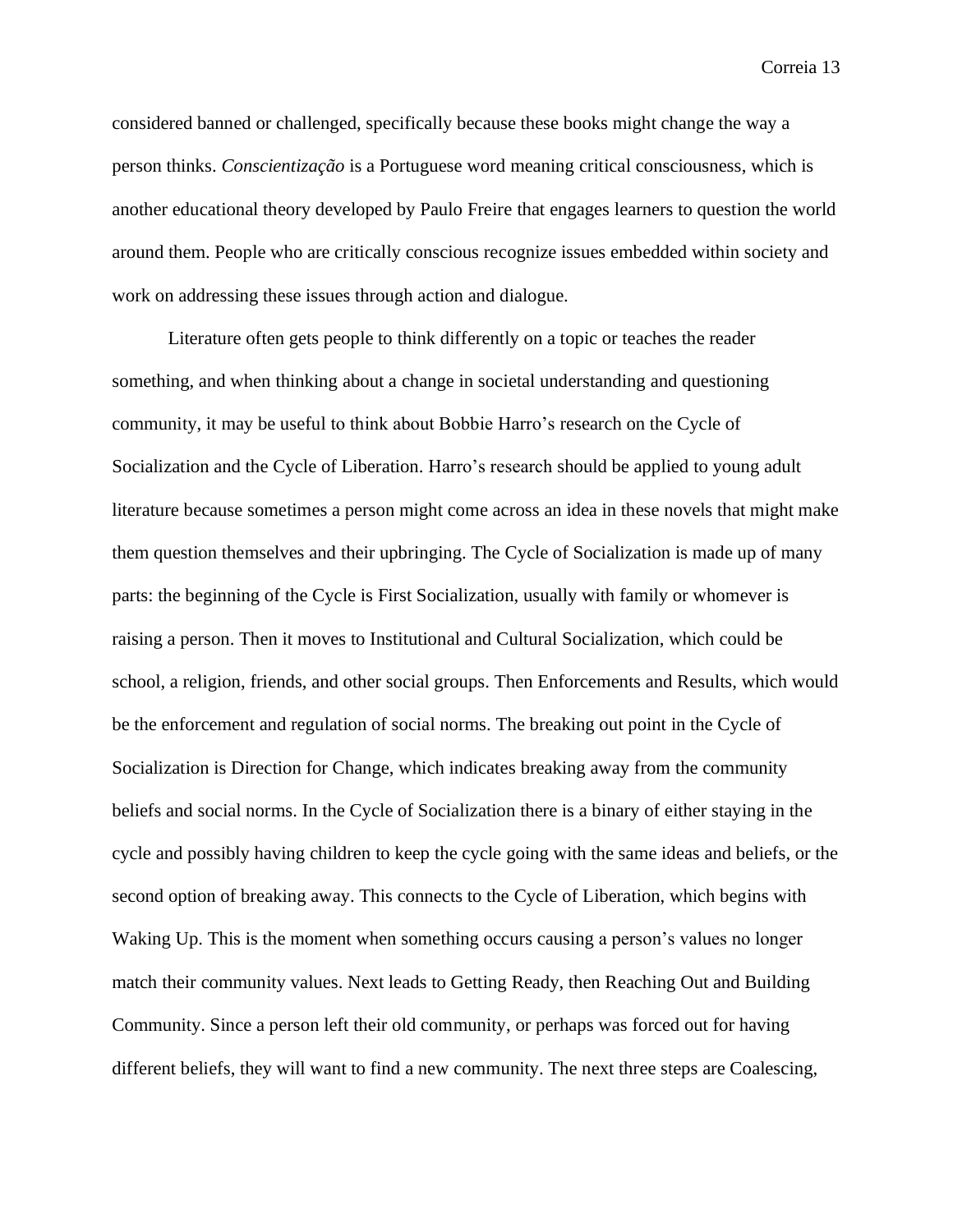Creating Change, and Maintaining. This would mean creating social change and making a difference in the lives of others, while also maintaining these beliefs. These cycles can be applied to identity because identity realization can sometimes mean breaking away from the social group that raised a person and having to find a new community. This does not necessarily mean moving away from family, but it could lead to some separation, which is part of growing up and moving on. Not knowing something or being wrong, whether in the classroom or in life, is always an opportunity for learning and for growth.

When thinking about Harro's Cycle of Socialization, it is necessary to make connections to family because it is often families and communities, the socialization aspect, that people are staying in or leaving. In young adult novels, characters are shown in connection to their families, given that the main characters are often children, but also because these characters are thinking about their identities in terms of how that relates to their upbringing. As previously mentioned, young adult literature can be focused on growing up, but it is mostly focused on relationships and community. The novel *Aristotle and Dante Discover the Secrets of the Universe*, by Benjamin Alire Sáenz tells the story of two friends as they navigate the summers of adolescence in 1980s El Paso and attempt to learn more about themselves and their families. The narrator Aristotle Mendoza, who goes by Ari, and his new friend Dante Quintana are both Mexican-American and are faced with family expectations. Ari is more comfortable with being Mexican-American, while Dante says that he does not feel Mexican and is embarrassed by his family heritage. Ari and Dante both question what it means to be a "real Mexican," because they know that they are Mexican and must deal with the stereotypes and racism from society (Sáenz 88). They are dealing with the question of what it means to identify as American. Ari and Dante often use Spanish with their families, and Spanish is interwoven in the text with English. This act of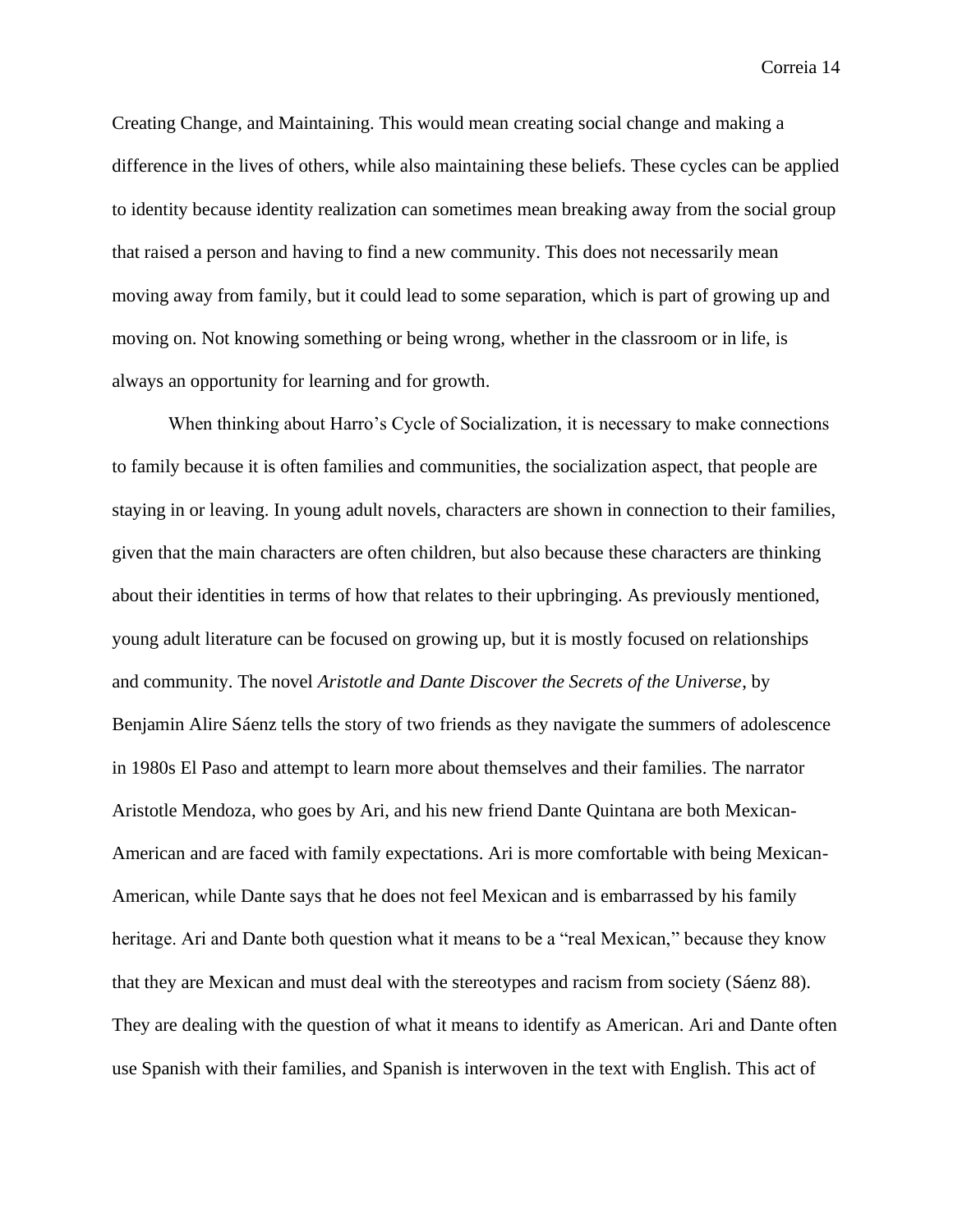going back and forth between languages is a reality for many multilingual people. Dante's father is an English professor, and Ari says about Mr. Quintana, "I'd never met a Mexican-American man who was an English professor. I didn't know they existed" (Sáenz 24). Ari's mother tells him that it is a wonderful thing that Mr. Quintana is an English professor because she never had a single Mexican-American professor when she was in college (Sáenz 99). Mrs. Mendoza knows that there are most likely Mexican-American students in Mr. Quintana's classes, and that seeing that representation in their teaching is important for the students because she never got to experience that.

Historically, the United States education system has sought to erase the languages and cultures of immigrants and Native Americans in an attempt to Americanize everyone, which is incredibly harmful to how students see themselves and their families. This is evident in the boarding schools that Native Americans were forced to attend, which later became the model for immigrants. In the article "Honoring and Building on the Rich Literacy Practices of the Young Bilingual and Multilingual Learners," author Mariana Souto-Manning states that "by valuing students' cultures, teachers can engineer bridges between their experiences and academic standards" (Souto-Manning 263). This is why it is important to value the backgrounds and experiences of students and create lessons that show this value as well; students might feel more connected to what they are learning.

Aristotle feels pressure to live up to his name, both in terms of being named after his grandfather, while also having the same name as the famous philosopher. He renames himself Ari as an attempt to create his own identity separate from the expectations of others. Perhaps another text to teach along with *Aristotle and Dante Discover the Secrets of the Universe* would be the vignette from *The House on Mango Street* by Sandra Cisneros, where Esperanza discusses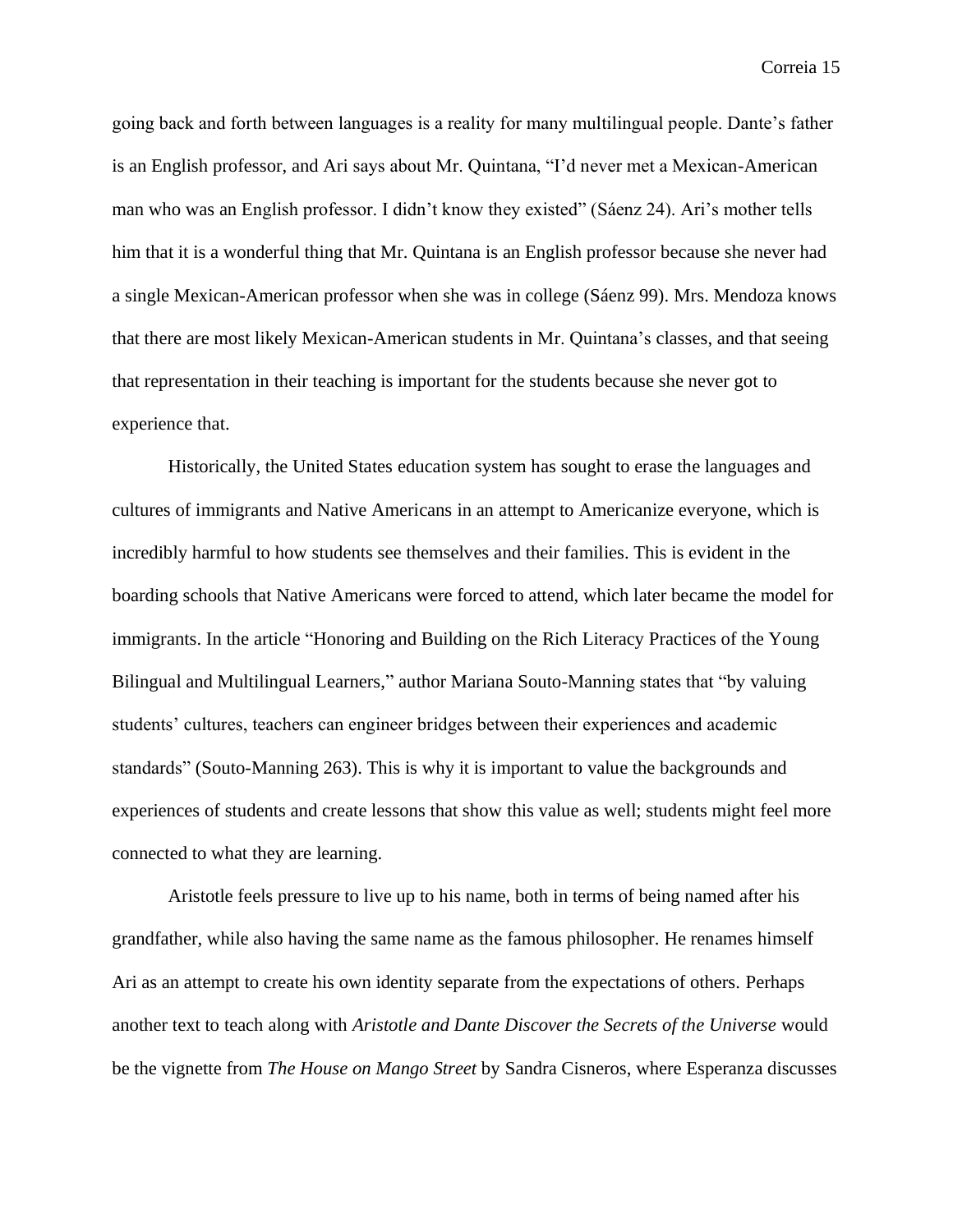how she was named after her grandmother, and how the children at school make fun of her for her name. Ari feels that, in order to understand himself, he must understand his brother, who is in prison, and get his family to acknowledge his brother's existence and humanity. As Ari becomes closer friends with Dante, he is able to let go of some of his anger because of Dante's openness and freedom. Part of "discovering the secrets of the universe" (Sáenz 43) is that Dante and Ari have better understandings of themselves and how they fit in the world. When Dante tells Ari that he is in love with him, Ari takes a long time to realize that he is in love with Dante in the same way. Dante came out to Ari first, but Ari had hidden his feelings for so long that he had not even realized that he was having them. When Dante gets attacked for being gay, it brings societal homophobia to the forefront; while their parents might accept their sons, the rest of society might not feel that way. Ari eventually comes to accept this aspect of his identity with love and support from his parents.

In the *Education Week* article "How to Tell a Different LGBTQ Story in Schools" the author writes about how to discuss LGBTQ issues in the classroom while being respectful and making sure students feel safe. Bullying is a large issue in many middle schools and high schools, and many LGBTQ folks often face bullying because of their identity and gender presentation, so talking about LGBTQ identity in the classroom normalizes those identities and makes it okay to talk about them. The article interviews teachers on why this is an important issue and how they accomplish this goal. One teacher stated that "talking about lesbian, gay, bisexual, trans issues in schools means talking about friendship, family, and disappointment" ("How to Tell a Different LGBTQ Story in Schools"). These identities are not isolated; the experiences of LGBTQ students often intersect with family and friends in their lives and being aware of that is important. Only talking about LGBTQ identity in a health class, if students even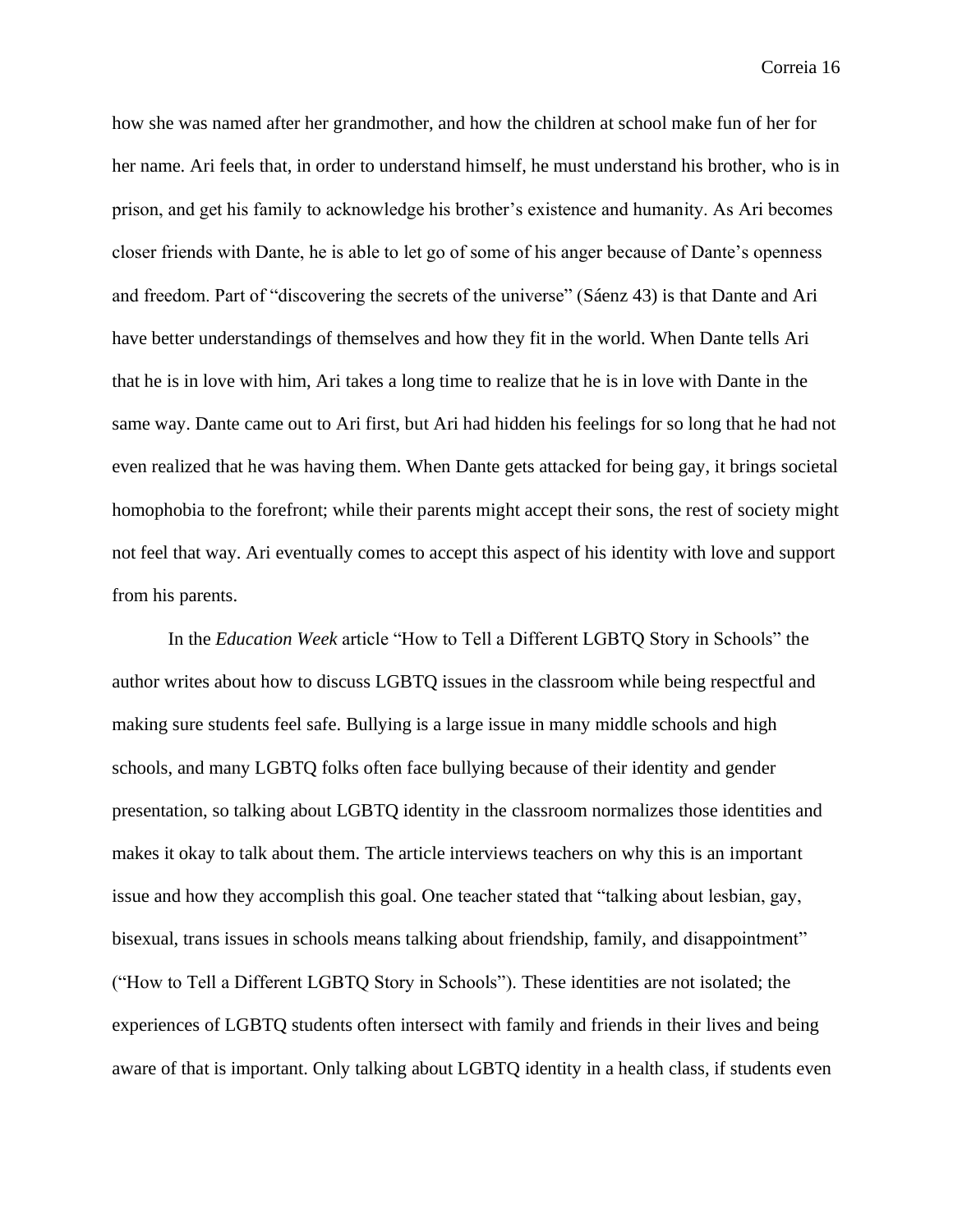get a non-heterosexual sex education, tells those students that their identities are only about whom they have relationships with. School is a community. Therefore, students should feel supported in their community and have the freedom to talk about issues that they face. In an English classroom, this does not mean talking about LGBTQ characters only if there is one such character in a book, which might be rare as curriculums are often focused on heterosexual characters. This means listening to students and providing a safe space in the classroom. Another teacher who was interviewed in the article stated "all these young people and all these teachers already have these very personal, intimate relationships with LGBTQ issues. And not because they themselves are necessarily gay or lesbian or trans" ("How to Tell a Different LGBTQ Story in Schools"). When thinking about *Aristotle and Dante Discover the Secrets of the Universe* and Ari and Dante's love for each other, both platonically at first and then romantically, it is important to have these discussions about LGBTQ identity in the classroom with help from this article.

Part of the intersections of language and identity is the language of gender and sexuality, as well as having the linguistic tools to come out if one chooses to. Becky Albertalli's novel *Simon vs. The Homo Sapiens Agenda* tells the story of Simon, a teen who is at risk of being outed as gay by a classmate and therefore must deal with expectations and possible judgements from others. Not only is his identity at risk of being exposed, but also the identity of his email pen pal, Blue, whom Simon confides in because Blue is also gay. This novel deals with who gets to own a person's story. Coming out should be an experience that that person owns and can do on their own terms and should not be taken away from that person. While Simon doesn't want to hide the fact that he is gay, he is also faced with the uncertainty of what others will say to him. There is a language to coming out as well—whom to tell, how to say it, word choice, and how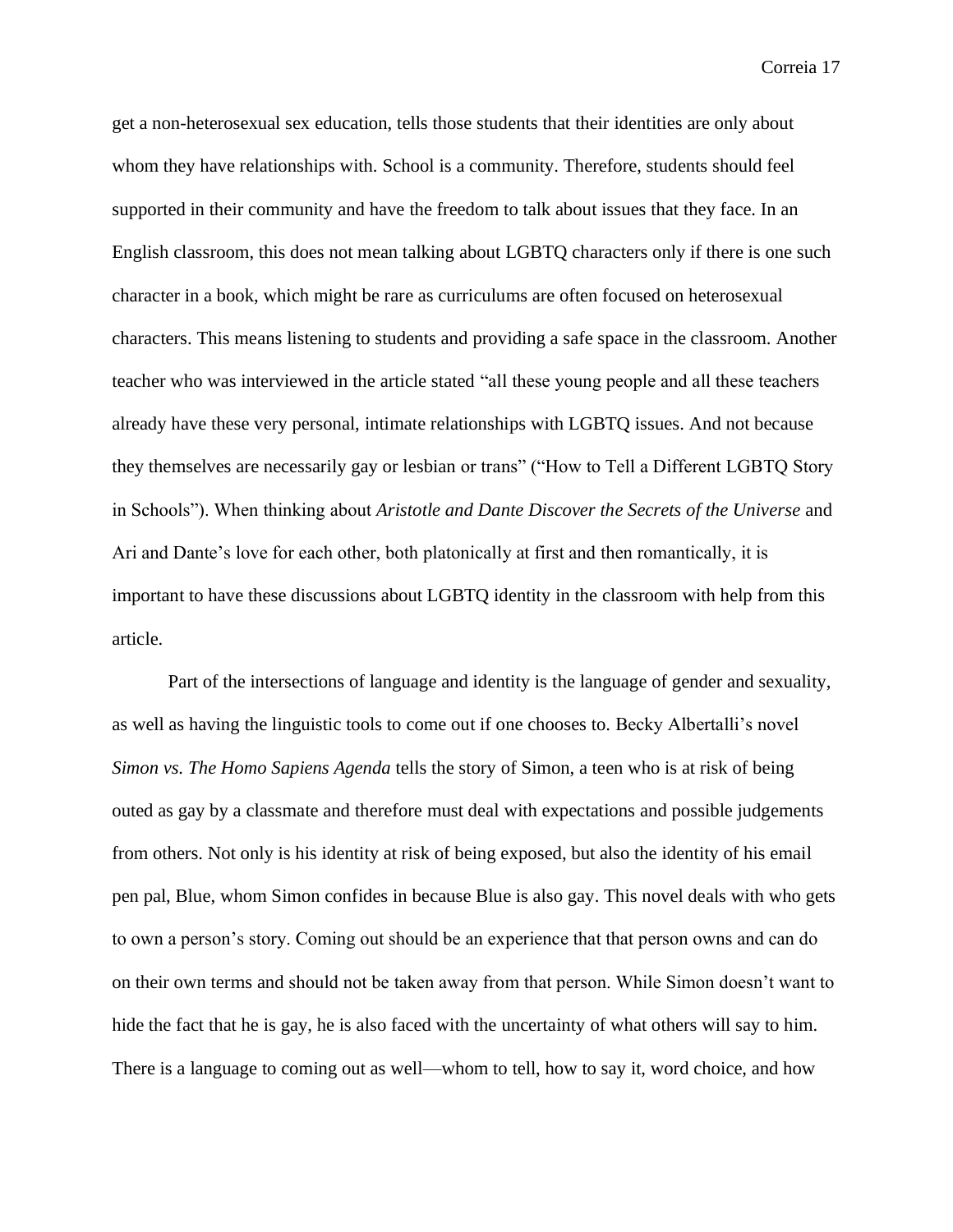people will respond. When it comes to speaking about identity, there is privilege in who gets heard and who gets ignored or silenced. Even the words for how we identify change and identities are always in flux. Words like gay, queer, non-binary, and even the LGBTQ acronym, have changed meaning in the past and will probably change in the future as new words are used. When talking about his parents and their expectations of his behavior, specifically before they know that he is gay, Simon states, "It's like they have this idea of me, and whenever I step outside of that, it blows their minds" (Albertalli 54). Simon feels that he cannot change for fear of disappointing others, but that he is limited by who he can be by other people trying to put labels on him.

There is a language to these social norms and labels as well. Norms and stereotypes can often be harmful and can put people into boxes. Young adult books can be used to change the discussion about LGBTQ rights, especially when it comes to acceptance and normalization of queer identities. When writing to his online pen pal Blue, Simon says, "don't you think everyone should have to come out? Why is straight the default?" and later Simon realizes upon meeting Blue that "white shouldn't be the default any more than straight should be the default. There shouldn't even be a default" (Albertalli 269). In society, people are assumed straight until proven otherwise, which fuels heteronormativity. Someone's identity should not be assumed, because those assumptions are often based on stereotypes. In the article "Reading LGBT-Themed Literature with Young People: What's Possible?" authors Caroline Clark and Mollie Blackburn discuss different ways to counter heterosexism and homophobia in the classroom. The authors state that "the dynamics shaped by homophobia and heteronormativity in schools influence the positions of readers and texts, the degree to which students enjoy the readings, and the political action sparked by this work" (Cark and Blackburn 25). *Simon vs. the Homo Sapiens Agenda*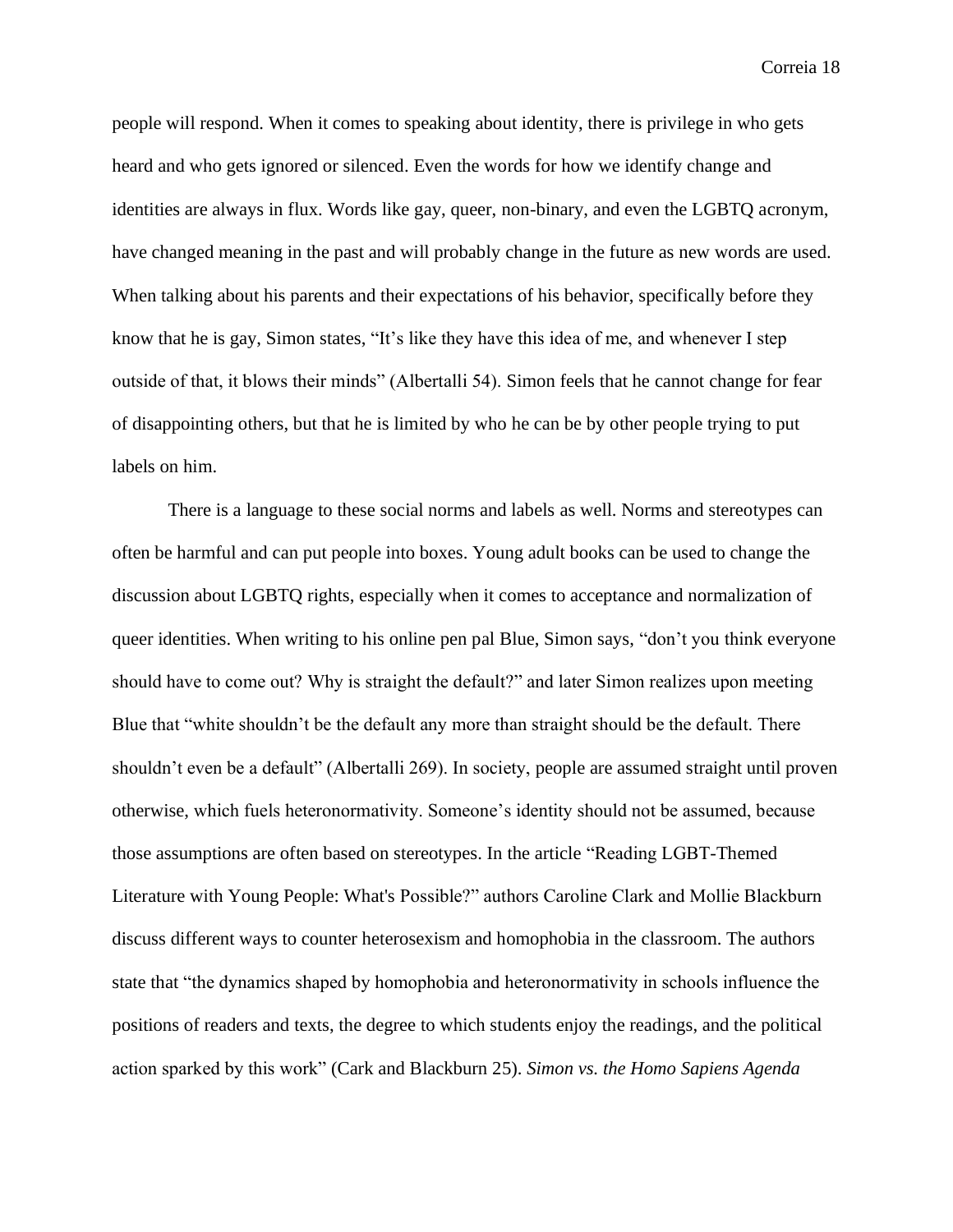deals with who gets to tell their own story. Coming out should be an experience that a person owns, not something that should be taken away from them by outing them. Simon feels angry about being outed by Martin in such a public way, because he was not given the chance to make his own decision. Of course, coming out is not a thing that only happens once, as many LGBTQ people have to come out to people hundreds of times in their lives and it is a continual process. Popular young adult novels have the power to change the discussion about LGBTQ rights by making it okay to talk about being gay. Young Adult novels with LGBTQ characters have existed for decades; Nancy Garden's *Annie on My Mind* was written in 1982 and was one of the most frequently challenged books in the early 1990s, according to the American Library Association. This novel tells the story of two seventeen-year-old girls who fall in love. While over 30 years ago was not that long ago, 30 years is a long time in terms of advances in LGBTQ rights.

Literature is often an opportunity for a person to tell their story, whether that is fiction or nonfiction. Different types of storytelling, such as podcast interviews, are other ways for people to have their story heard. *Queery* is a podcast hosted by stand-up comedian Cameron Esposito where she interviews people who identify as queer. It is an opportunity for listeners to hear that there is no one way to be gay, as with all other identities there is no one way to be that type of person. In the September 30, 2018 episode, Cameron Esposito interviews Riley Silverman, a stand-up comedian who identifies as transgender. In the interview, Silverman is talking about transitioning while being in the public eye as a stand-up comedian: "But when I was like no I want to live full time as myself, and I want people to see me as the woman that I am, my look didn't dramatically change that much, just my own understanding of my identity had changed, and so suddenly I felt like I had to, I don't know, like get a Rosetta Stone in my language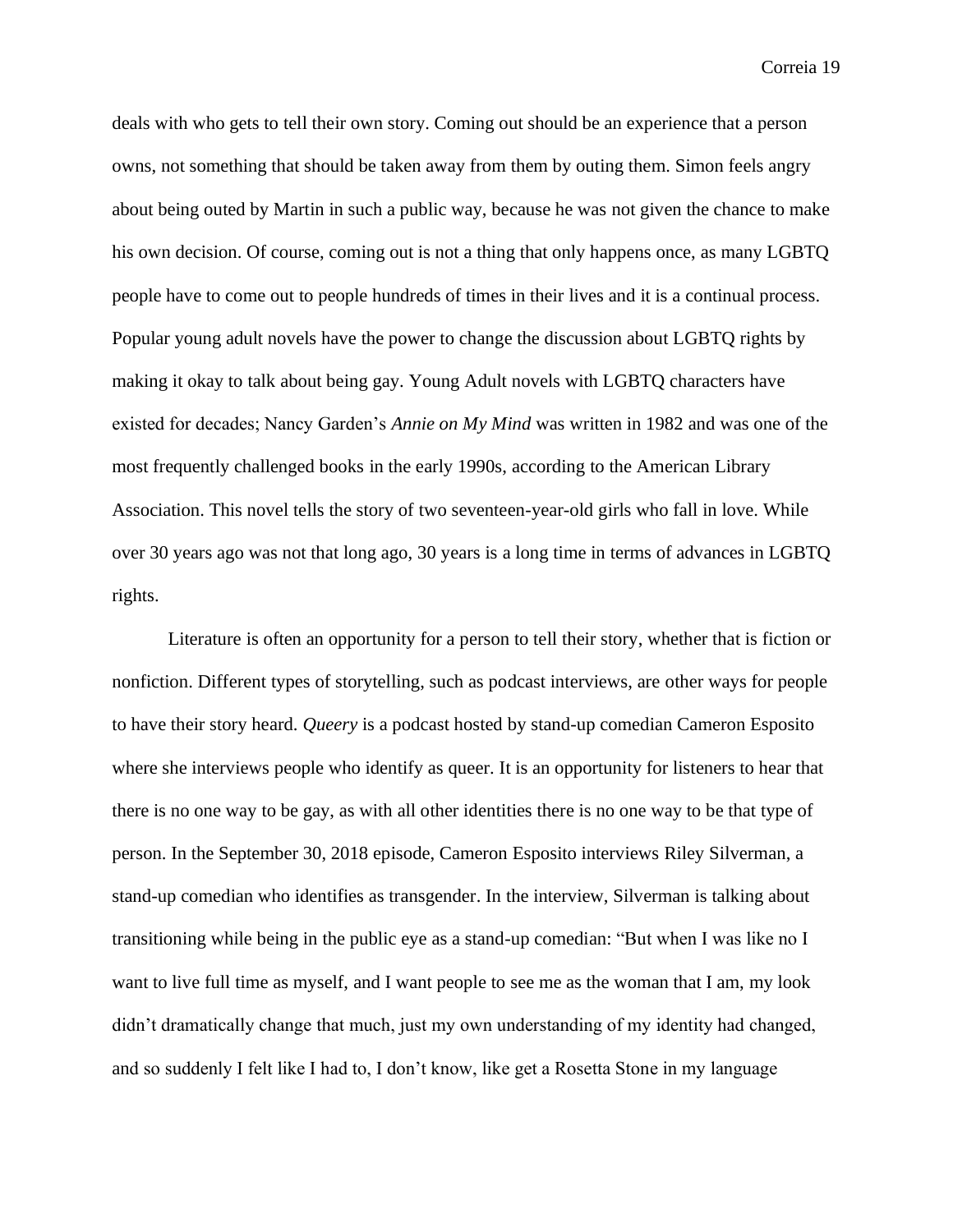between what I used to say and what I was saying now" (Queery 17:06-17:26). Silverman is saying that she felt that she needed a new language to understand herself and to help others understand her. Gender identity can be as fluid as language, and gender is a type of language. The term "queer" itself is a widely debated word because for so long, it was used in a derogatory was against gay people. Some gay people do not like to identify themselves with that word, but many other gay people have reclaimed that word as an identity for themselves, sort of as an umbrella term for being gay. By including podcasts and other multimedia tools into the classroom, it provides another medium that students can interact with stories. Many fictional podcasts are in fact scripted, like an audiobook. Most podcasts are also free, providing access to information and stories like Riley Silverman's about almost any subject.

When analyzing a text like *Simon vs. the Homo Sapiens Agenda* for things like the language of gender and sexuality, is it necessary to call upon the work on renowned queer studies/feminist theorist Judith Butler and her work in literary criticism. In the 1988 essay "Performative Acts and Gender Constitution," Butler writes about how gender and language are performances in society. This does not mean that they are fraudulent; these just means that gender and language can change. She does compare gender to a theatrical performance, stating that people change how they look or speak based on the environment. Butler is arguing that performative gender identity is compelled by social sanctions and taboos. Gender depends on repetitive acts that depends on social conventions that continue on throughout a person's life. For Butler, "the fundamental categories of identity are cultural and social productions, more likely to be the result of political cooperation than its condition of possibility. They create the effect of the natural and by imposing norms they threaten to exclude those who don't conform (Culler 102- 103). Because of strict societal binaries about masculinity versus femininity, anyone who does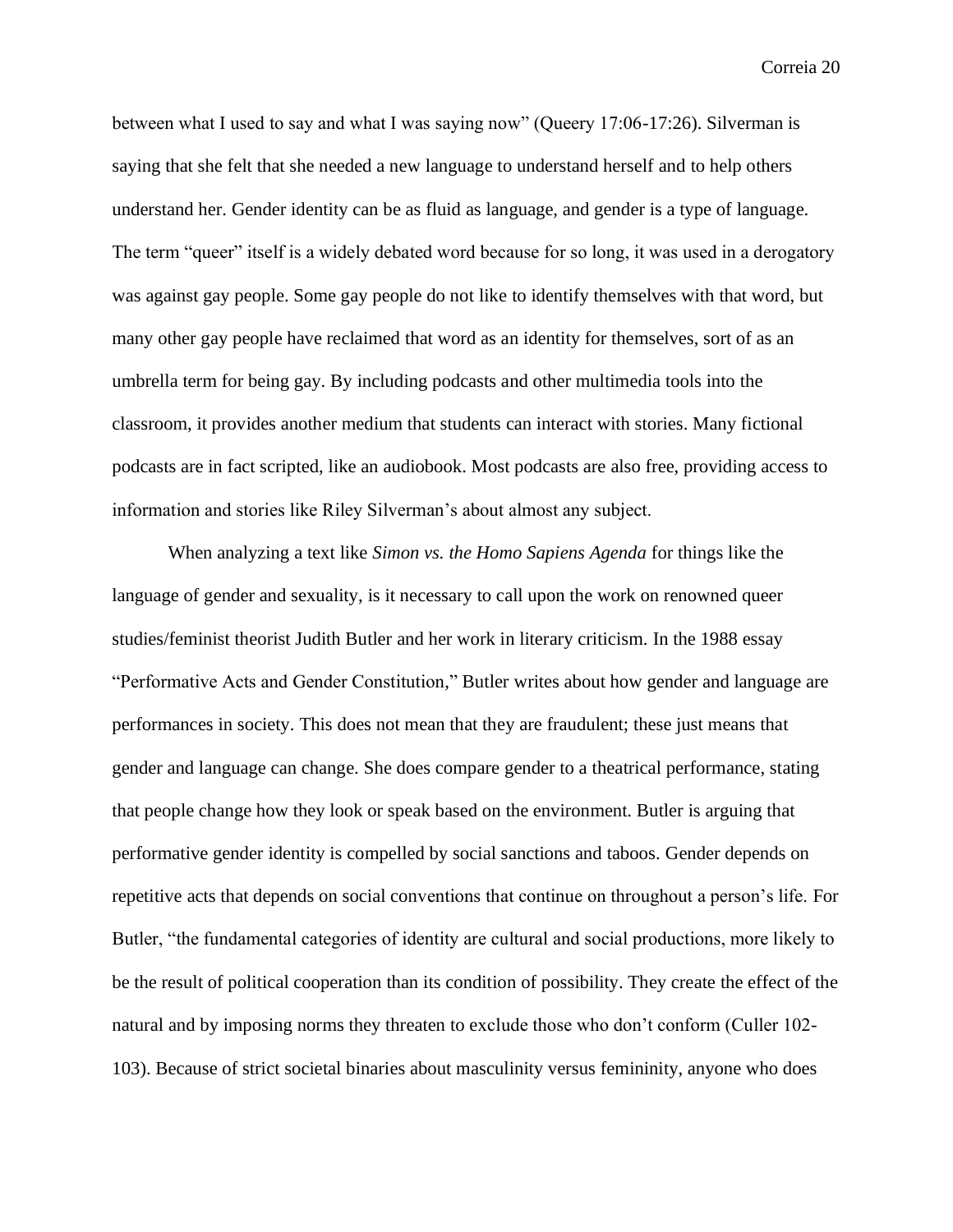not follow that binary is at risk of being excluded from society. In *Simon vs. the Homo Sapiens Agenda*, Simon feels that he must perform an identity for his peers and his family, and that he has no space to be a different person than they think he should be. Language is performed in a similar way where people are often ostracized for not speaking English in the United States, when the US does not in fact have an official language. People can change how they act or speak based like they would change an outfit, and many would equate clothing to gender performance and identity.

Literature can be a form of resistance to fight against injustice and oppression, especially when it comes to finding one's voice. Angie Thomas' novel *The Hate U Give* is about a young girl named Starr who witnesses the death of her friend Khalil at the hands of a white police officer. This pivotal moment comes very early in the book—Starr struggles to find herself after witnessing this traumatic moment, but also must face her family, the media, and her community. The way that the media presence in the novel twists Starr's story and changes the way that the public viewed Khalil is an important aspect of this story because it still happens today with media representation of police brutality. As a young black girl who attends a private school with mostly white students, Starr feels she must behave differently at school than when she's with her family; she feels caught between worlds. Starr often talks about code-switching, or when a person switches between languages, or but also can mean changes in how they look, act, or talk based on their environment. When Starr is at school, she is "flipping the switch in my brain so I'm Williamson Starr. Williamson Starr doesn't use slang—if a rapper would say it, she doesn't say it, even if her white friends do. Slang makes them cool. Slang makes her 'hood.' Williamson Starr holds her tongue when people piss her off no nobody will think she's the 'angry black girl"…Basically, Williamson Starr doesn't give anyone a reason to call her ghetto" (Thomas 71).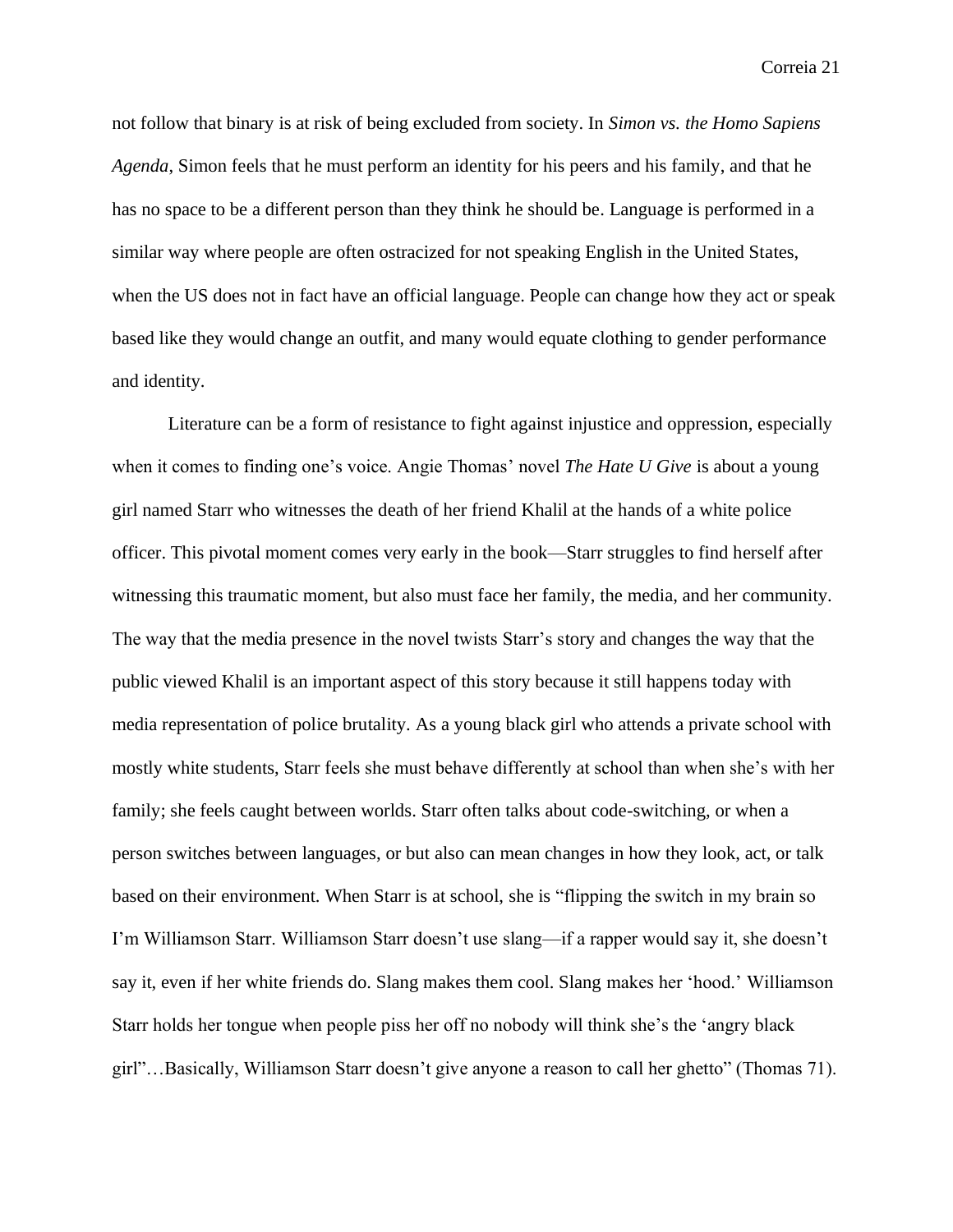Starr must constantly change herself to fit her environment so that people will not make judgements about her based on stereotypes. Her code-switching is a type of linguistic strategy because she has to change her word choice and her reactions to avoid stereotypes and racism from her white peers. The white kids at her school can say whatever they want and use slang to seem cool. For so long, white people have made racist remarks about black culture, but then they pick and choose elements of black culture to steal and make their own to seem cool and popular. Starr is caught in her own binary in her life—Williamson vs. her family—and she feels divided in a way that makes her question herself and her space in the world.

As Starr struggles with the trauma following Khalil's shooting, she also must deal with what everyone expects of her, especially coming from the media. She wants to speak up and fight to get justice for Khalil, but she feels trapped and is uncertain of her future. Starr says, "I always said that if I saw it happen to somebody, I would have the loudest voice, making sure the world knew what went down. Now I am that person, and I'm too afraid to speak" (Thomas 35). The police and the media twist her words into their own twisted version of what happened, not listening to Starr's voice at all. Finally, Starr is able to find her voice and stand up for herself, specifically while leading protests. While Starr was in the car with Khalil before he died, Khalil was talking about Tupac and the meaning of THUGLIFE. Khalil says, "The Hate U—the letter U—Give Little Infants Fucks Everybody. T-H-U-G L-I-F-E. Meaning what society give us as youth, it bites them in the ass when we wild out" (Thomas 17). There is a cycle of racism and systematic oppression that starts from birth, and this racism towards feeds back into society. In Kierstin Thompson's article "Beyond the Stacks: Why High School English Teachers Should be Talking about Books," she found that "teachers, believing that they do not have adequate defense for the literature they teach, choose less dynamic and even less diverse texts to avoid criticism,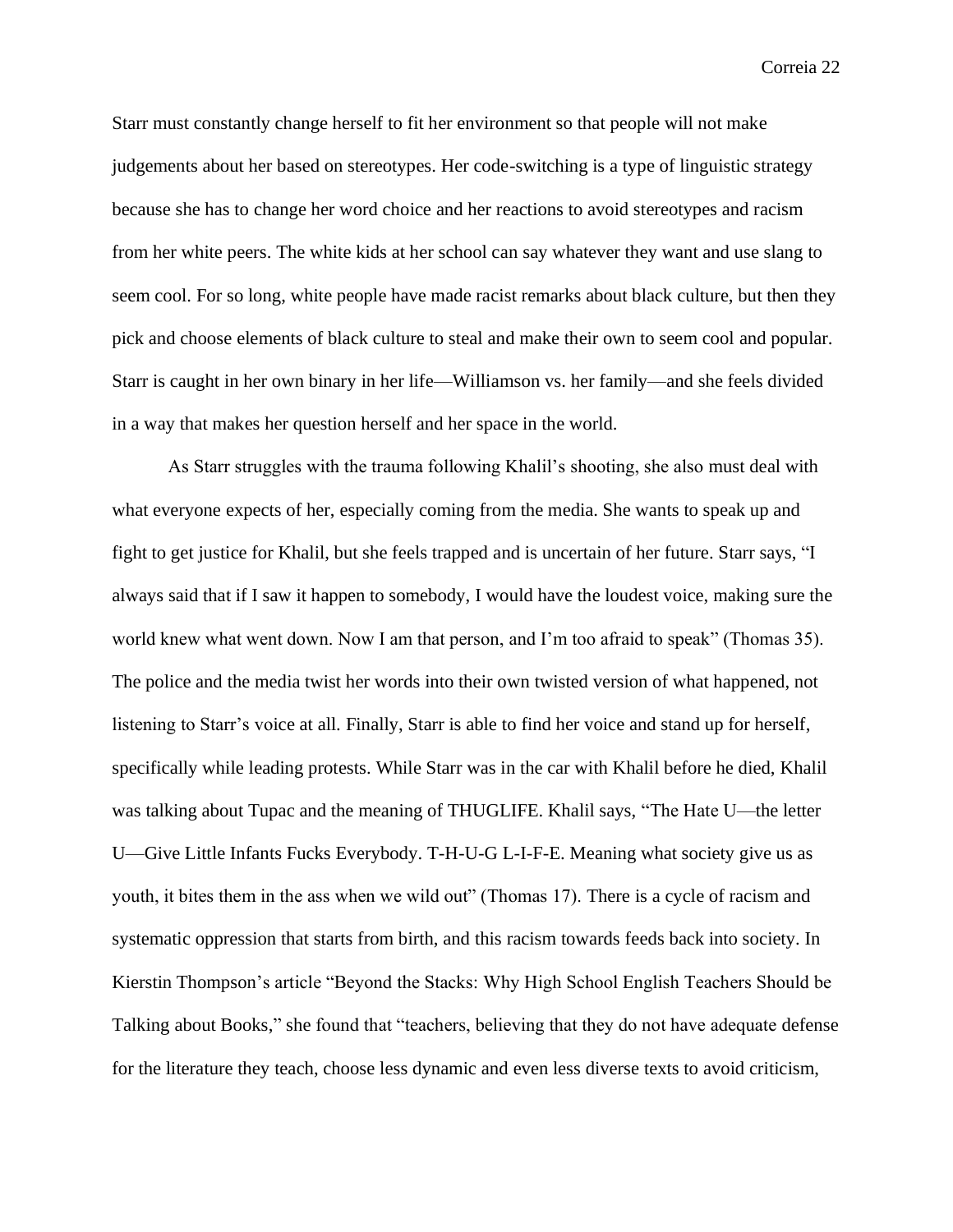district reprimand, or worse" (Thompson 37). Some teachers might feel that they cannot have discussions about race or sexuality, and therefore avoid talking about those topics. It should be acknowledged that teaching is an incredibly difficult job and teachers should be respected and acknowledged for the work that they are doing. However, literature is supposed to make people feel uncomfortable, because it means that people are learning about the life experiences of others and making them question themselves and society, just as Freire and Harro have suggested. Poet and writer Audre Lorde wrote that "certainly there are very real differences between us of race, age, and sex. But it is not those differences between us that are separating us. It is rather our refusal to recognize those differences" (Lorde 115). It is important that people are different, but people must learn to accept the differences of others and not view them as inferior. When people do not take the time to understand other people who have different experiences, or have blatantly racist views towards others, then that leads to marginalization, government laws that target certain communities, and even movements to directly harm others.

In 1972, the Executive Committee of the Conference on College Composition and Communication (CCCC) and the National Council of Teacher of English (NCTE) passed a resolution on "students' rights to their own patterns and varieties of language." This means that all dialects and languages must be acknowledged and respected in classroom environments (Perryman-Clark et. al. 1). This is not only extremely important for English Language Learner (ELL) students, who do not speak English as a first language, but to any student who speaks another language other than English. This even applies to students who speak different dialects and vernaculars, like African-American Vernacular English (AAVE). "Students' Rights to Their Own Language" means that there is not an "improper" was to speak English and that students can speak English or other languages in any way that they choose in an English classroom. This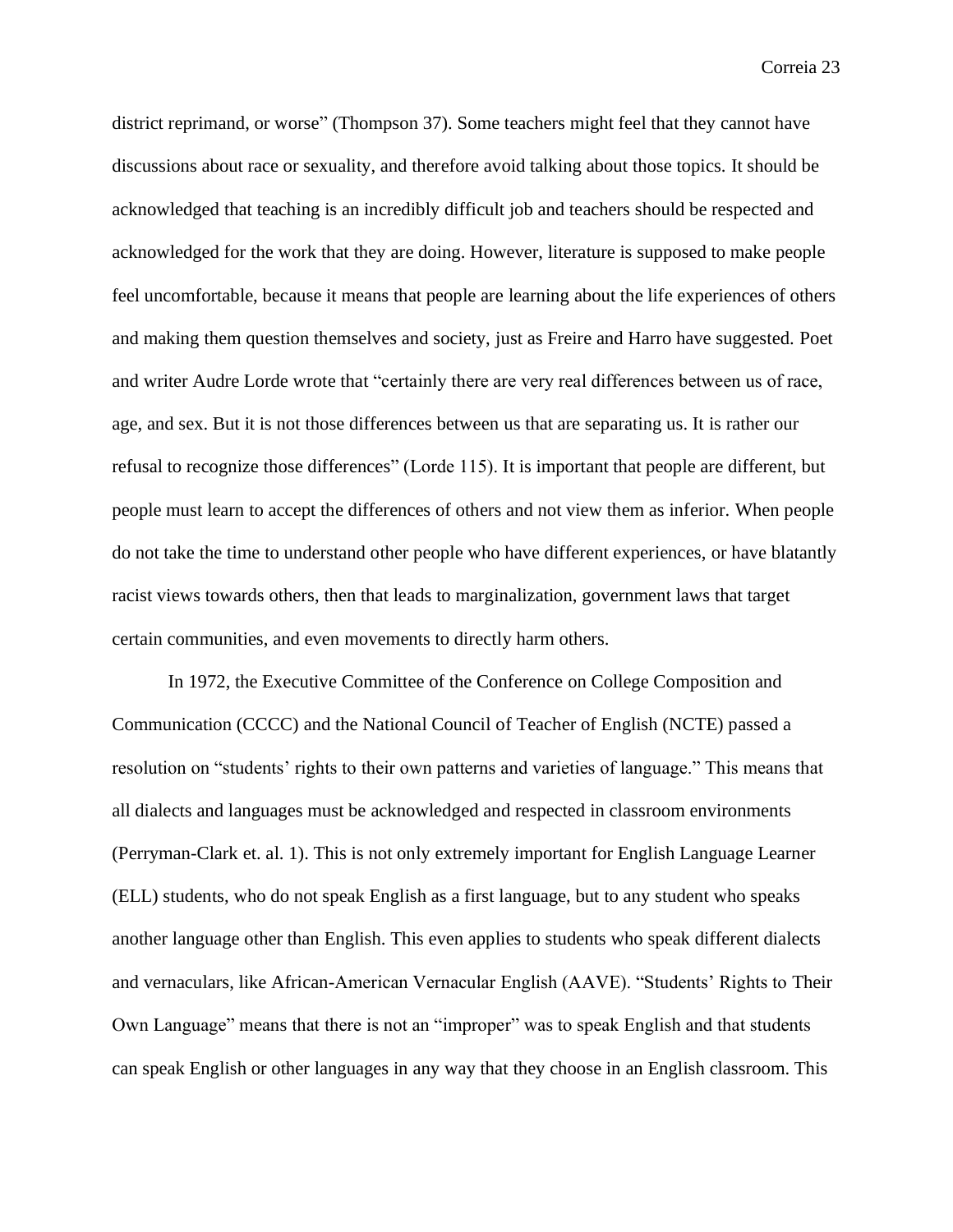is an important document stating that students can represent their own cultures in the classroom in a way that is meaningful to them. YA literature acknowledges the differences in language and cultures in ways that are relevant to students and readers, while also showing the ways that languages can be represented in different genres of fiction.

Since the dystopian novel has gained more popularity in young adult literature in recent years, it is an important genre to recognize, as the events in the novel are often directly commenting on the societal issues of the time. The dystopian novel serves as a way to think about the future might turn out, especially if societal problems of the present do not change and therefore turn into terrible dystopian futures. In Cherie Dimaline's dystopian novel *The Marrow Thieves*, climate change has destroyed the future and the Indigenous people of North America are being hunted for their bone marrow. Society has lost the ability to dream because of the destruction to the climate and lack of resources, and it is believed that the key to getting back the ability to dream is in the bone marrow of Indigenous people. Frenchie, the main character, finds family in a group of other Indigenous people, mostly the Anishinaabe people of Canada, who are also running from the government. Frenchie states that as a kid with his family he always felt special, but that was "before [he] knew how dangerous special could be" (Dimaline 6). Frenchie understands that his culture and his ability to dream makes him special, but it also is the reason that he was separated from his family and hunted by the government. This book not only serves as a warning for what the future might hold, but also as a comment on the past and the history of Canada and the United States murdering Native Americans and creating residential schools. In *The Marrow Thieves*, when the government realized that they could take bone marrow from Indigenous people, they brought back the residential schools of the past and "they turned to history to show them how to best keep us warehoused...that's when the new residential schools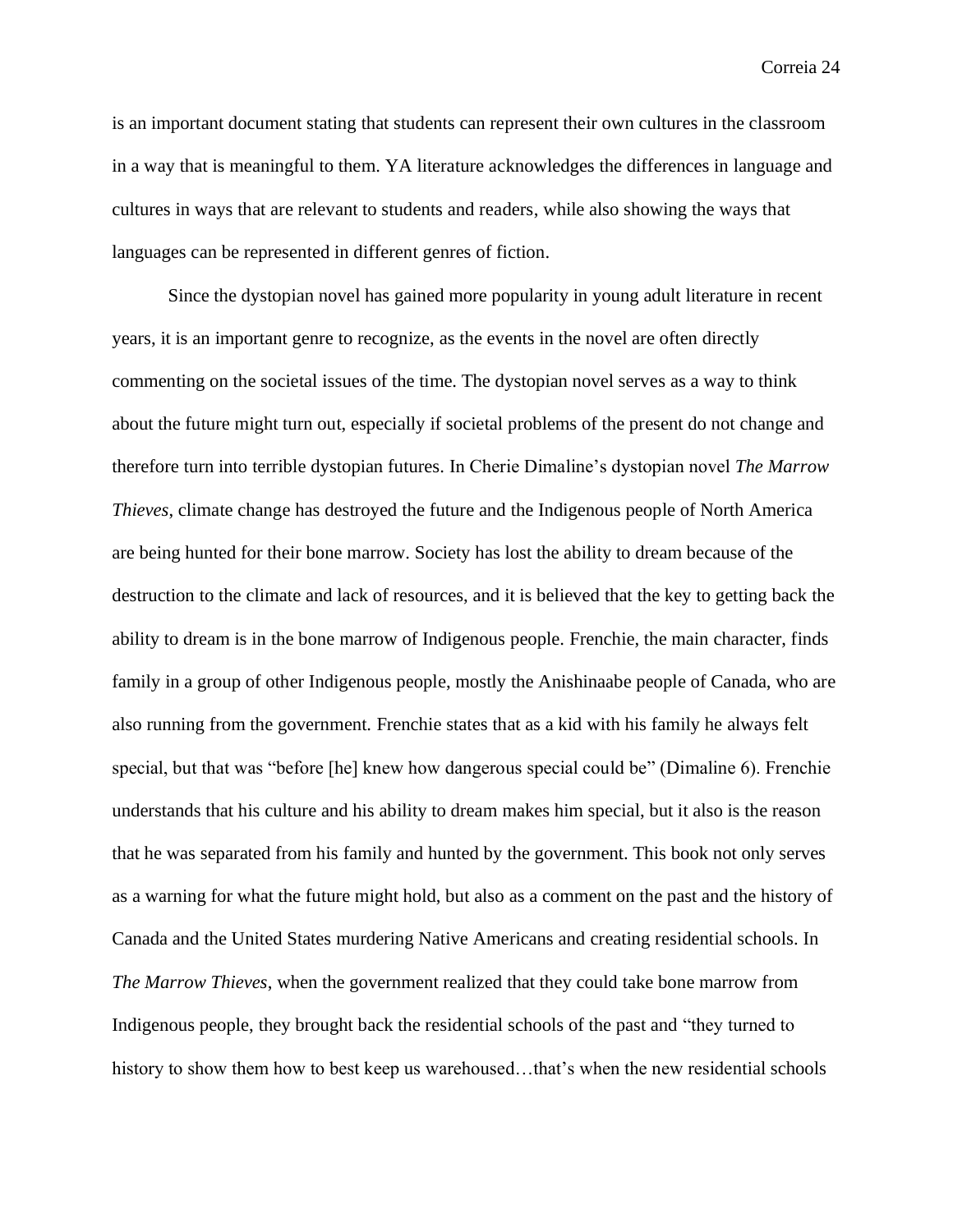started growing up from first like poisonous brick mushrooms. We go to the schools and they leach the dreams from where our ancestors hid them." (Dimaline 89-90). This indicates that history has continued to repeat itself and racism is still a large problem in the United States.

The television documentary *In the White Man's Image* discusses the history of residential schools in the United States, a program to force Native Americans to replicate white people by teaching them English and forbidding them to speak their own languages. These schools stripped Native Americans of their cultures. In *The Marrow Thieves*, Frenchie and the others talk about Story and the storytelling tradition as a way to preserve their culture. This is an important in terms of thinking about how families, communities, and cultures share an oral history. Story is an opportunity to keep history alive and learn about cultural beliefs. The native author Thomas King wrote *The Truth About Stories* which contains creation stories, family history, and personal anecdotes. He writes about the value of storytelling and how important it is to know someone else's story in order to understand them. King states that "the truth about stories is that that's all we are" (King 3). Identities and cultures are built around stories, from family, friends, or community. Stories tell people where they came from and give them advice for the present and future. Stories keep alive Native cultures and traditions in a society that has tried to take everything away from them. Curry Stephenson Malott in the essay "Class Consciousness and Teacher Education" writes "critical educators also understand that the Indian Boarding school project was an extended government-funded effort designed to both disconnect Native Americans from their ancestral lands by obliterating Native American cultures, customs, economies, and languages, and replacing them with a worldview conducive to industrial capitalism" (Malott 168). It is important to reflect on ways to decolonize literature and school systems while facing the terrible impact of colonization.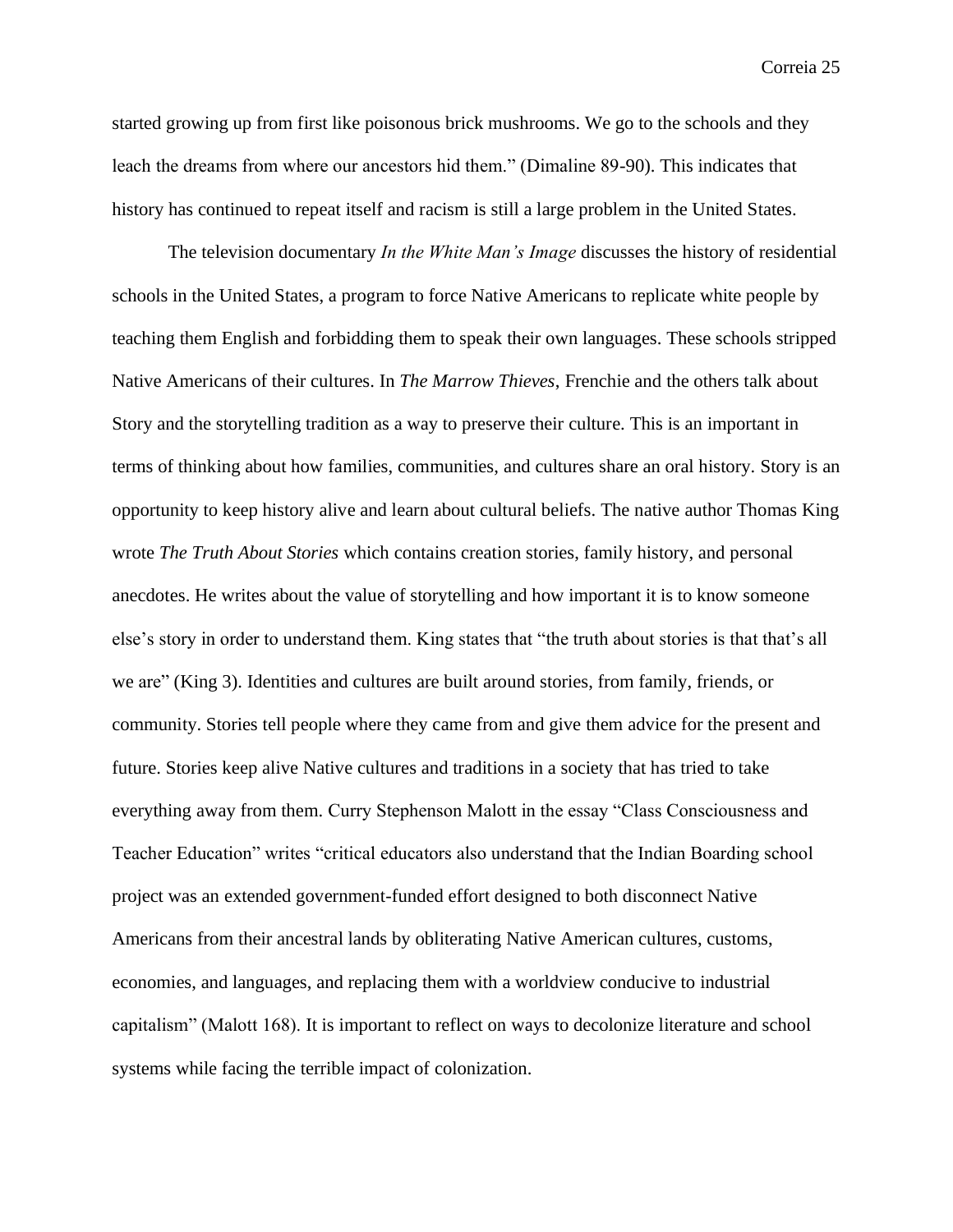Young adult literature creates a space for teenagers who feel like they do not belong and do not have a place in the world, but they very much desire a sense of belonging and a sense of their own history. Richard Van Camp's *The Lesser Blessed* follows Larry, a First Nations teenage boy struggles with his past traumas as he makes new friends, and then must deal with the social pressures that follow. Larry's family is from the Dogrib tribe in Canada. He becomes friends with a popular kid and falls in love with the popular girl Juliette, but their friendship could not last. Larry's past traumas are from his father abusing him and then Larry lighting himself on fire. Larry is able to find comfort in hope, saying "I wept because I did not belong to anyone I was not owned…I knew my life was still unwrapped I would in time find one to call my own" (Van Camp 134). Larry is hopeful about the relationship that he has with his stepdad and his mom, and he has hope that they can work through the past together as a family. Sherman Alexie's *Flight* tells the story of Zits, who is a Native American teenage boy who is in the foster care system. He decides to attempt to shoot up a bank, but before doing so, he seems to have visions where he time travels through the bodies of five different people, from cops to Native Americans in the 1800s, to pilots, to eventually being his own father. Zits seems to understand more about himself and his history after these visions, and his life turns around. However, not only does he not have his parents around to help guide him, but much of Native American history and culture have been erased, so Zits has nowhere to turn to understand himself and his culture. He feels like he does not understand his place in history or his place in the world. In the body of his father, Zits repeats to the white man on the street "I want some respect" and when the man replies with "How do I show you some respect?" he says, "Tell me a story" (Alexie 143). This reflects back to the power and respect of storytelling. Telling someone a story means that they trust that other person and view them as equal. *Flight* could be taught in a classroom as a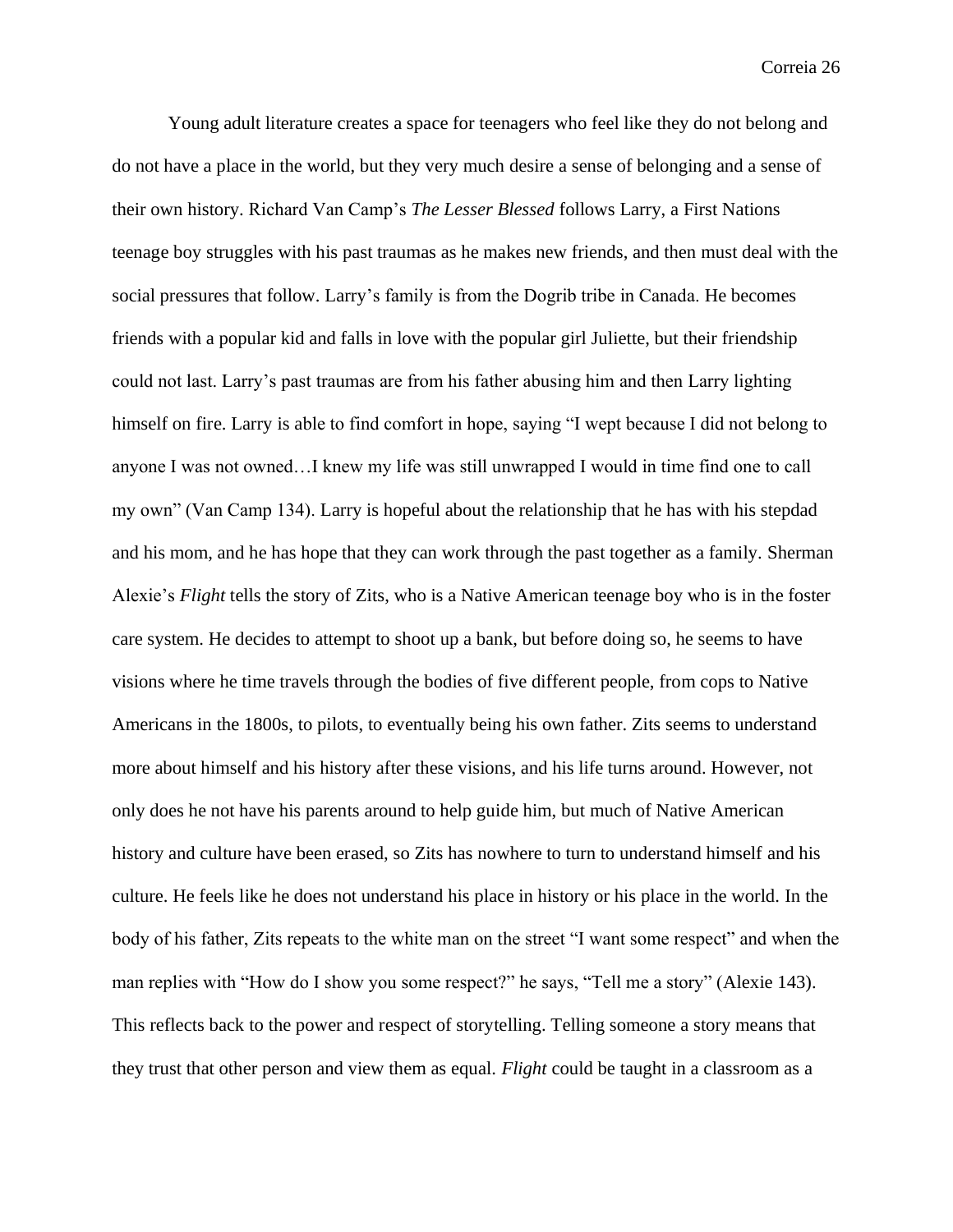whole novel, or each chapter could be read separately as a vignette. Perhaps similar to *Flying Lessons*, these vignettes from *Flight* could be read in between larger novels or for quick readings in class for writing responses. For example, if reading *The Lesser Blessed* in class, the students could read a vignette from *Flight* and discuss the different ways that the boys have been affected by their fathers or themes of loneliness.

Graphic novels also allow for many students to connect to a text because it connects to a wider range of reader: those that are interested in art or are visual learners who have an easier time reading with artwork. This often allows for another layer of representation from the artist's perspective, as many graphic novelists draw and write their own stories. Drawings themselves should be treated like a language, as the different drawing techniques add another layer to the story. It may be easier for students to understand literary concepts like symbolism or irony when represented visually in a graphic novel. It is possible that an alternative to the dominant language in society might not even be language at all, but in fact artwork because visuals can act as a universal language. The artists/writers can portray themselves and their stories in a way that is personal and powerful. *Persepolis* by Marjan Satrapi is a memoir about Satrapi's own experience growing up in Iran during the Islamic Revolution. Her family was in the streets protesting the government and some of her family members went to jail for their political actions. She discusses her own relationship with her faith and how that changed throughout her childhood. Satrapi writes that, even as a child, "the reason for my shame and for the revolution is the same: the difference between social classes" (Satrapi 33). Satrapi was aware as a young child that her family was wealthy and felt guilty about her family's wealth because of the revolution. When Marjane is a teenager, she is sent to Austria by her parents to avoid political violence and possibly execution. Reading *Persepolis* would be a great way to create an interdisciplinary lesson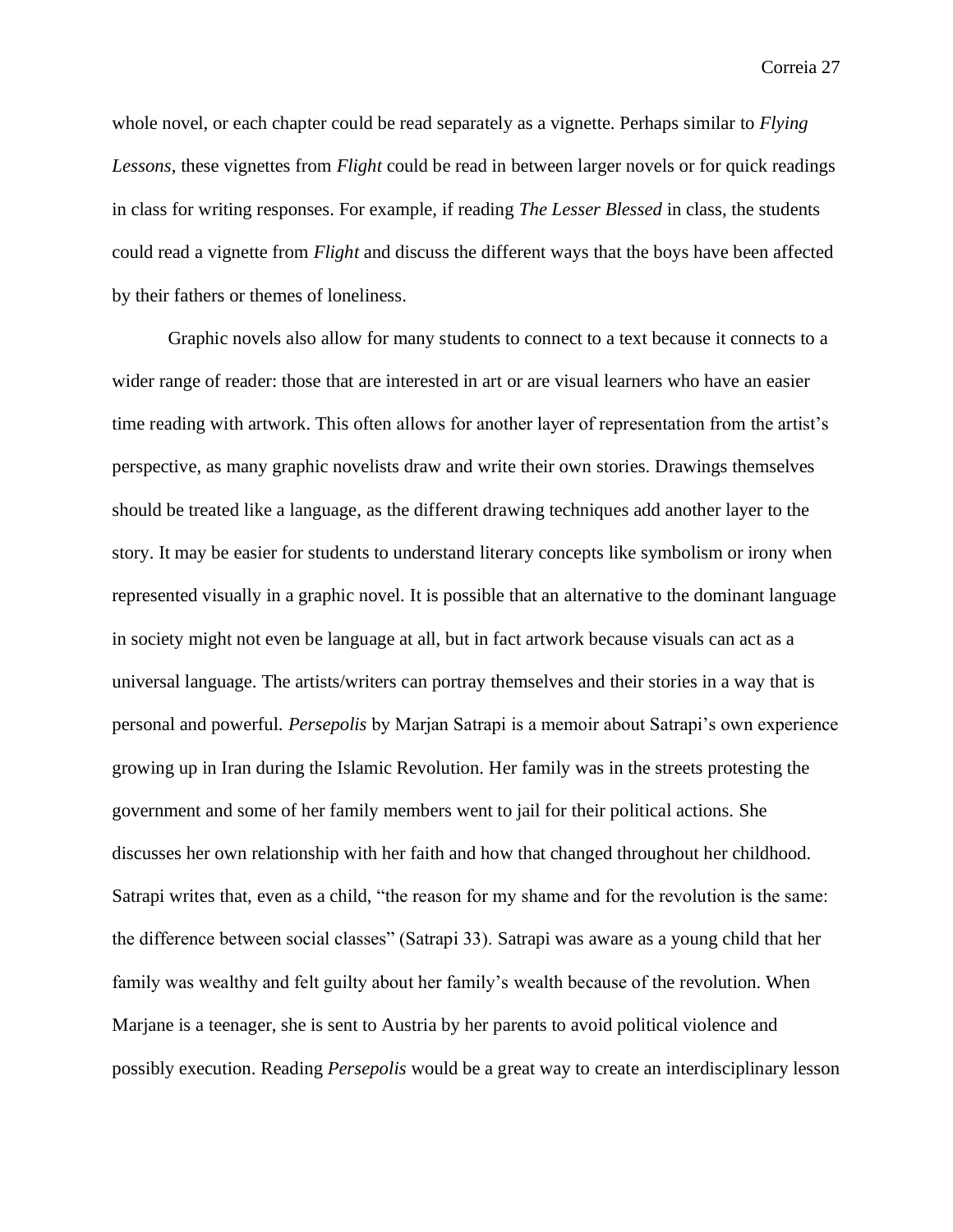with the history department in a school. While the novel gives a large amount of detail about the Iranian Revolution and how it impacted Satrapi's family, it would be an opportunity to collaborate with the history department so that a history teacher could explain the Islamic Revolution in greater detail to the students.

It is often asked if graphic novels have literary value or not, but graphic novels should be treated like any other form of literature and are very useful in classrooms. Graphic novels are great for students who have varied learning styles, such as visual learners. Graphic novels also get kids involved who really enjoy art. A possible lesson plan idea would be to have students work together to create a graphic novel of their own, about a story they wrote or translating a text like *Frankenstein* or *The Great Gatsby* into a graphic novel version, with a drawing or a collage. In order to incorporate images, students must think about the storyline, which is an essential part of any graphic novel. Michael Pagliaro's essay "Is a Picture Worth a Thousand Words? Determining the Criteria for Graphic Novels with Literary Merit" includes charts and ways to assess if a graphic novel should be taught in a classroom. He argues for the literary merit of graphic novels for all age groups. One graphic novel that would be appropriate for a middle school class would be *The Witch Boy* by Molly Ostertag. This is a middle grade graphic novel about witches and magic, but also about family expectations. The main character Aster wants to be a witch, not a shapeshifter like all of the other boys in his family. This text talks about breaking free from gender expectations; since only girls were allowed to be witches, Aster faces pushback from his family, but they eventually learn to accept his powers. This novel also talks about how to break out of gender expectations and how there is power in being yourself.

While sections from some of the texts mentioned could be used at a middle school level, such as *Aristotle and Dante Discover the Secrets of the Universe*, it is also important to look at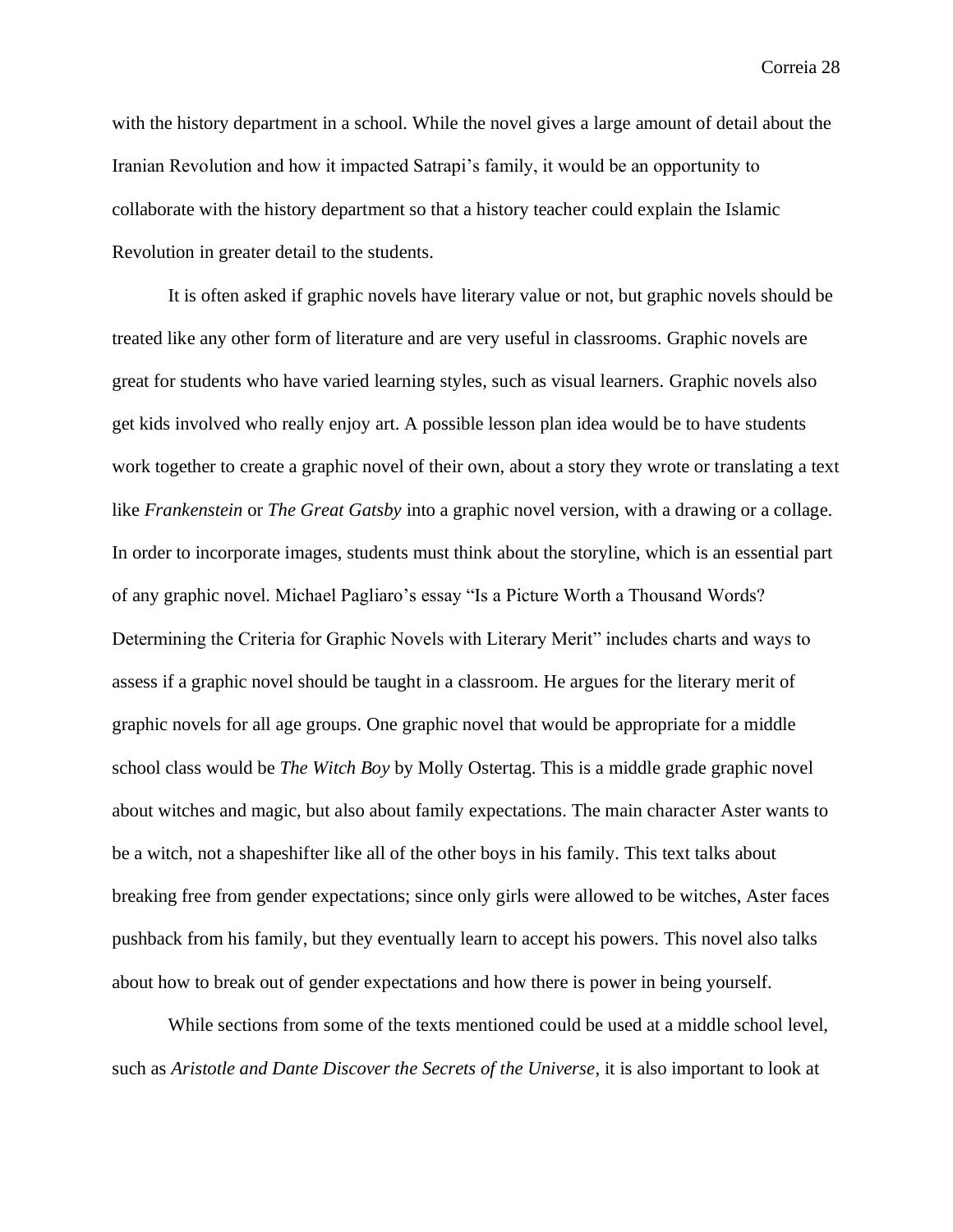books that are specifically made for middle grade readers. *Flying Lessons*, edited by Ellen Oh, is a collection of short stories specifically written for middle grade readers, all written by authors from diverse cultural backgrounds. These short stories deal with a wide range of topics, like basketball, having a crush on the new girl, and even pirates. Many of these stories deal with family relationships, which is a common thread in YA lit. In the short story "Sol Painting, Inc." by Meg Medina, a daughter and a son follow their father to work for a painting job. Her brother explains to her, "Papi *chose* to be invisible today so that you won't ever have to be" (Medina 59). This means that her father sacrificed his pride for her future at the school, when she thought that her father should have stood up for himself. This is a reality for many families in the United States. There are generational misunderstandings between parents and children, especially when a person has sacrificed so much for their child.

While any of these short stories can and should be taught in classrooms, it is important to include stories from multicultural perspectives even at a school with a strict curriculum; however, it is important that these short stories are not viewed as "extra material" that diminishes the experiences of the students. These short stories could be woven in to a larger lesson on a different novel or could be taught in a unit about short stories. The short story of which the anthology takes its name, "Flying Lessons," by Soman Chainani, is about a twelve-year-old boy named Santosh who goes on vacation with his grandmother to Spain. Santosh feels that his grandmother does not really understand him, and feels embarrassed by her wealth, how she dresses, and how she often leaves him to fend for himself. Santosh does well in school and wins academic awards, but still feels lonely and isolated. He says, "I can have all the success in the world, but no one will ever like me" (Chainani 144). When Santosh is at the beach, he meets a boy playing ball with his friends, and with his grandmother's help, Santosh is able to talk to him.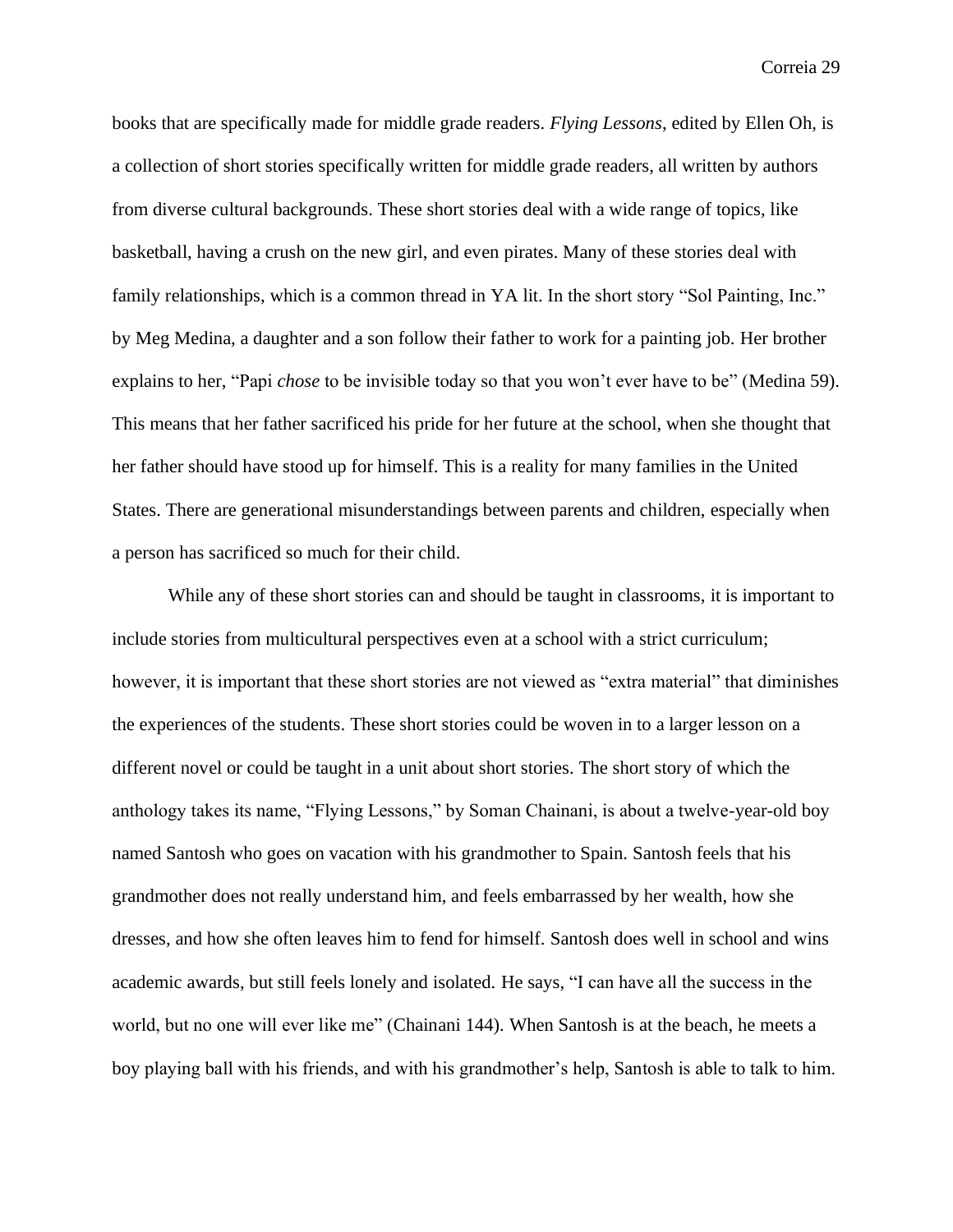Although Santosh spoke English and Tomas spoke Spanish, they were able to "talk in our own chaotic Spanglish: a fluid version of English, Spanish, and body language that makes absolutely no sense, and yet we understand each other completely" (Chainani 155). Santosh finally has hope and feels connected to someone, even if they were not speaking the same language. He was finally able to understand someone else and make a connection. The *Flying Lessons* anthology was edited by Ellen Oh, who cofounded the nonprofit We Need Diverse Books, which is a "nonprofit and a grassroots organization of children's book lovers that advocates essential changes in the publishing industry to produce and promote literature that reflects and honors the lives of all young people" (diversebooks.org). This nonprofit has information on their website, diversebooks.org, about where to find books and how important it is to have representation. We Need Diverse Books has created two anthologies with short stories to provide a more diverse voice in children's literature, and these anthologies are specifically made to be school-friendly, meaning that they can be easily read in a classroom.

While Standard Written English is often what is taught in English classrooms, it must be understood that students all have their own individual ways of speaking and that students should not be penalized for their English-speaking abilities or their English vernacular. Standard Written English is a target for academic discourse, but it is just as important that the diversity of languages should be celebrated. There is a difference between informing the students of the "rules" of academic grammar and professional writing and strictly enforcing these rules. Critical pedagogy in the English classroom is vital when thinking about language performance and inclusion, as well as using literary theory as a lens for analyzing literature. In *Interpreting Young Adult Literature: Literary Theory in the Secondary Classroom*, John Moore maps out how to use critical pedagogy and literary theory in every day classroom environments. It is important to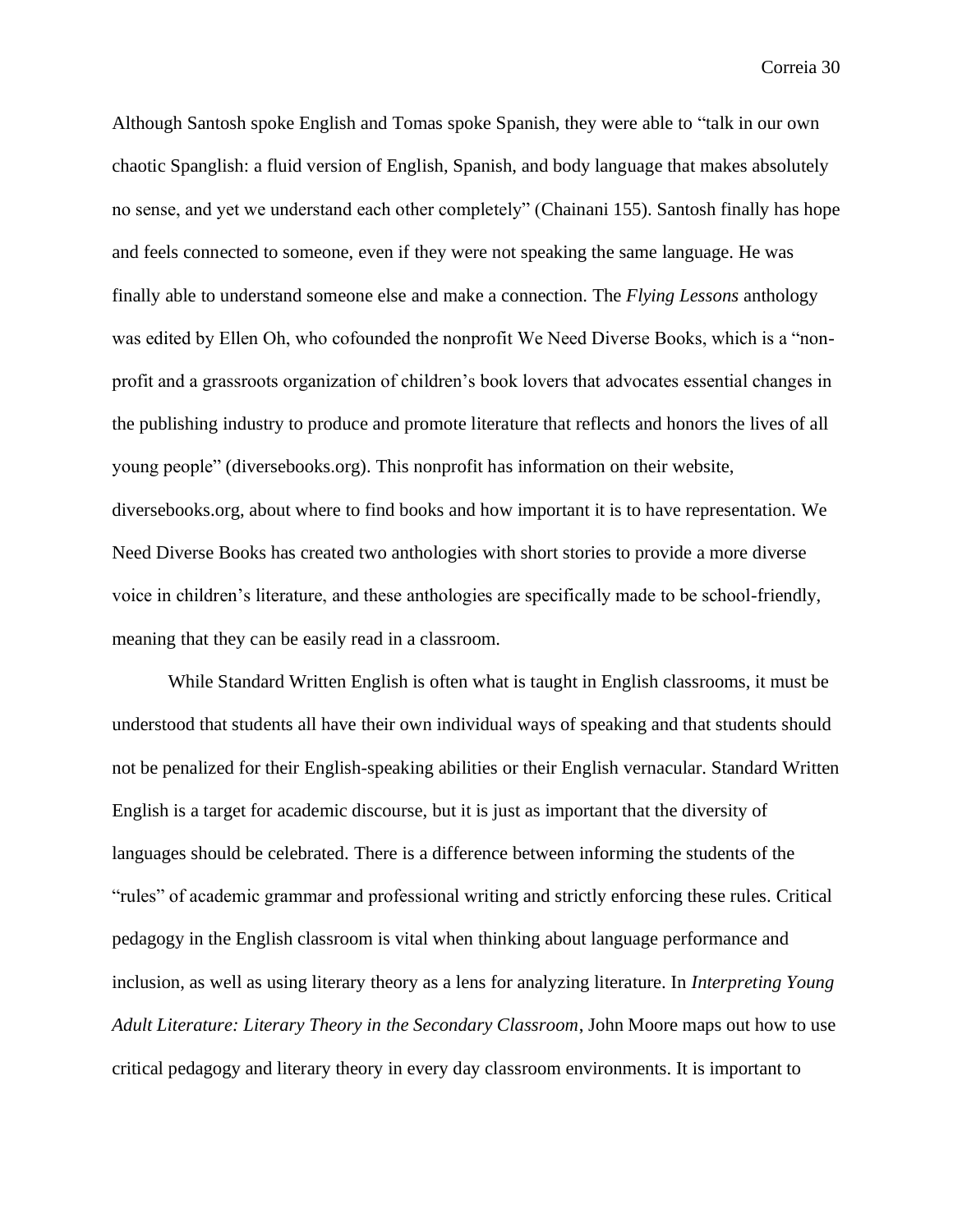connect with literary theory when reading YA lit because reading is a "a performance in language and about language. Theories of reading teach us how to enact these performances; they provide us the tools with which we can create or construct our interpretations of texts" (Moore 11). This connects back to Judith Butler's theory on gender as a performance and the connections to language. Tools for interpretation allow for students to have their own view on a text. For example, reader-response theory says that "reading is an event, a process that takes place between reader and text…the ways in which we respond personally to texts and how our personal history gets embedded in the text" (Moore 12). A student's life experiences are brought to the page every time that student picks up a book; literature could not exist without the person reading it. Every student would read *Aristotle and Dante Discover the Secrets of the Universe* or *The Hate U Give* differently because of their lived experiences. A feminist reading of a text would focus on gender studies; for example, how Marjane Satrapi experiences the Islamic Revolution as a young woman. A cultural reading of a text would be focused on how the cultures present in a text create meaning. The language of critical pedagogy and the language of academia are often critiqued as being elitist and inaccessible; education is not accessible to many, and the language used is often convoluted. By inviting students to think about literary theory in high school classrooms and how to apply it to texts, teachers can make literary theory more accessible. It might seem unnecessary since most students will most likely not be English majors, but it is important because it gets students to think about the lens in which people read and see the world. The skills that students learn from literary theory and criticism will benefit them as they go into their futures.

Educators often want to include books with characters from multicultural backgrounds, but often find it difficult to include new texts in the classroom because of the limitations of the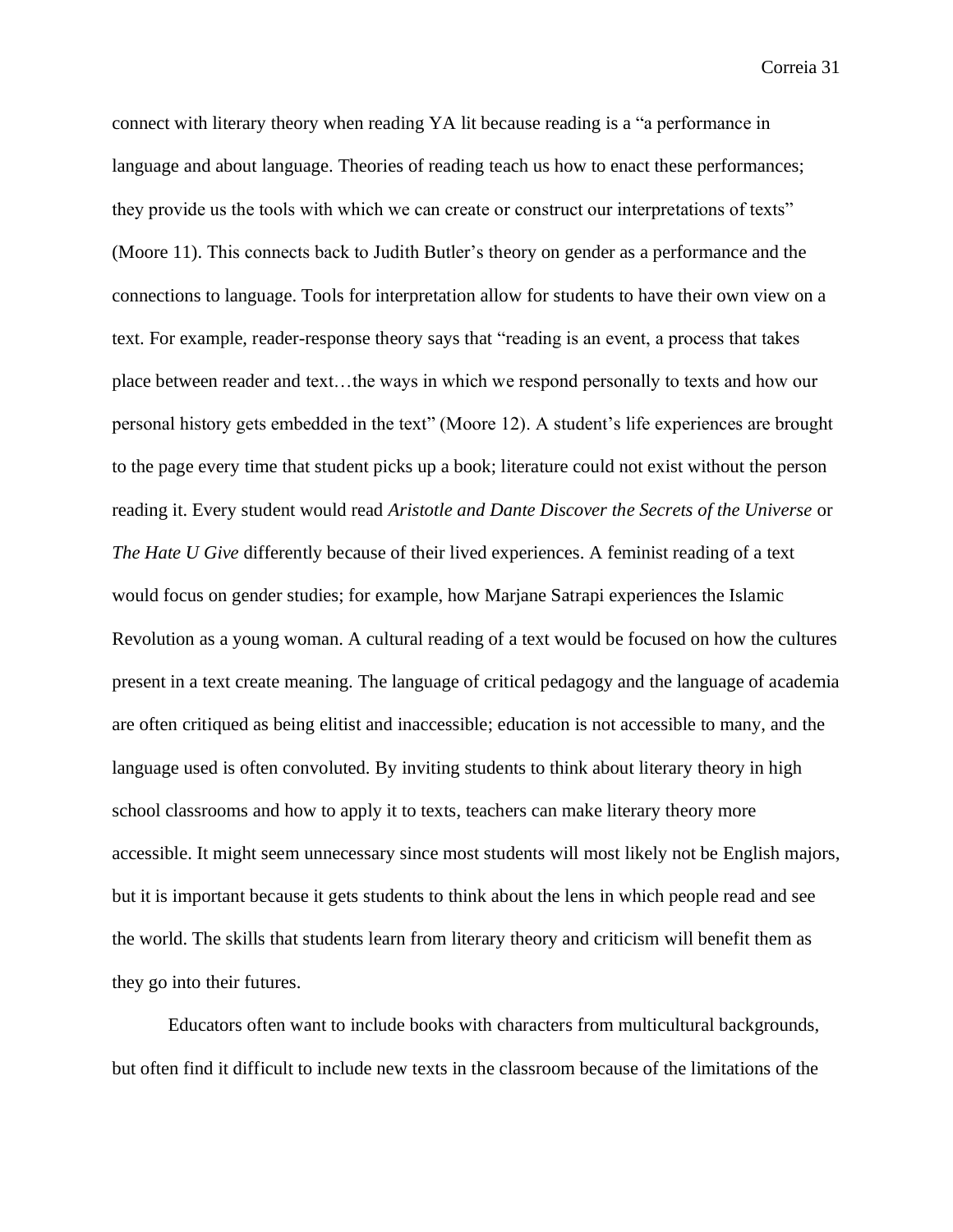Common Core and school standards. It is understandable that some schools cannot afford to buy new books and must use the books that the school has owned for many years, which might not include young adult novels or linguistically diverse texts. The book *Un-Standardizing Curriculum: Multicultural Teaching in the Standards-Based Classroom* by Christine Sleeter and Judith Carmona discuss multicultural teaching with Common Core and test-based lessons. This educational source provides resources on how to be more inclusive in the classroom environment, and therefore in life. Some might see multicultural education as an add on rather than an integration, as "separate lessons or extra content to squeeze into an already crowded curriculum" (Sleeter and Carmona 44). It is understandable that teachers have many texts to get through in the school year and might feel that they do not have time to get through the novels or texts that they are not required to teach. Curriculum modification is often difficult because of Common Core, state standards, and test-based mentalities. However, if multicultural identities in literature are put to the side, students might feel that their own identities are not important. Multicultural education advocates argue that "building curriculum and pedagogy on the cultural frames of reference and linguistic strengths of students from historically oppressed communities shows promise for improving student learning" (Sleeter and Carmona16). This means that curriculum is built with students from marginalized communities in mind, with their backgrounds and experiences. One way to resolve this is to work with a backwards design by thinking about what students should learn at the end of the lesson, like central ideas and essential understandings, and then planning the lessons from there.

Many of the state standards create binaries for students and divide the world into us vs. them, which creates a dynamic in schools that makes students feel separated from other cultures and communities, especially other countries. There are three main binaries that dominate state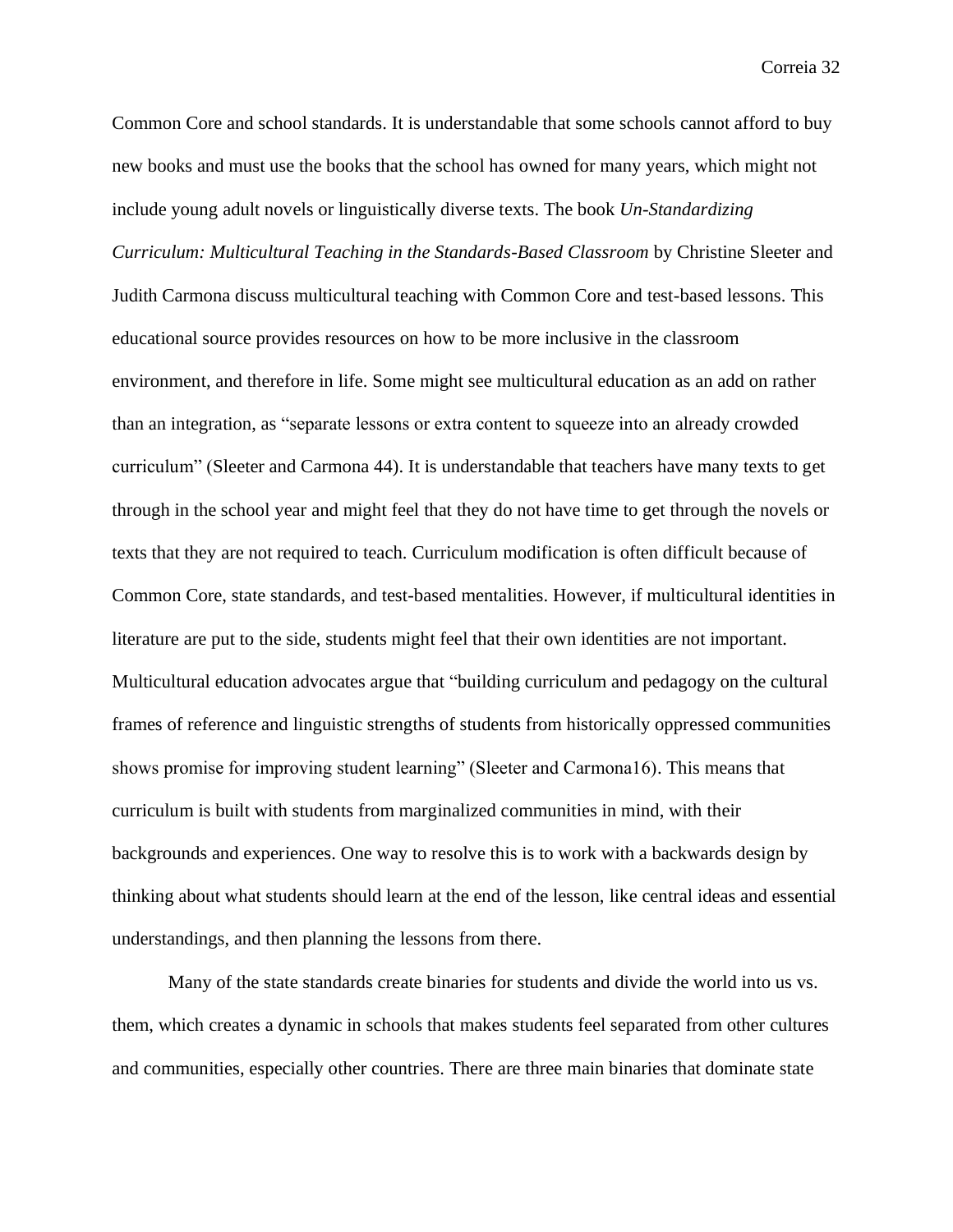standards: Western vs. non-Western, Judeo-Christian vs. other religious traditions, and democratic political systems and free-market economies vs. totalitarian systems (Sleeter and Carmona 58). These educational binaries put the United States first and all other countries and religions second, which is not a good educational mentality. Breaking apart these restrictive binaries would mean understanding other countries and, most importantly, acknowledging the many mistakes that the United States has made. The community teacher "characterizes teachers who learn to construct meaningful learning environments for students from historically oppressed communities" (Sleeter and Carmona 102). However, it is important to be careful about not making assumptions about students and take the time to get to know students.

Below is a section taken from a chart found in the research "Connecting the Canon to Current Young Adult Literature" by Katie Rybakova and Rikki Roccanti. Rybakova and Roccanti discuss how to translate novels and short stories that are normally considered part of the literary canon and taught in classrooms. Each YA literature novel is paired with a novel normally included in the literary canon. The authors also include the reasoning behind the choices and the connections between the novel:

| YA Lit Novel                | <b>Canonical Connections</b> | <b>Connecting Elements</b> |
|-----------------------------|------------------------------|----------------------------|
| The Book Thief by Markus    | The Diary of a Young Girl by | Event-The Holocaust and    |
| Zusak                       | Anne Frank                   | World War II               |
|                             | Night by Elie Wiesel         |                            |
| Miss Peregrine's Home for   | Lord of the Flies by Golding | Theme/genre-Peculiarity,   |
| Peculiar Children by Ransom |                              | magical realism            |
| <b>Riggs</b>                |                              |                            |

A recreated version of this chart using the novels from this research:

| YA Lit Novel                 | <b>Canonical Connections</b> | <b>Connecting Elements</b>     |
|------------------------------|------------------------------|--------------------------------|
| Aristotle and Dante Discover | <i>Drown</i> by Junot Diaz   | Friendship, family             |
| the Secrets of the Universe  |                              | relationships and expectations |
| The Hate U Give              | Sag Harbor by Colson         | Code-switching, identity,      |
|                              | Whitehead                    | racism                         |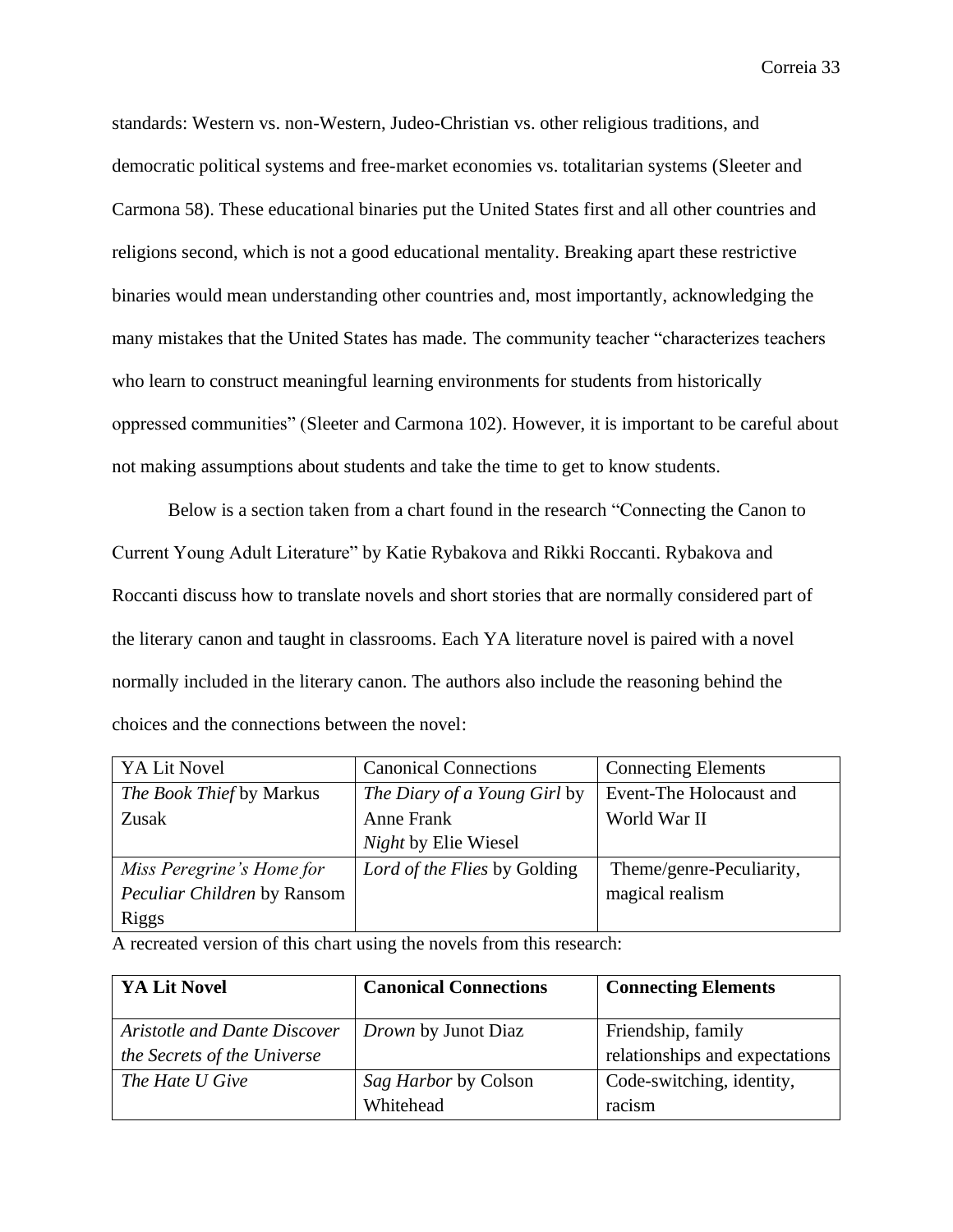|                    | <i>Invisible Man by Ralph</i> |                             |
|--------------------|-------------------------------|-----------------------------|
|                    | Ellison                       |                             |
|                    | Go Tell It on the Mountain by |                             |
|                    | James Baldwin                 |                             |
| The Marrow Thieves | 1984 by George Orwell         | Dystopian novel, characters |
|                    | Handmaid's Tale by            | being followed or hunted    |
|                    | Margaret Atwood               |                             |

Comparing YA literature novels to other canonical text could be a classroom assessment, where students would be asked to look at a text and make thematic connections with another novel, short story, or poem. Making connections to other YA lit or with other novels is helpful for students to think about themes. It also means that if they like one novel, there is probably another novel that they would like too because of thematic similarities. Making these recommendations to students helps them think about the possibilities of reading, and possibly make them enjoy reading. The website ReMezcla published an article titled "The Literary Canon is Mostly White. Here's an Alternative Latin American Reading List" written by Alejandra Oliva. This article discusses the literary canon and how exclusive it is. The author provides a list of books by Latin American authors, as well as providing a book that is usually considered part of the literary canon, such as *Catcher in the Rye*, that would have thematic connections to her suggested book. This is a way for students to access technology to find books that they might enjoy, while making thematic connections and questioning the literary canon themselves.

Technology has become such a central part of society, especially in the lives of young people; because of that, the way that people learn, and the way students read, has changed drastically. Not to mention the changes in literature itself, as authors start to weave more technology into their stories. In a way, books and writings have become more accessible because of internet and cell phones; a person can read a *New York Times* article on the train, read a novel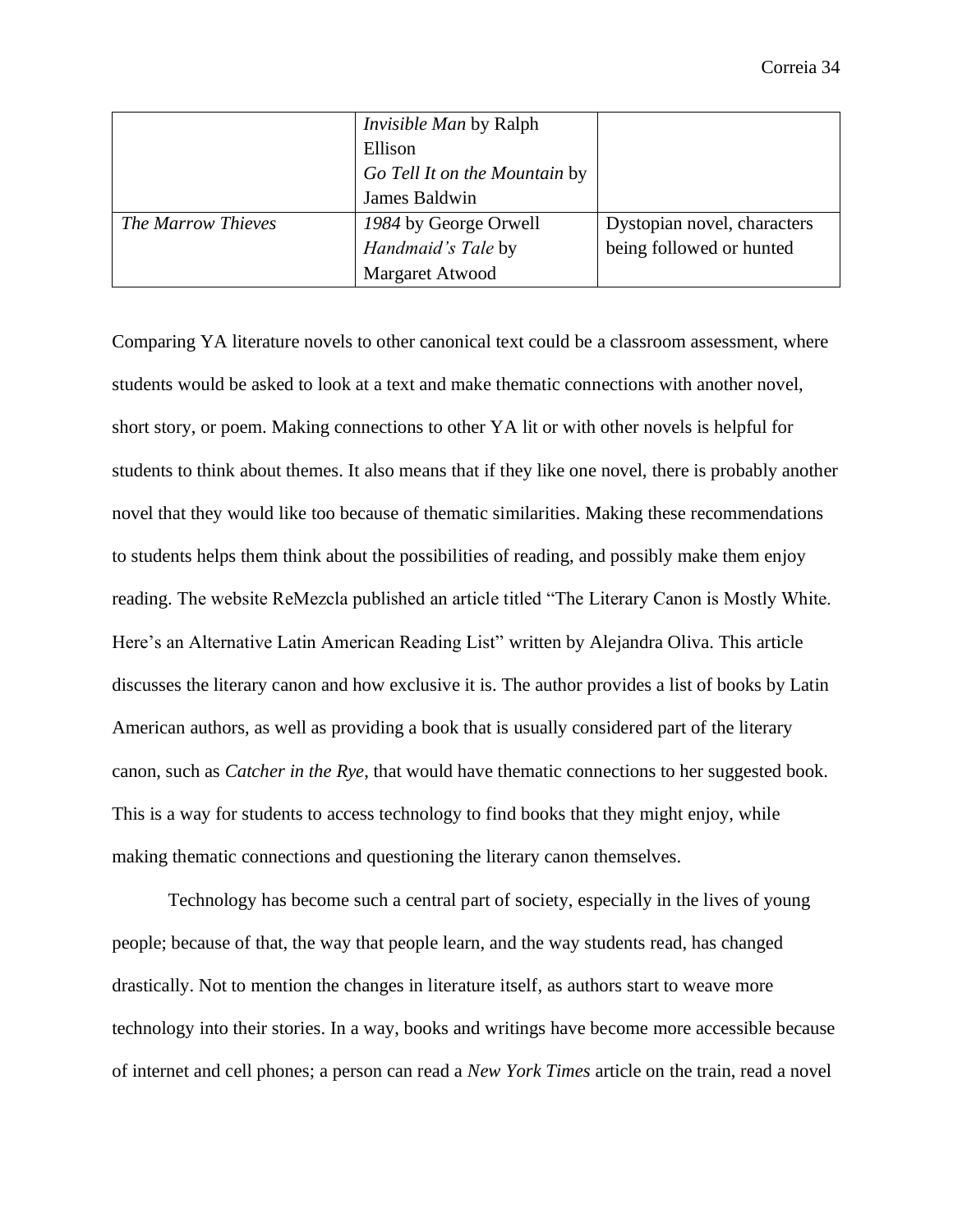on their Kindle app, or listen to an audiobook with their phone. However, this also means that people are constantly bombarded with information at an overwhelming pace. Schools and education systems are also working to add more technology into curriculums, which can often be beneficial, especially in terms of emailing students, posting grades, completing assignments online, and the ability to access class information from home. By using young adult literature novels in the classroom, this means that the texts that are read will reflect the impact of technology on society, as characters will reference using technology and apps that are current to that year that the text was written. The quick pace at which technology changes almost month to month often mirrors the fast-paced releases of new young adult literature books, and the often fast-paced plot lines in the texts themselves.

There are many websites that are dedicated to creating databases for diverse literature, for helping readers find books. These websites help students, teachers, and any readers into finding young adult literature. Queer Books for Teens (queerbooksforteens.com) has resources for teens and teachers, along with blogs, awards, and lists of books. Sometimes connecting to a single book is all that the student needs to help them start reading, and that book could be discovered on these websites. We Need Diverse Books (diversebooks.org) provides resources for writers, an app called OurStory, programs, and information about where to find diverse books. Well Read Black Girl website created an anthology called *Well Read Black Girl*. Librarians and teachers can also help people find books based on their interest. Giving students resources to search for books can help them find more diverse books for research projects. It is necessary to look at the different ways that students are reading and accessing information because things are changing at a rapid rate. The phrases "multiple literacies," "new literacies," or "twenty-first century literacies" all mean the same thing; "new literacies refer to the evolving forms of literacy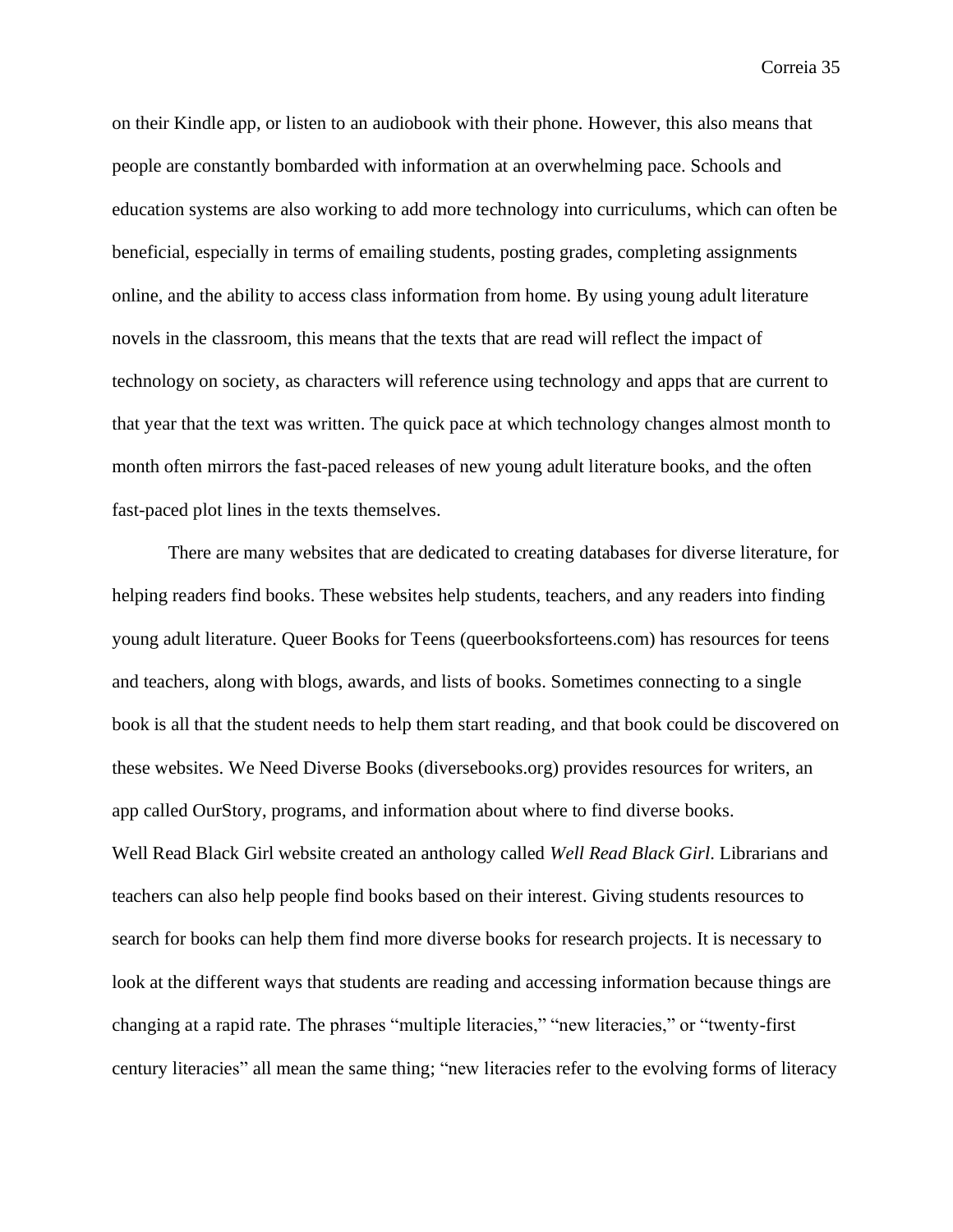made possible by digital technology developments" (Cart 238). Students are using language that is quickly evolving and it is important to recognize their changing language. Students also are reading a large amount of material online, so it is important to give them the skills to navigate the online world.

Technology changes so quickly with new updates, new devices, and new posts; because of how quickly information is spread on the internet, technology mirrors and encourages the change of language. Technology makes it quite easy to learn a new language, but also facilitates the spread of new words and phrases from different communities. These could be technologyrelated words, like *tweet* or *emoji,* or slang words that travel quickly from around the world. Because everything changes so quickly, however, certain language phrases, much like old posts, might not be relevant or viewed anymore. This could be an issue with YA lit in the future, because if an author mentions social media that is popular in the year that the novel was published, it could be soon that these social media references will become outdated. However, reading new YA lit authors in the classroom means that many of these authors are still alive and have public profiles that can be accessed online. Students can watch interviews with the author, listen to the speak on a podcast, or go on their website or social media to learn more about them. Technology creates more of a connection between these authors and the students, which is not the same connection that they would necessarily get from reading an author from 200 years ago. With internet access in some classrooms, there are also opportunities for creating assignments that are based in library research and teaching students how to use databases. Technology and internet access could help students learn how to find information and give them skills for accessing libraries.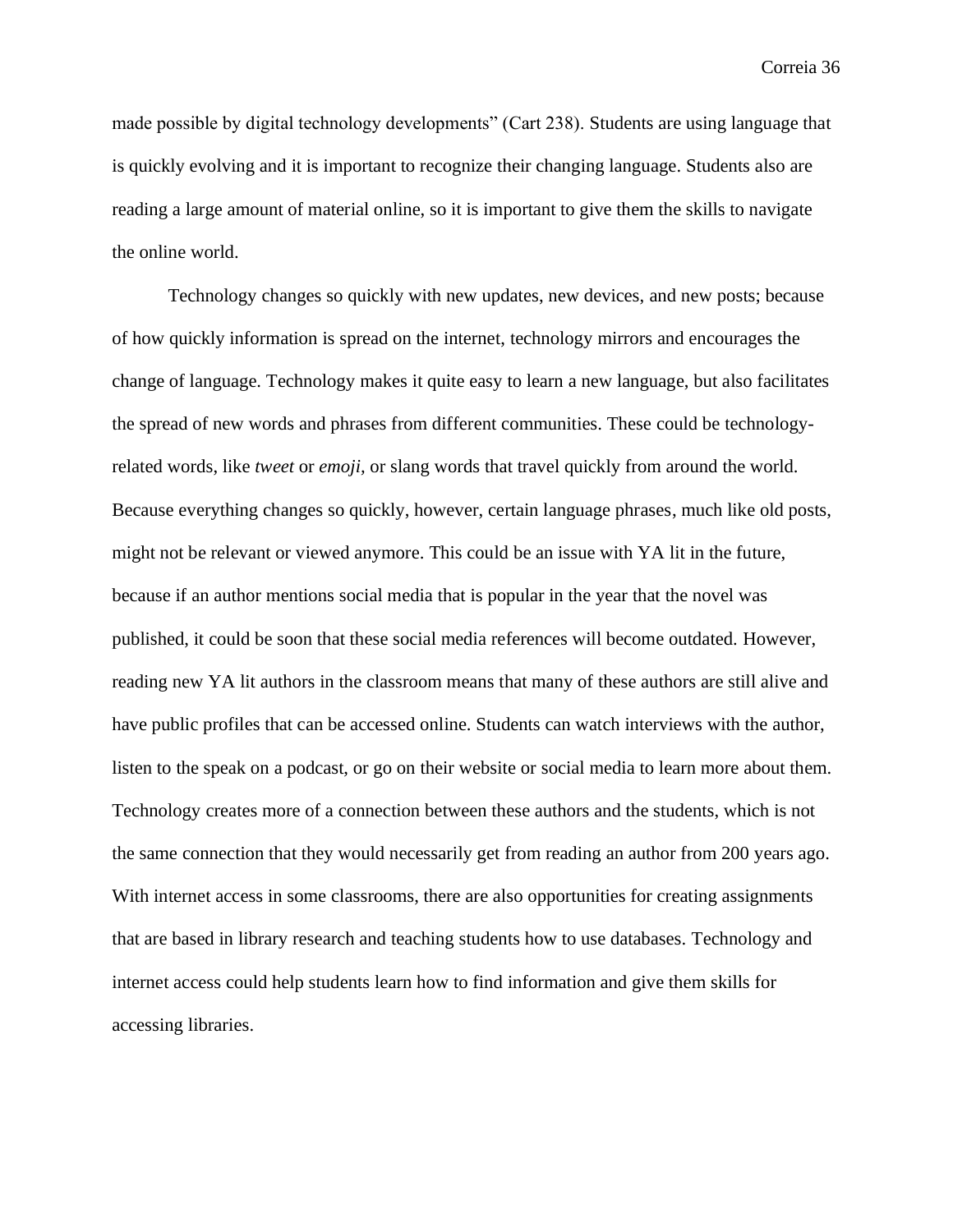There is a history of texts with themes of sexuality, gender, and cultural identity being banned or challenged by libraries and schools; not only does this hide these texts from students who might enjoy these texts, but it sends a message to students saying that their identities should be hidden, which is a dangerous message. Sex, drug use, swearing, and mental health have all been cited reasons for taking books off shelves, but these are issues that many adolescents are dealing with in their day-to-day lives. Usually, most if not all of the books on lists of challenged books are Young Adult books, or Children's literature. Challenging a book means controlling what children read, but they should be given more freedoms to access information. According to the American Library Association's website, the difference between a banned book and a challenged book is that "A challenge is an attempt to remove or restrict materials, based upon the objections of a person or group. A banning is the removal of those materials. Challenges do not simply involve a person expressing a point of view; rather, they are an attempt to remove material from the curriculum or library, thereby restricting the access of others" (http://www.ala.org/advocacy/bbooks/aboutbannedbooks). This does not necessarily mean that the book is removed from a shelf just because it was challenged by someone; many people often fight to combat these attempts to remove books, therefore allowing for them to remain in a curriculum or a collection.

Since Young Adult literature is so tied to banned and challenged books, it is necessary to look at why these issues of identity and sex are often deemed "inappropriate" and why it is important for students to have access to information. Young Adult literature is about characters facing new problems and the realities of being an adult, learning how to deal things that they never have faced before. Michael Cart's book "Young Adult Literature: From Romance to Realism" discusses the history of YA lit and some of the current trends; he argues that "not to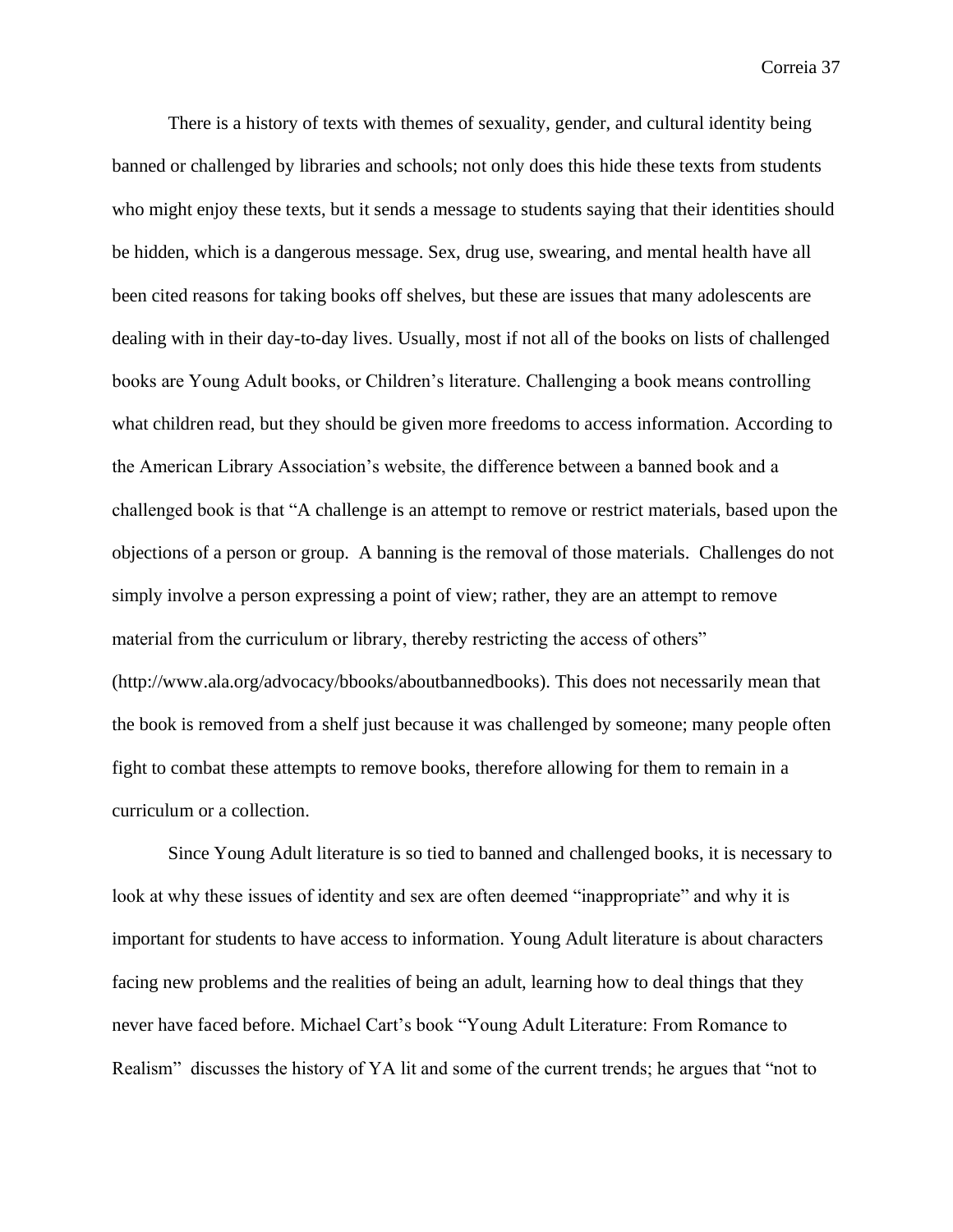include sex in books for contemporary high-school students is to agree to a de facto conspiracy of silence, to imply to young readers that sex is so awful, so traumatic, so dirty that we can't even write about it" (Cart 179). For example, in *Simon vs. the Homo Sapiens Agenda*, Simon and Blue have honest conversations about sex and sexuality and feel that they can only confide in each other. English teachers do not necessarily have to have conversations about sexuality, but Cart is arguing that when writers do not mention it in their books when they are specifically writing for a young adult audience, it gives adolescents the idea that sex should not be talked about and could make them feel isolated. Ignoring conversations about sex means ignoring the problems that teenagers face, especially if they feel that they have no one to talk to. Books about identity and sexuality are often challenged by parents, teachers, and other members of the community, but these books are often some of the most popular books with students. It is also important to think about how students want to be learning about the topics and themes in these books. For example, *The Hate U Give* is number 8 on the Top 10 Most Challenged books of 2017, but *The Hate U Give* has also spent 77 weeks at number 1 on the New York Times Best Sellers Young Adult Hardcover list and has a movie that was released in October 2018.

In 2017, the Top Ten Challenged Books are, in order: *Thirteen Reasons Why* by Jay Asher, *The Absolutely True Diary of a Part-Time Indian* by Sherman Alexie, *Drama* by Raina Telgemeier, *The Kite Runner* by Khaled Hosseini, *George* by Alex Gino, *Sex is a Funny Word* by Cory Silverberg, *To Kill a Mockingbird* by Harper Lee, *The Hate U Give* by Angie Thomas, *And Tango Makes Three* by Peter Parnell and Justin Richardson, and *I Am Jazz* written by Jessica Herthel and Jazz Jennings (bannedbooksweek.org). From this list, it is evident that the books in the United States that are most often banned or challenged are books about suicide, race, gender, and sexuality. While many of these books have been published in the past fifteen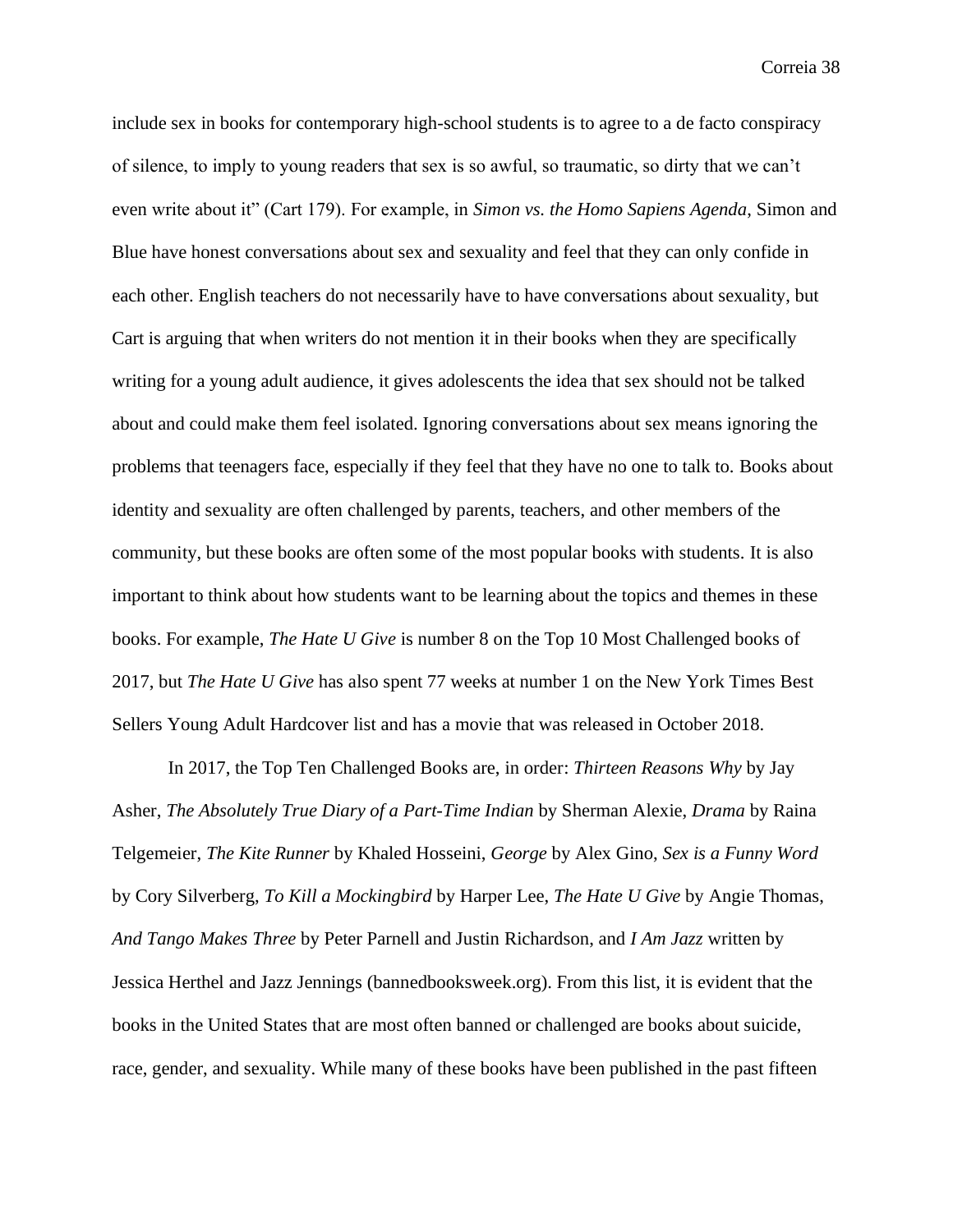years, *To Kill a Mockingbird* was published in 1960 and was voted in 2018 as America's #1 Best-Loved novel by the PBS program "The Great American Read" (https://www.pbs.org/thegreat-american-read/home/). It seems that the novels in the United States that are so well-loved are also often the novels that are challenged so often.

Addressing the topics and themes in these novels that are considered "controversial" are clearly important because these are issues that students deal with every day. If students are kept in the dark about the realities of growing up, it is not helpful for them. They might internalize these feelings and think that their feelings about identity are not worth talking about. However, literary censorship is incredibly different from what is appropriate for certain age levels. For example, a book that talks about sex and violence would not be appropriate for a young child in elementary school because of how children develop but could be fine for high schoolers. Censorship usually indicates the government deciding what the public can and cannot know, but it also indicated when a person in power decides what another person can learn. It is important to acknowledge that many parents might be upset about the choice of books in this research. Parents or guardians might try to censor what their students are reading or topics that might be considered controversial like sex or drugs by confronting the teacher about it. Teachers might have to deal with pushback from parents or guardians, which might be when some of these controversial topics are addressed. When discussing topics that might be considered controversial, all students do not necessarily have to participate in the discussion if they are not comfortable. Rules for classroom discussion would help students stay focused, such as argument points should try to be unbiased and based around facts and being respectful when having a classroom discussion. These literary discussions are not meant to be political arguments, but instead an analysis of the literature. These are not necessarily discussions about political parties;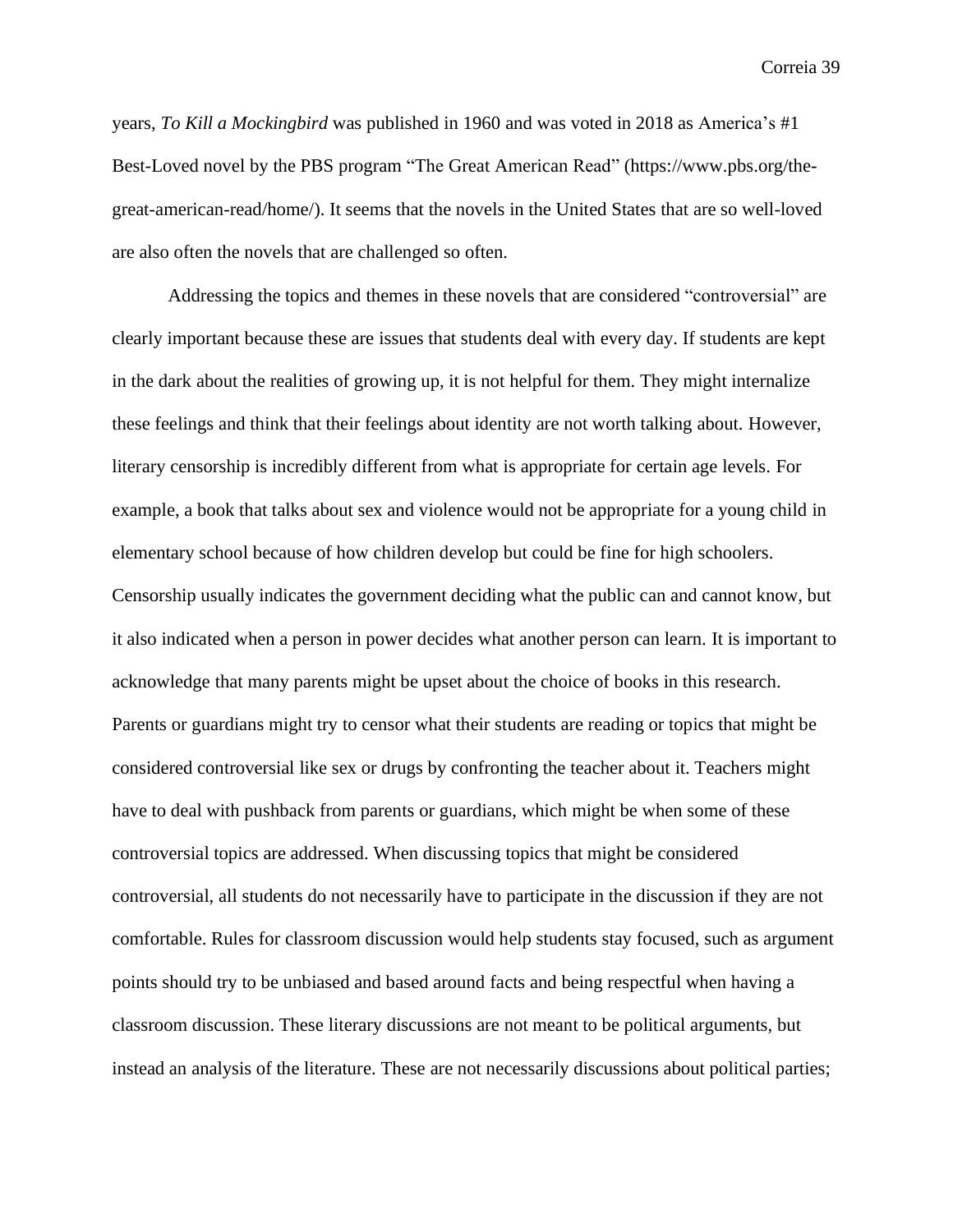having conversations about the importance of identity and language diversity are important to all people from all backgrounds and are not necessarily aligned with particular political parties because identity and language are about the human experience.

By making stories about culture and language more accessible to students, education can have a large impact in how students see themselves and form identities. By adapting to language changes and social changes, this creates space for growth that is mirrored in language acceptance. Adapting to language change is important, especially when it helps people feel more comfortable in their identity. Adapting to language means being understanding of language changes in society and in the classroom. English literature creates space for acceptance and empathy. Readers can hear other peoples' stories and it brings understanding and awareness in that person's own voice. Young adult literature has as much value as any other type of literature because the lives of young people cannot be dismissed or ignored. The classroom can give students the space to talk about things in their lives that are important to them. By breaking open the literary canon and teaching books that are more relevant to students, this makes education more accessible for everyone. Giving students access to linguistically diverse books, whether that is through the classroom curriculum, a classroom library, or recommendations to students, it diversifies the definitions of language and identity.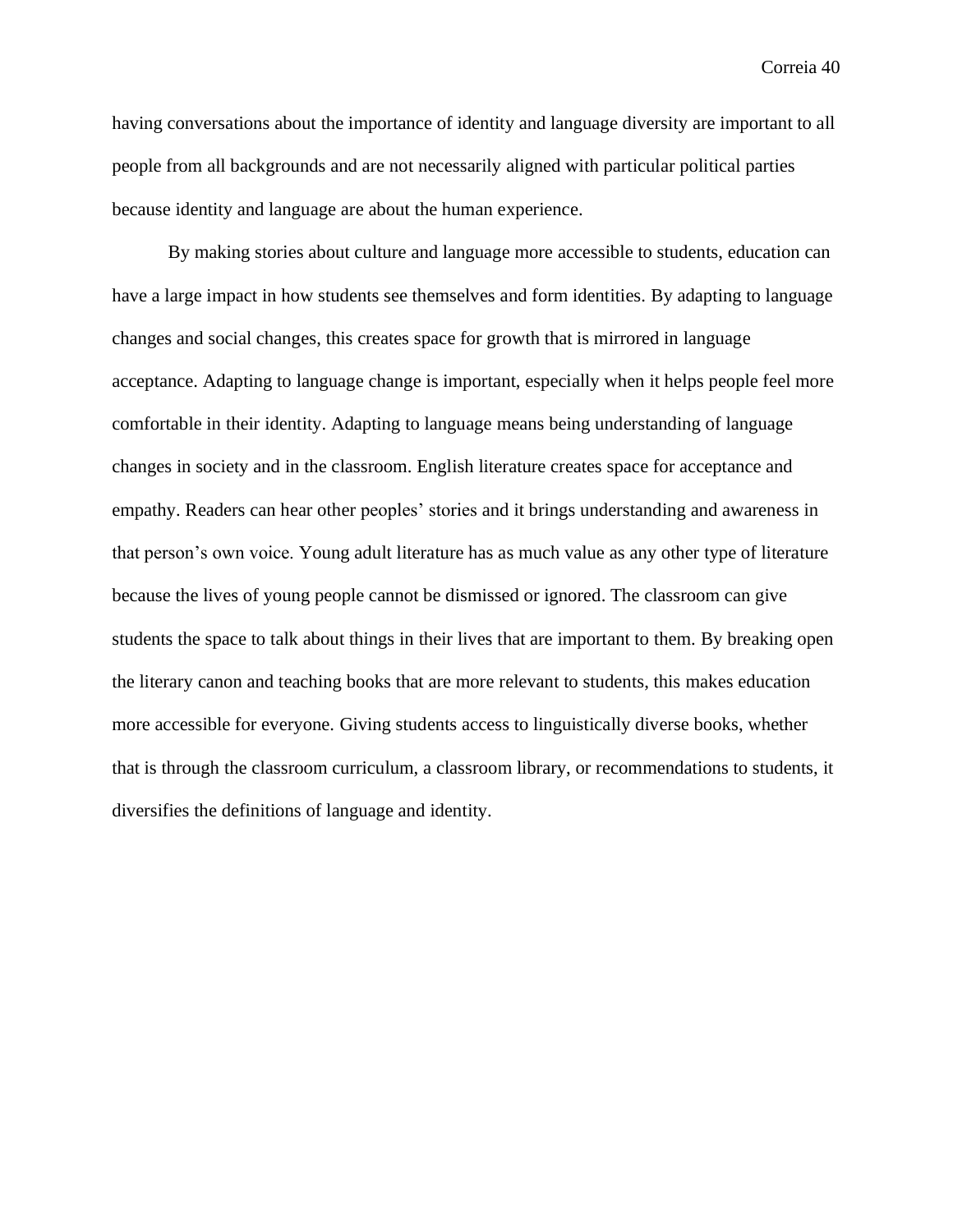## **Appendix:**

## **Possible Lesson Plan 1:**

*Aristotle and Dante Discover the Secrets of the Universe:*

Lesson Length: 1 class period

Content Area: English Literature,  $10<sup>th</sup>$  grade

Overview: Students will read *Aristotle and Dante Discover the Secrets of the Universe*. Students

will do reflective writing about themselves in their notebooks. They will also do a creative

research assignment that has two parts, which they will use school computers for.

Objectives: Students will be able to…

-Identify and analyze some of the major themes from *Aristotle and Dante Discover the Secrets of the Universe*

-read and understand poetry

-understand the arguments the novel is making about why poetry and art are important to communities, cultures, and society

-write about themselves and reflect on their own identities, as well as the identities of the characters

## Essential Questions:

-Why are art and poetry important to communities, cultures, and society?

-How do we think about our own identities?

-How are language and family connected?

#### Procedure/Activity:

For this activity, students will go to the computer lab or borrow the school's computers to do some research on the poetry and artwork mentioned in the text. First, students will find one of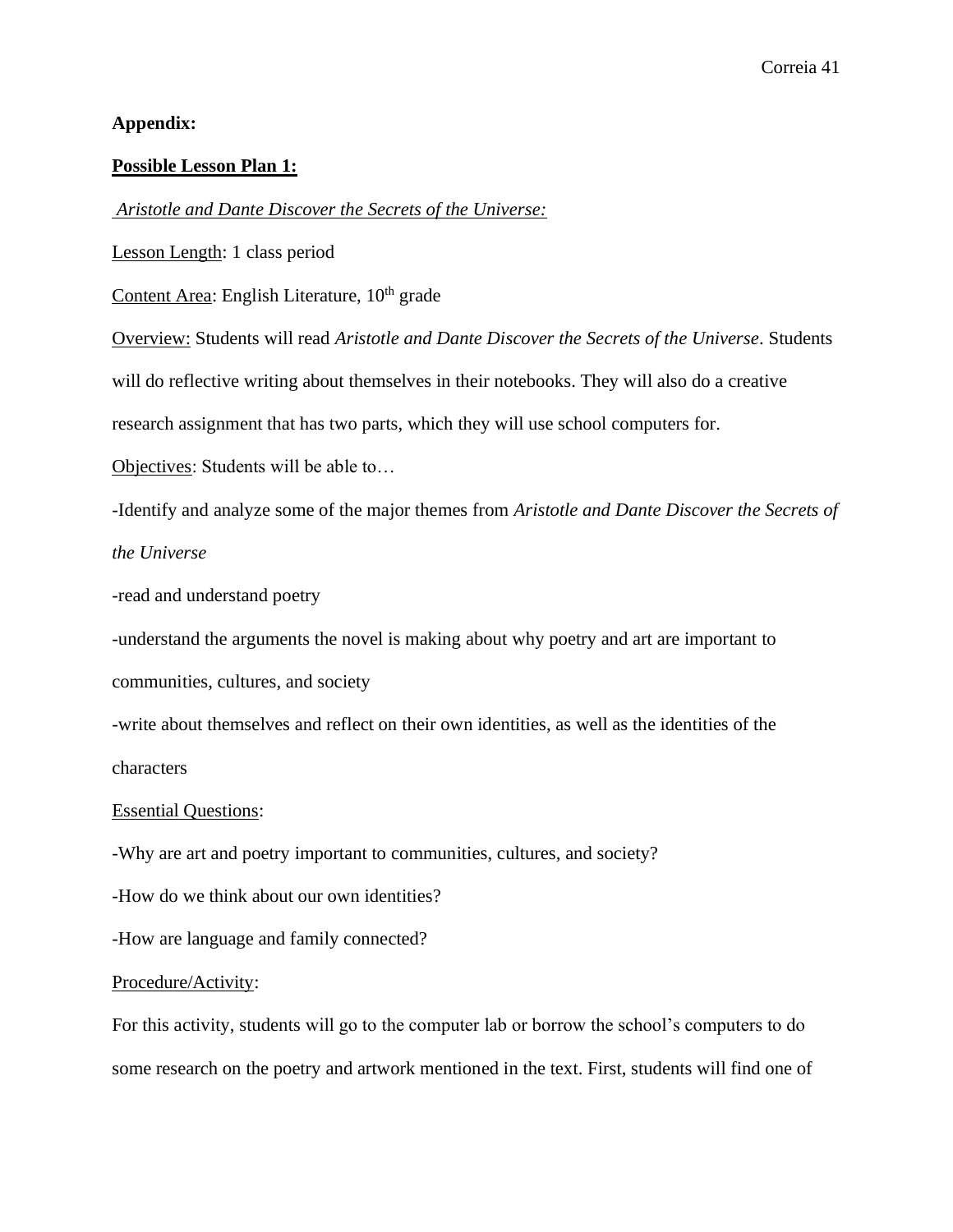the pieces of artwork or an artist mentioned in the book. The students will do research on the painting and write about why they believe it is important to the book and the characters. They should write a paragraph about why they believe this painting is important. A quote from the text is "poems are like people." The second part of the assignment is to find a poem that the student believes describes them and their identity, then write a paragraph explaining why they identify with the poem. So essentially, this assignment has 2 parts:

1. find a painting/artist from the text and explain why it's important in relation to the text

2. find a poem that the student feels that they identify with and explain why they believe that it relates to them

At the end of the class students will talk about the painting they researched and the poem they chose.

#### Assessment:

-Students will answer the writing prompt questions at the beginning of class, and these writing exercises will be marked with either a check, a check plus, or a check minus.

-Based on the poetry/artwork activity, the students' writing will be assessed based on how thoroughly they completed the writing exercise: if they wrote two paragraphs, if their reasonings were good, if they related their reasonings back to the text, etc.

### Writing prompts for the beginning of class:

-Let's try to answer the questions that the author proposes at the beginning of the novel: "Why do we smile? Why do we laugh? Why do we feel alone?" How would you think Ari or Dante would answer these questions?

-Ari feels that people expect something from him because he's named after the philosopher Aristotle. Do people expect things from you? Do they expect you to act in a certain way? Are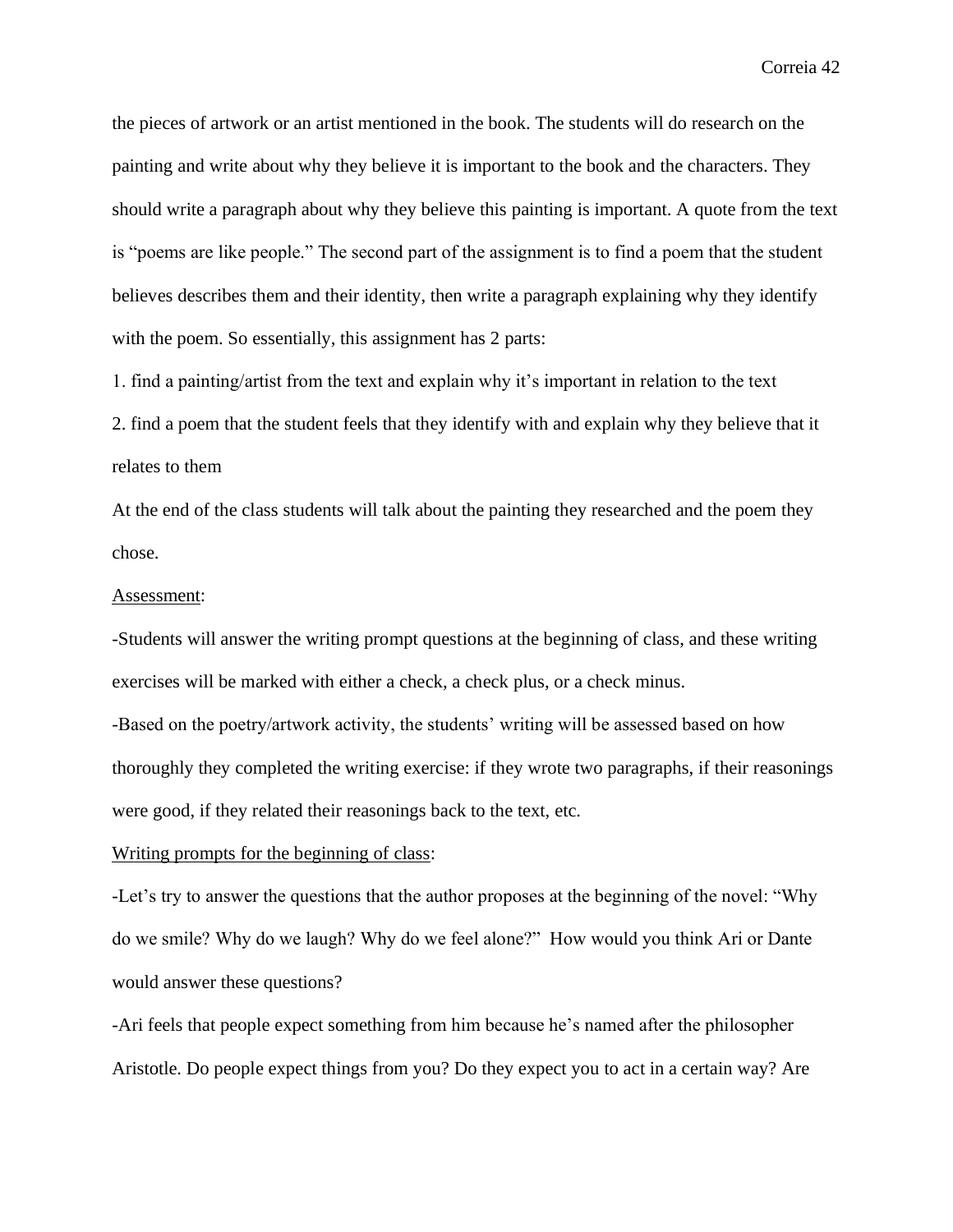there certain family expectations or social norms that affect you? If so, where do you think those expectations come from? How do you feel about those expectations?

Materials:

-the novel Aristotle and Dante Discover the Secrets of the Universe

-notebook for students to write in

-if possible, access to computers to do research on poems/artwork

-pen/pencil

## Accommodations:

-make sure that these students are given extra time on assignments, and they can take tests in a separate room if they require it -students will not be forced to read out loud -classroom distractions will be kept to a minimum -the directions for all assignments will be read out loud, and given to the students on a sheet of paper

-students will be given graphic organizers and notes if they need them -students will receive extra help from the teacher if they need it

## Massachusetts Common Core State Standards:

**RL.9-10.1-2.** Cite strong and thorough textual evidence to support analysis of what a text states explicitly as well as inferences drawn from the text. Determine a theme or central idea of a text and analyze in detail its development over the course of the text, including how it emerges and is shaped and refined by specific details; provide an objective summary of a text.

**RL.9-10.4** Determine the meaning of words and phrases as they are used in the text, including figurative and connotative meanings; analyze the cumulative impact of specific word choices on meaning and tone (e.g., how the language evokes a sense of time and place; how it sets a formal or informal tone).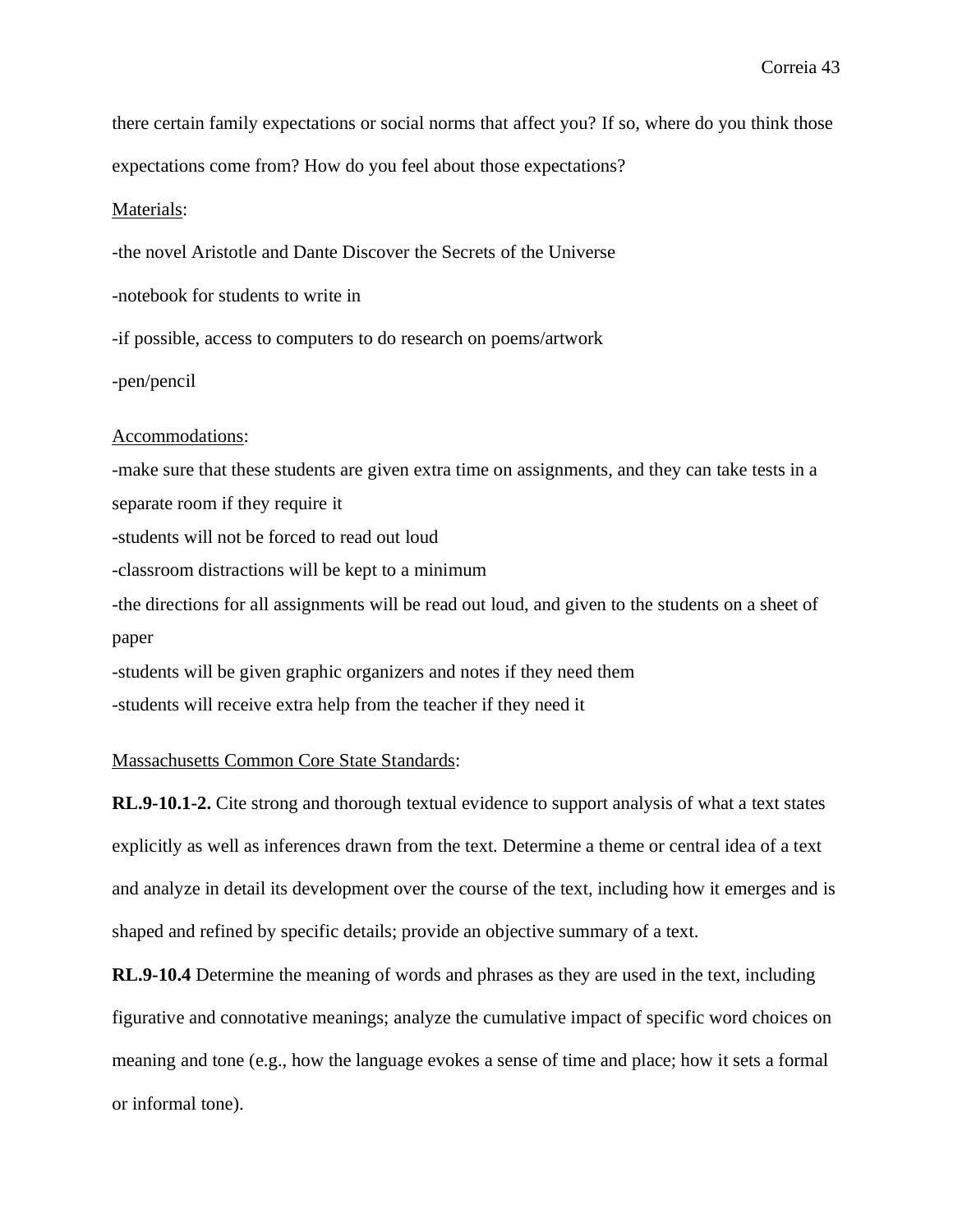**W.9-10.1.** Write arguments (e.g., essays, letters to the editor, advocacy speeches) to support claims in an analysis of substantive topics or texts, using valid reasoning and relevant and sufficient evidence.

## Homework/Continuation Activity:

-read the next section from the novel and come up with 2 questions that the student had from the text and 2 things that the student thought were important.

## **Possible Lesson Plan 2:**

Grade: 8<sup>th</sup> grade ELA

Lesson Plan: *Flying Lessons* and Narrative

Lesson Length: 2-3 class periods

Overview: Students will read short stories from the anthology *Flying Lessons and Other Stories.* After the class has read the book, students will complete a creative writing assessment where they will write their own short story using elements from the short stories. Students will have a large amount of freedom in this assignment but will be given a rubric and detailed instructions. They will be given a class period to work on it. They will work on it for homework, but also spend 2-3 class periods working on it in class. The teacher will work on scaffolding with the students, working on specific paragraphs and then putting it all together at the end.

Objectives: Students will be able to…

-analyze a short story and reflect on literary elements of the text

-connect their writing to elements of the text, such as themes, quotes, and literary devices

-write a creative writing piece, specifically a short story

## Procedure/Activity: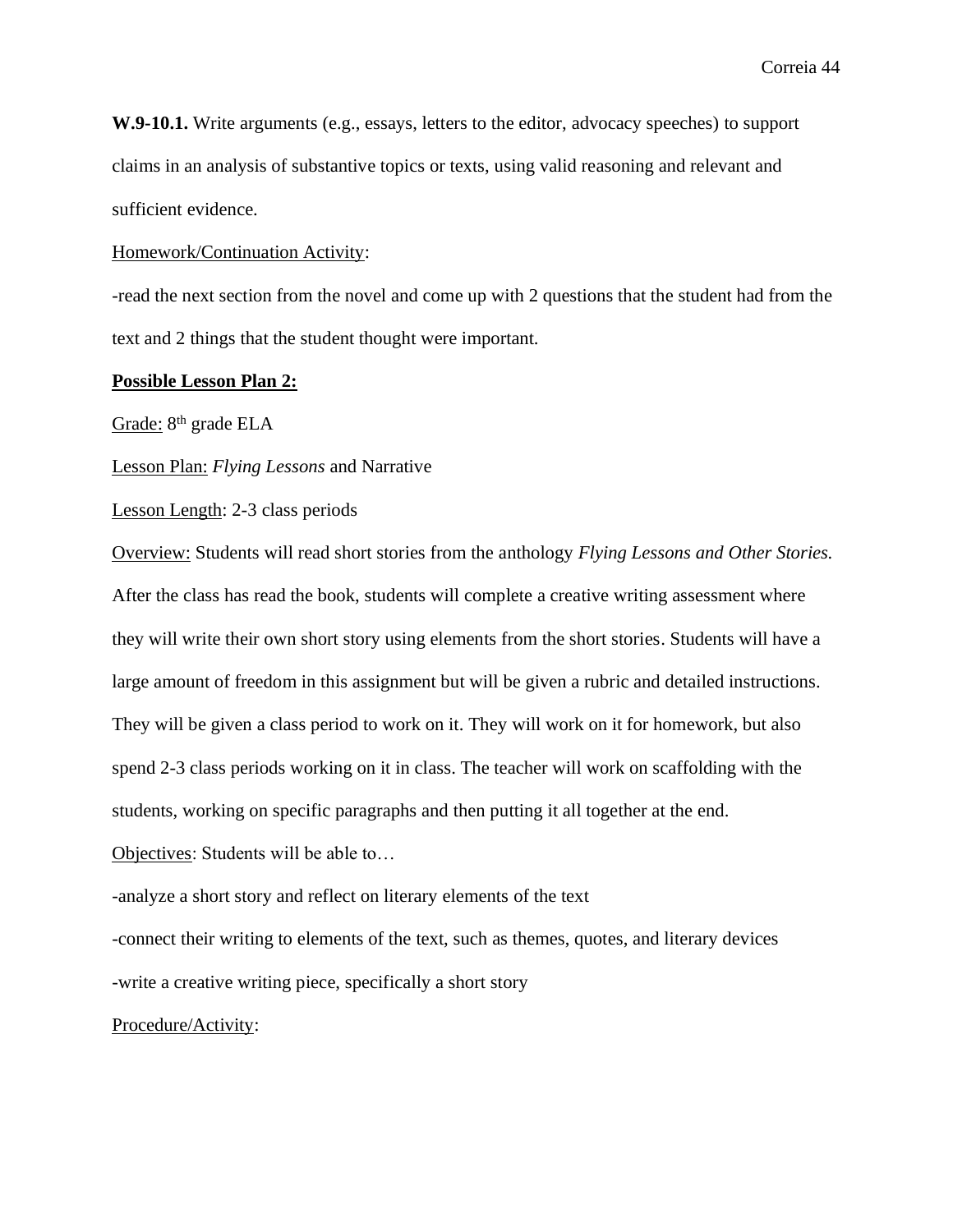-The class has read *Flying Lessons*. The teacher will recap this book and ask students what some of their favorite moments were from the short stories. The teacher will give them time to discuss the book as a class.

-Explain the final assessment for this book. Students will be able to work on their creative writing project in class, using laptops or by going to the computer lab. They will be able to meet with me during class to brainstorm their ideas for a creative writing project. They will be given a rubric to which they will be graded. Students can ask questions about the assignment if they have any.

#### Materials:

## -The book *Flying Lessons*

-access to computers to type out their short stories, either at the computer lab or via laptops. Assessment:

Writing a creative story. This can be a story that is more reality-based, or it can be more fictional. The short stories should be 3-4 pages in length, types and double spaced in 12-point Times New Roman font (but it can be longer than 4 pages if students want, but they do not have to). They should be similar to *Flying Lessons*, in that most of the stories include themes of family, responsibility, and the search for identity. If they so choose, a student could also create a graphic novel version of their story. Students should choose a specific writing style or literary device that they would like to emulate in your writing style. For example, how the first short story is written completely in the second person. Or, they could take a line from a short story and write your short story based on that. For example, in the short story "Flying Lessons," there is a quote that says: "all of us need something to look forward to" (156). Students could write a short story where someone is looking forward to something and why that is important. Along with the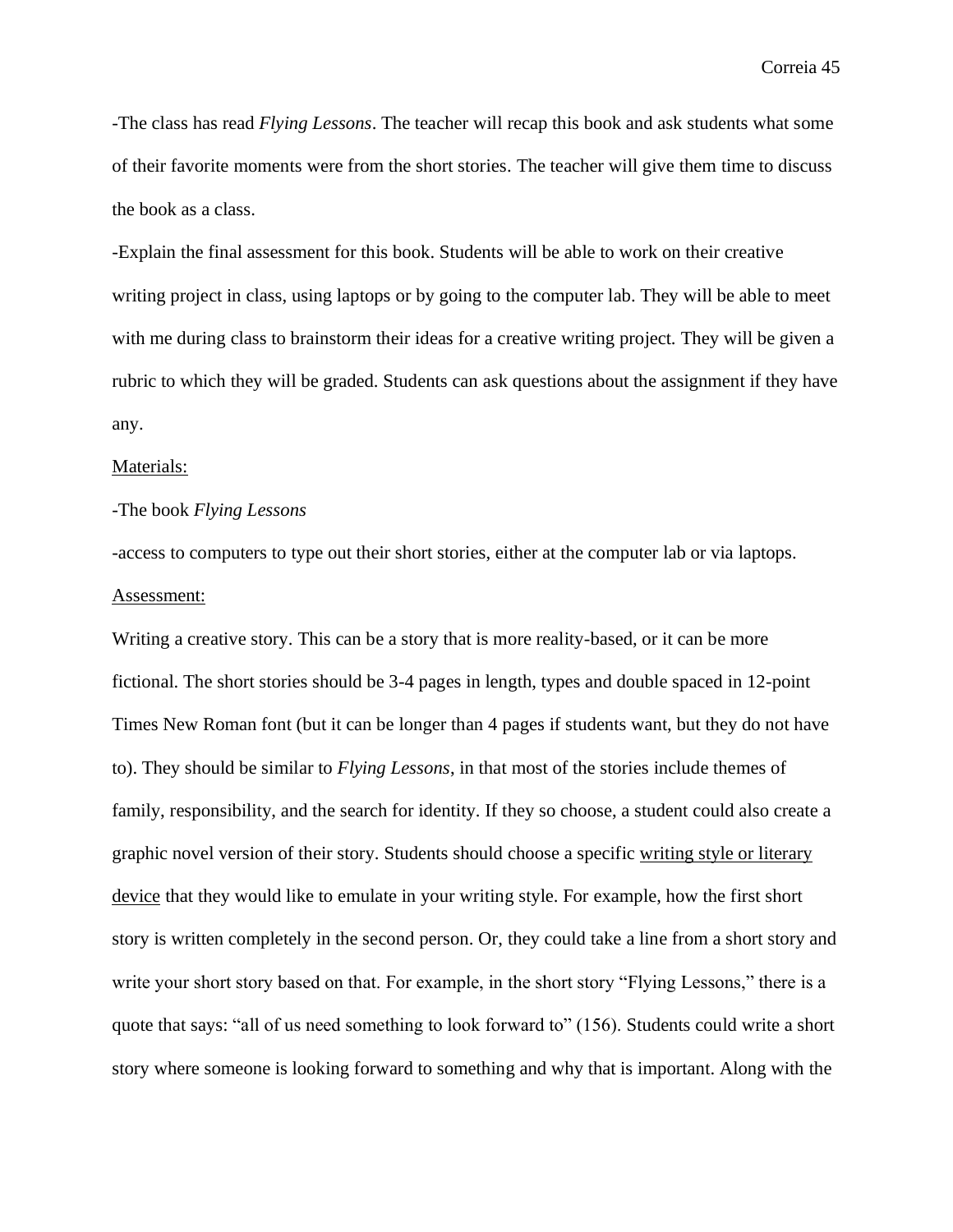short story, students will pass in a paragraph about which writing style, literary device, or quote you chose to base your short story on. This paragraph should reflect on your own writing. Students will have the one class period to start their assignment, and then they will work on it at home for homework and it will be due at the end of the week. If students do not have access to internet or have difficulties accessing a computer, arrangements will be made with the student.

## Accommodations:

-make sure that these students are given extra time on assignments -students will not be forced to read out loud -classroom distractions will be kept to a minimum -the directions for all assignments will be read out loud, and given to the students on a sheet of paper -students will be given graphic organizers and notes if they need them -students will receive extra help from the teacher if they need it

## **Possible Lesson Plan 3:**

*The Hate U Give* and Developing Critical Consciousness.

Based on lesson plans from ReadWriteThink.org. Lesson plans created by Scott Filkins

Grade: 11

Time: 3-4 class periods

## **Overview**

After reading the Angie Thomas' YA lit novel *The Hate U Give*, students will work for 2-3 class periods on building their knowledge of the Black Lives Matter movement and similar activist movements. They will be listening to radio interviews and examining the Black Lives Matter official website. This assignment is not necessarily for students to write their opinion on the Black Lives Matter movement, or for them to argue against it. This is for students to learn about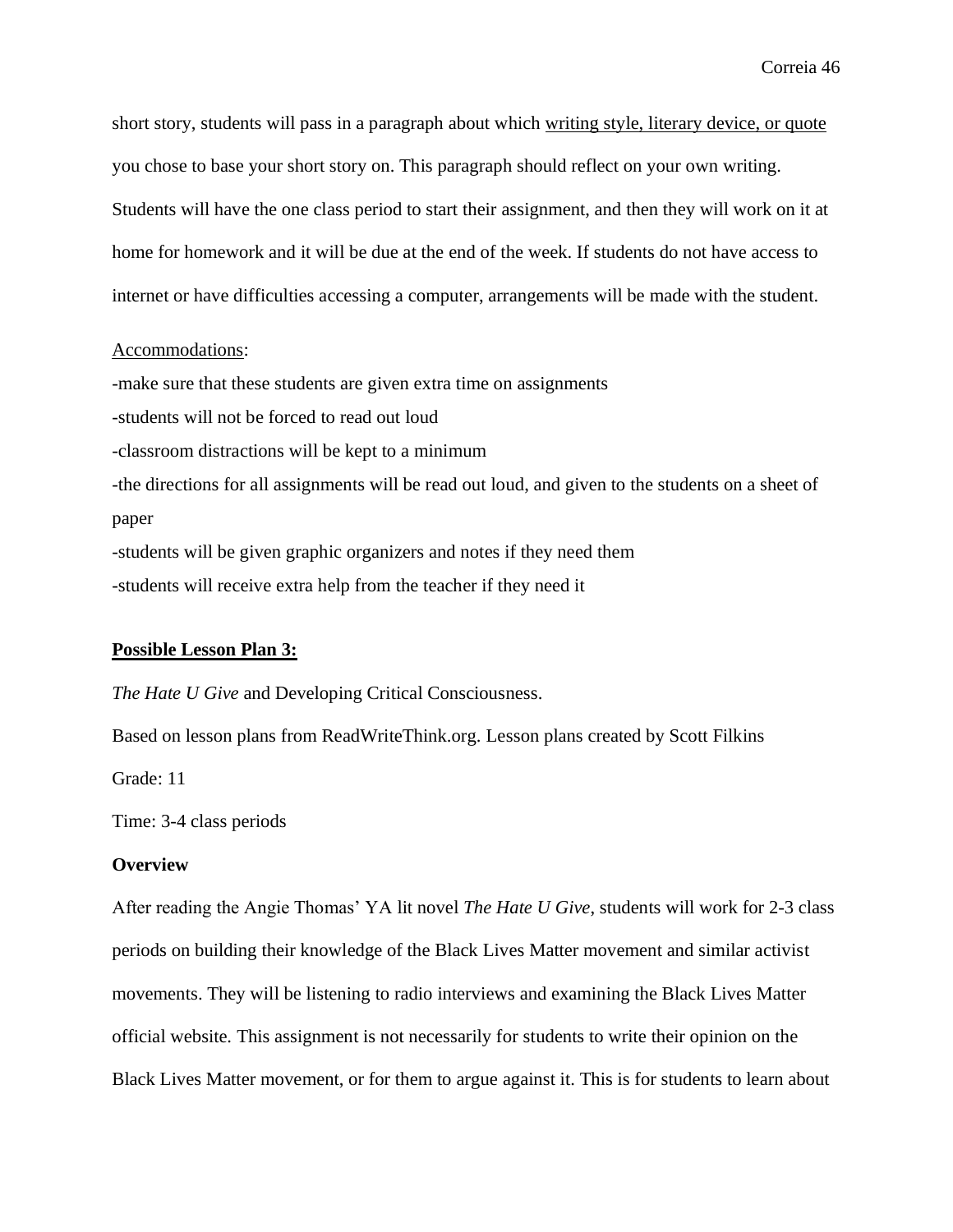the movement; students should learn how to research a topic without necessarily letting their opinion make their research biased. Students will be working on a short research project to learn about the context of certain aspects of the novel: double consciousness/codeswitching, the Black Panther movement, Tupac Shakur as an activist, and media portrayal of police violence (they will be limited to these topics, but if there is another topics that they would like to research, they can discuss it with me). Students will be referencing specific passages in the text where these topics come up, and discuss their research paralleled to these scenes in the novel. As a class, we will also be looking at excerpts from James Baldwin's essay "Letter to My Nephew" and Ta-Nehisi Coates' "Letter to My Son."

## **Objectives:**

Students will be able to…

-identify the goals, beliefs, and history of the Black Lives Matter movement -read closely and analyze complex nonfiction/supplemental texts related to the novel -use guided research to inform themselves on a certain topic and apply that to discussion

## **Class Period 1:**

-As a class, we have finished reading *The Hate U Give* and as a wrap up to the unit we will be discussing the Black Lives Matter movement.

-We will watch the video "Tupac Inspired Angie Thomas' New Book" to familiarize the students with the author and think about the connections between activism and the novel (https://www.youtube.com/watch?v=H6ufAb82GJ0). This video is from Epic Reads (epicreads.com) which is a website dedicated to YA lit. This website itself is a great use for students.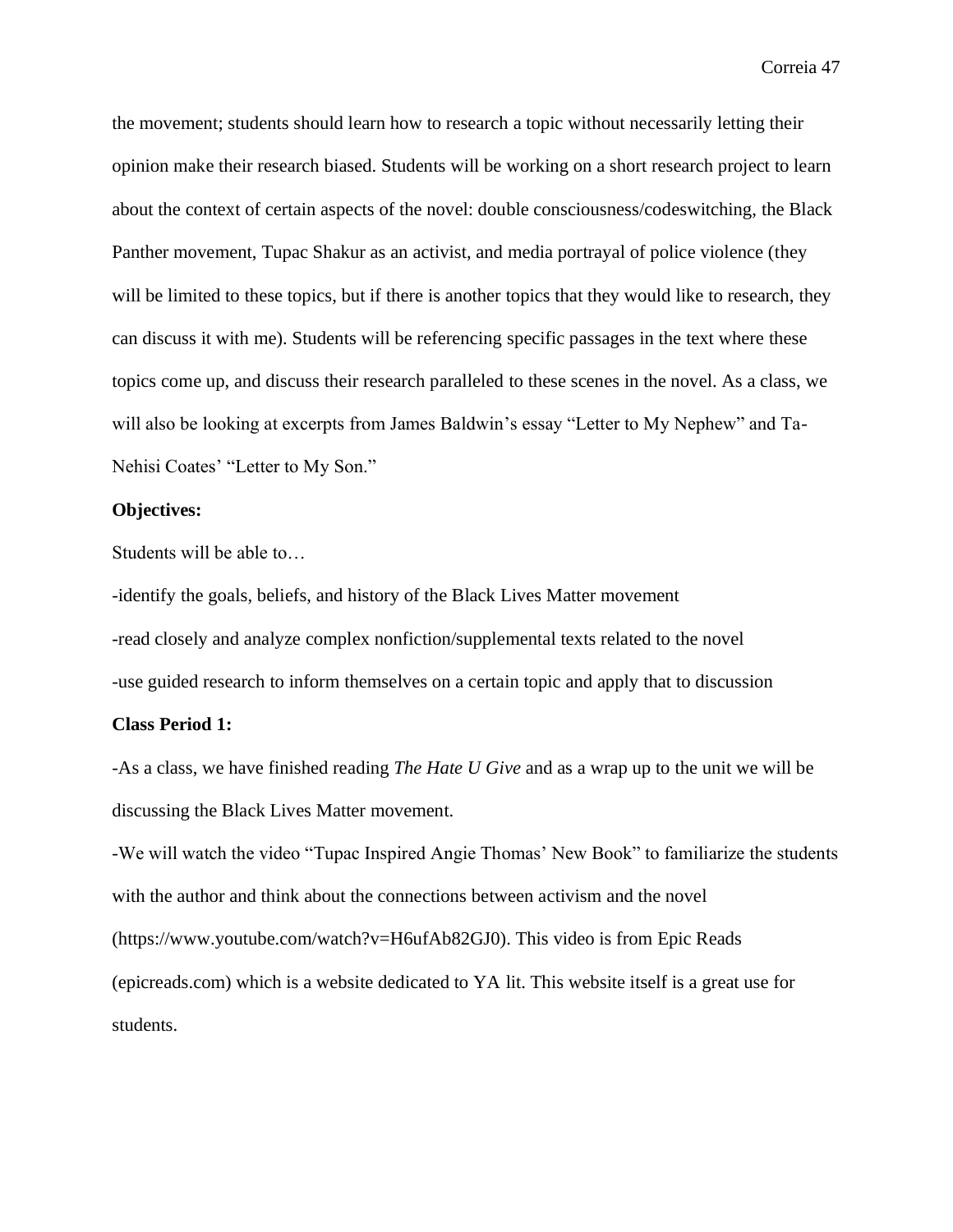-To gauge student knowledge, I will ask students if they have heard of the Black Lives Matter movement before and explain common misconceptions/oversimplifications about the Black Lives Matter movement. Discussing how bias can affect understanding/research.

-As a class we will listen to two audio clips "Black Lives Matter Slogan Becomes a Bigger Movement" and "Black Lives Matter Founders Describe Paradigm Shift in the Movement" both from NPR.

[\(https://www.npr.org/2014/12/04/368408247/black-lives-matter-slogan-becomes-a-bigger](https://www.npr.org/2014/12/04/368408247/black-lives-matter-slogan-becomes-a-bigger-movement)[movement\)](https://www.npr.org/2014/12/04/368408247/black-lives-matter-slogan-becomes-a-bigger-movement)

[\(https://www.npr.org/sections/codeswitch/2016/07/13/485895828/black-lives-matter-founders](https://www.npr.org/sections/codeswitch/2016/07/13/485895828/black-lives-matter-founders-describe-paradigm-shift-in-the-movement)[describe-paradigm-shift-in-the-movement\)](https://www.npr.org/sections/codeswitch/2016/07/13/485895828/black-lives-matter-founders-describe-paradigm-shift-in-the-movement)

Students will listen to the audio clips and write down some of the things that they learned/taking general notes.

-As a class we will participate in a discussion about the social issues and specific events that lead to the Black Lives Matter movement, it goals from their website, and controversies associated with it. The goal of this discussion is not to debate the necessity or effectiveness of the movement, but rather to come to an understanding of its origin and goals

[\(https://blacklivesmatter.com/\)](https://blacklivesmatter.com/). Explain to the students about how literature helps us learn about a wide variety of experiences and perspectives.

-Ask students to think about how the Black Lives Matter movement connects to the novel.

-Students will receive a handout where they will be asked to choose from four topics:

1. Double consciousness, codeswitching, and living multiple identities

2. The Black Panther Party

3. Tupac Shakur as an activist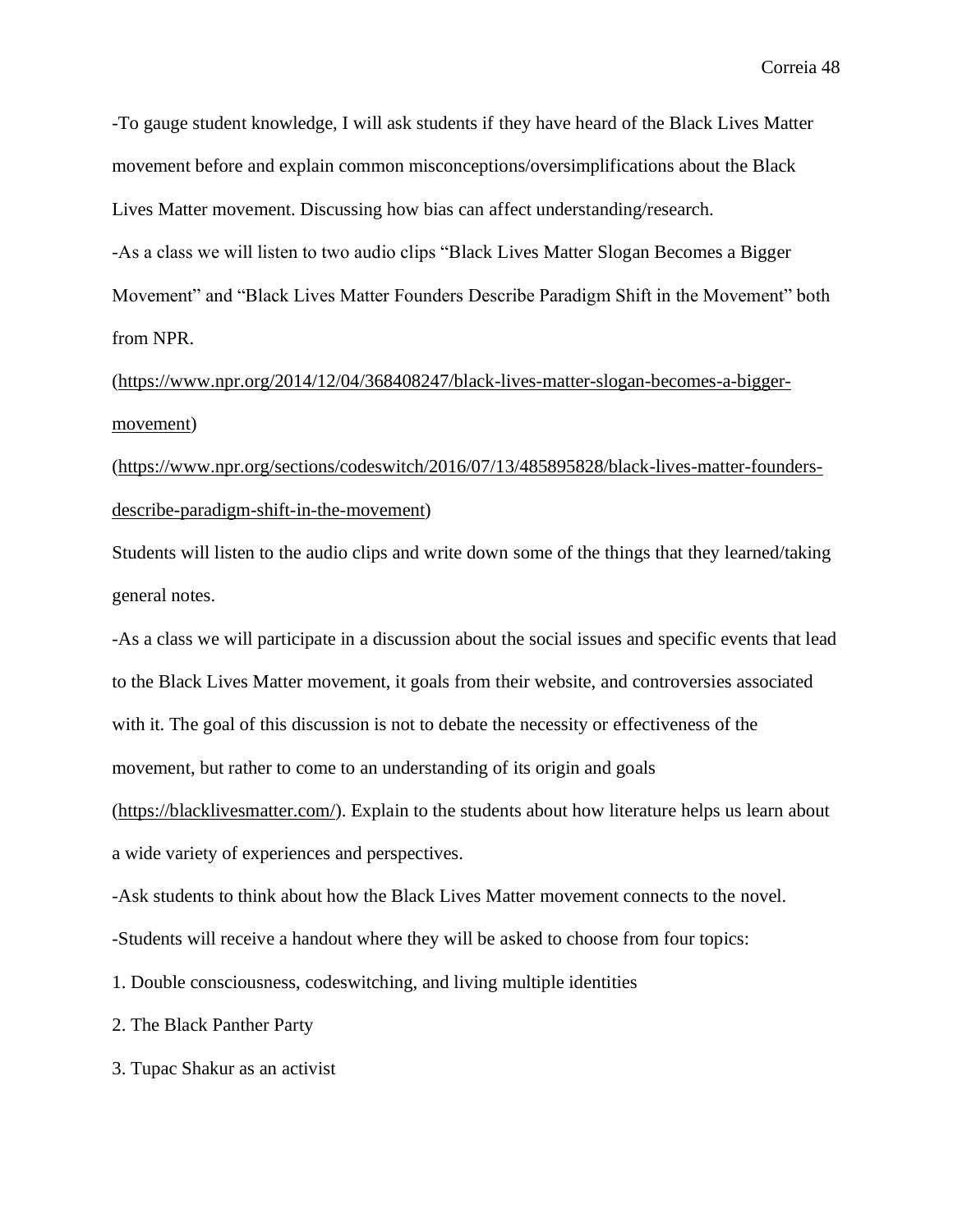4. Media coverage of fatal police shootings.

Multiple students will cover each topic, but they will get to choose which topic that they do.

## **Class Period 2:**

-As class begins, remind students of what we discussed yesterday. Students will have chosen which topic they would like to cover, and they will be placed in groups based on who chose which topic. The class will review how to do unbiased, accurate research. They will meet in groups to discuss their research plans. Students will be creating either a Power Point presentation, Google Slides, or a Prezi.

-The students will be given a handout that explains the expectations of the research project. They will need to search the novel as well to pull examples from the text and connect them to their research. They will need to include a Works Cited/references page. They can use Wikipedia to get a general sense of their topic, but they will need to branch off and find other sources as Wikipedia will not count towards their Works Cited page.

-Students will work together to read and take notes on their topic. Students should work together to create their presentation slides.

-These are some possible moments in the text that students should reference for each topic:

1. Black Panther Party (Ch 3, the family's complex political and social alliances to mainstream Christianity, the Nation of Islam, and the Black Panthers; Ch 10, Maverick's assertion that the Panthers educated and empowered; Ch 14, Hailey unfollows Starr's social media for posts about Black Panthers)

2. Double consciousness, code-switching, identity negotiation (Ch 5, Starr talks about changing language use at school; Ch 13, the family discusses what it would mean to move to the suburbs; Ch 17, Starr's white boyfriend accuses her of hiding parts of her life from him)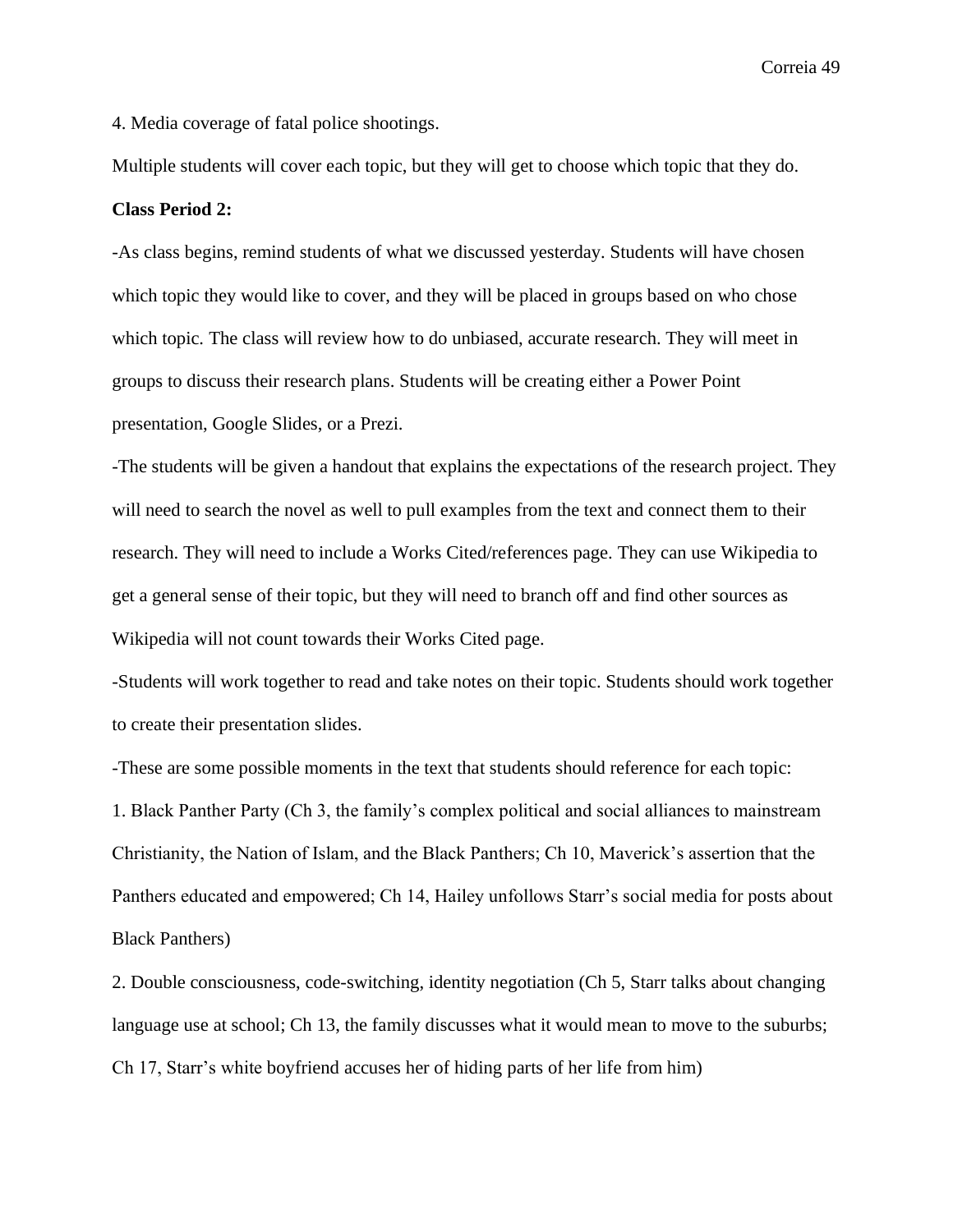3. Tupac Shakur and his activism: (Ch 1, Khalil explains how "Tupac was the truth"; Ch 10, the family listens to Tupac and discusses how his work uplifted people of color; Ch 12, Starr watches the video of Tupac explaining the meaning behind T.H.U.G. L.I.F.E.)

4. Media coverage of fatal shootings by police (Ch 7, Khalil is named by news reporters and labeled a "suspected drug dealer"; Ch 14, Officer 115's father is interviewed on the news; Ch 20, Hailey repeats what she had heard on the news about Khalil)

-The next class period, students will share their findings and present their research.

#### **Class Period 3:**

-Students will present the research that they've done during the previous class period. Students might be stressed out about a presentation, but the teacher will assure then that while this will be graded, it's not a large grade. The teacher will emphasize that it's important to understand how to be relaxed during presentations because it will be helpful for them in the future when it comes to college or jobs. The teacher will go over different presentation techniques, and students can choose to do practice presentations if they wish. It is possible that people are nervous about public speaking because they must speak in front of an audience and students might be nervous about their speaking and language usage being on display. The presentations will take up most of the class period.

-After each group is done with their 8-10 minutes presentation, the teacher will ask the students to discuss how this new knowledge shapes their understandings of the characters and events in the book.

-With the remainder of the time, the teacher will give a preview of what we will be doing next class, which will be reading two important texts by African-American authors: James Baldwin and Ta-Nehisi Coates. The teacher will give a brief background on both authors.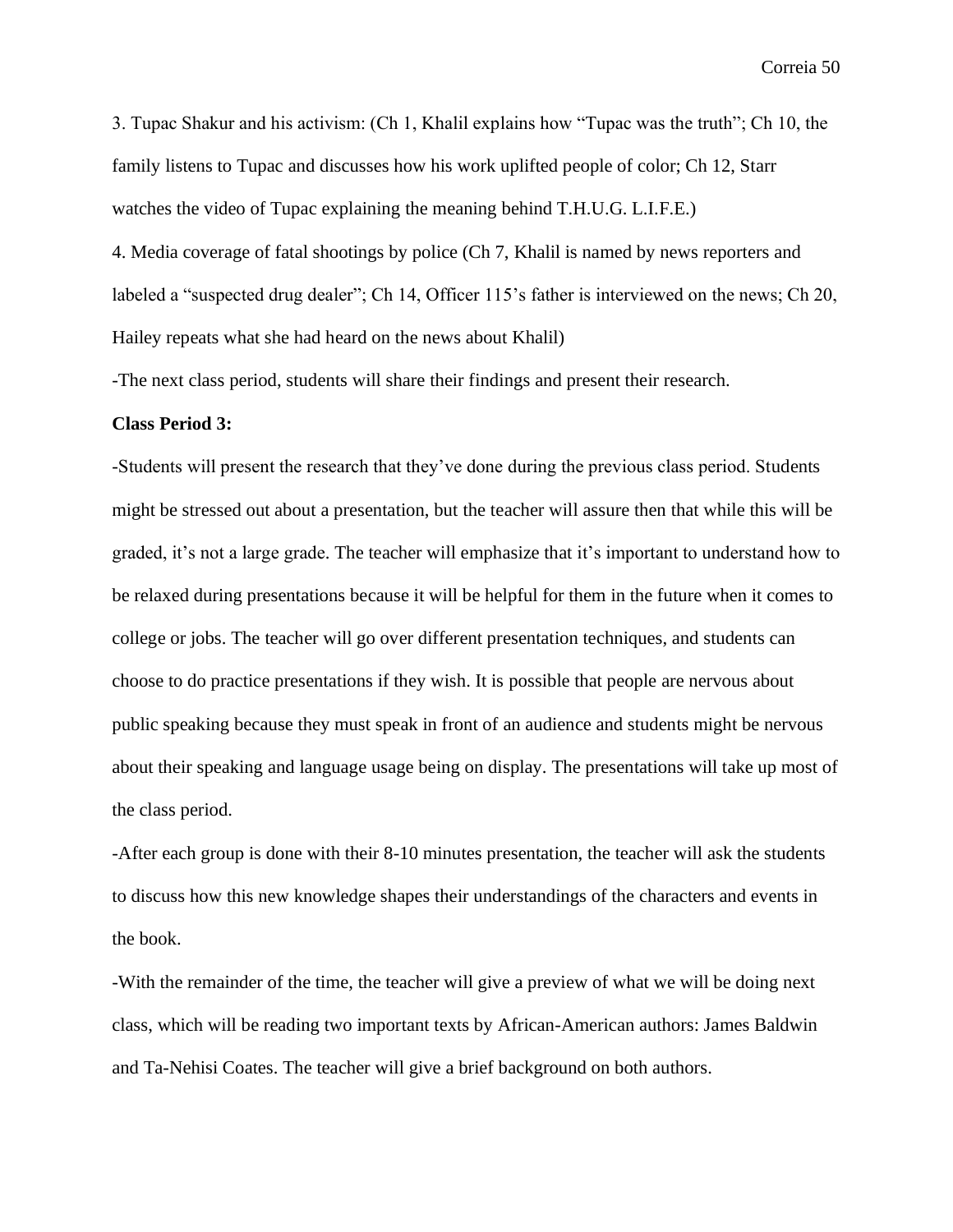## **Class Period 4:**

-The class will read James Baldwin's essay "Letter to my Nephew" and then parts of Ta-Nehisi Coates' "Letter to My Son," which is itself part of the larger work *Between the World and Me*. We will read parts from both essays out loud as a class but will break up the reading. Students will spend some time reading in groups, then some time reading silently.

-Students will answer questions on a worksheet about both essays. They can either work alone or work in groups. They will be asked to refer back to the two essays, and then think about the connections to their research and *The Hate U Give*.

-If students are interested in this topic and want to learn more about novels that address violence against African Americans, suggest books like *How it Went Down* by Kekla Magoon, *Dear Martin* by Nic Stone, or *All-American Boys* by Jason Reynolds and Brendan Kiely.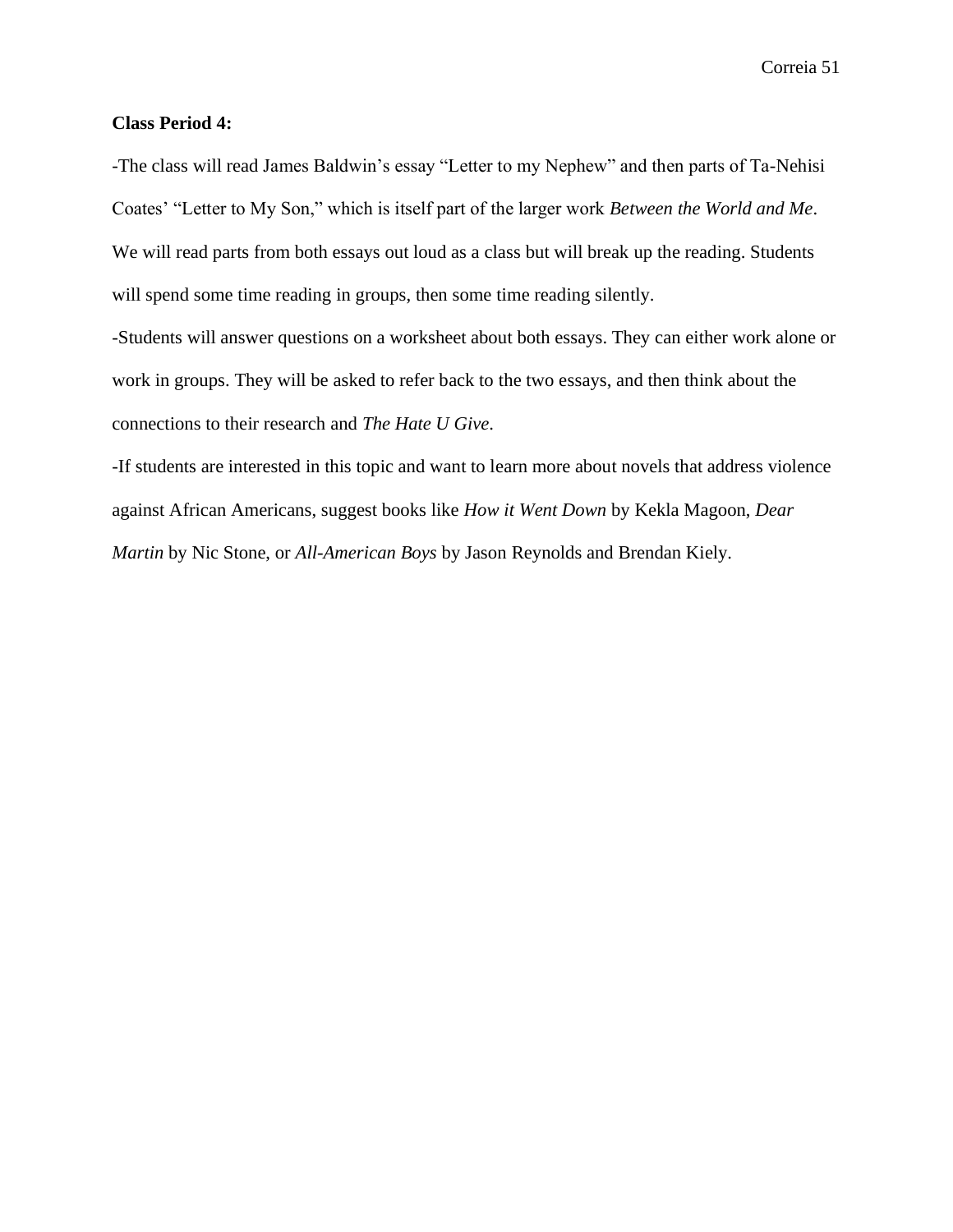## Works Cited

Albertalli, Becky. *Simon vs. the Homo Sapiens Agenda*. HarperCollins Publishers, 2015.

- Cart, Michale. *Young Adult Literature: From Romance to Realism*. 3<sup>rd</sup> ed,. American Library Association, 2017.
- Clark, Caroline T., and Mollie V. Blackburn. "Reading LGBT-Themed Literature with Young People: What's Possible?" *The English Journal*, vol. 98, no. 4, 2009, pp. 25–32. *JSTOR*, JSTOR, www.jstor.org/stable/40503257.

*Critical Insights: Coming of Age*. Edited by Kent Baxter. Ipswich, Salem Press, 2013.

*Critical Pedagogy Reader.* Edited by Antonia Darder et. al. 3rd ed,. Routledge, 2017.

Crowe, Chris. "Young Adult Literature: What Is Young Adult Literature?" *The English Journal*,

vol. 88, no. 1, 1998, pp. 120–122. *JSTOR*, JSTOR, [www.jstor.org/stable/821448.](http://www.jstor.org/stable/821448)

Culler, Jonathan. *Literary Theory*. Oxford University Press, 1997.

Dimaline, Cherie. *The Marrow Thieves.* Cormorant Books Inc, 2017.

Esposito, Cameron, host. "Riley Silverman." *Queery*, *iTunes* app, 30 Sept. 2018.

Filkins, Scott. "Developing Critical Consciousness through Angie Thomas' *The Hate U Give" Read Write Think.* NCTE. http://readwritethink.org/classroom-resources/lessonplans/developing-critical-consciousness-through-31231.html

*Flying Lessons and Other Stories*. Edited by Ellen Oh. Penguin Random House, 2017.

- Freire, Paulo and Donaldo Macedo. *Literacy*: *Reading the Word and the World*. Bergin & Garvey, 1987.
- Glasgow, Jacqueline N. "Teaching Social Justice through Young Adult Literature." *The English Journal*, vol. 90, no. 6, 2001, pp. 54–61. *JSTOR*, JSTOR, www.jstor.org/stable/822056.

Grande, Sandy Marie Anglás. "American Indian Geographies of Identity and Power: At the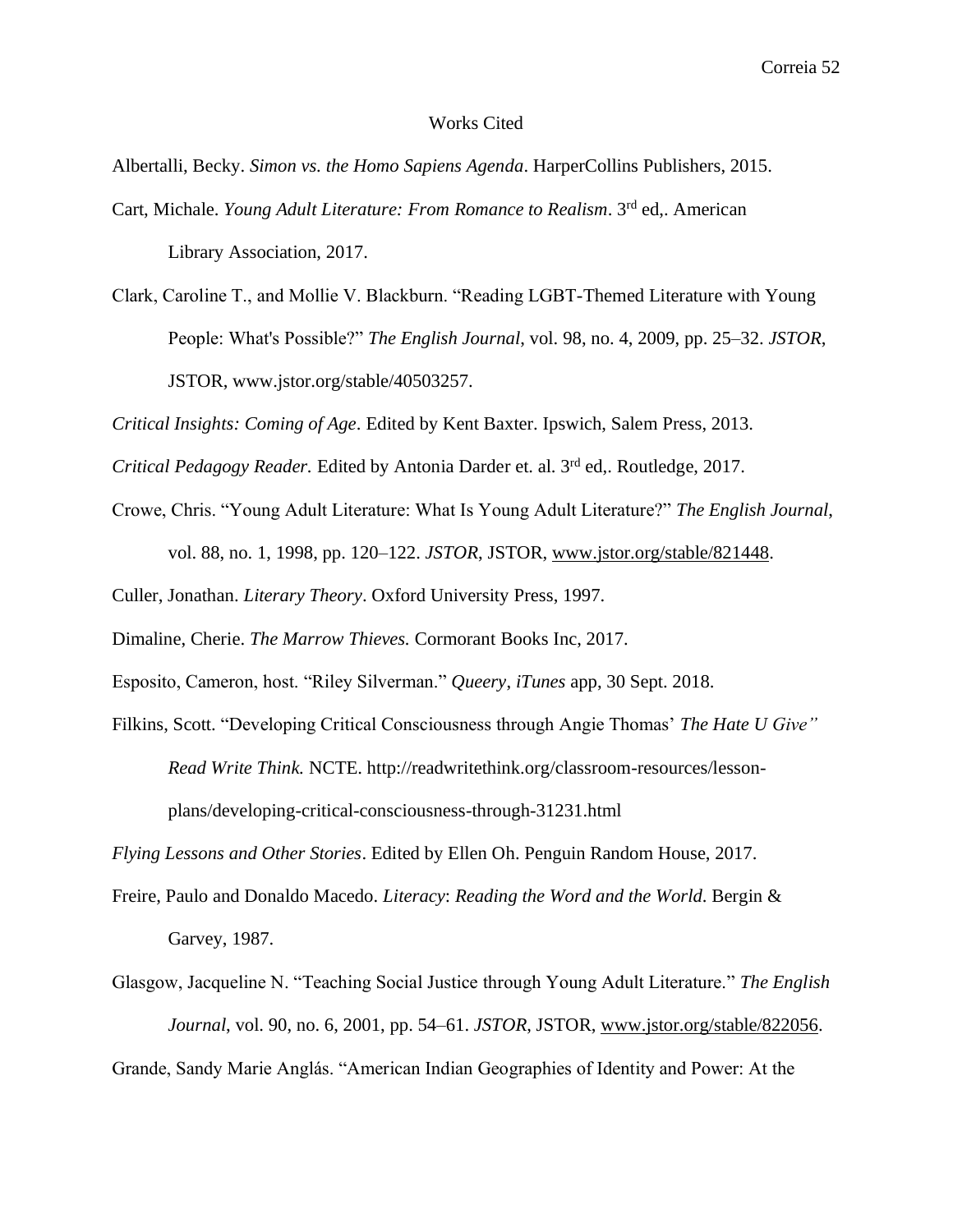Crossroads of Indígena and Mastizaje." *The Critical Pedagogy Reader.* Edited by Antoni Darder et. al. Third edition. Routledge, 2017.

"The Great American Read." *PBS*/*WGBH*. https://www.pbs.org/the-great-american-read/home/.

- Harro, Bobbie. The Cycle of Liberation. In M. Adams, W. Blumenfeld, R. Castañeda, H. Hackman, H. Peters & X. Zúñiga (eds). *Readings for diversity and social justice: An anthology on racism, sexism, anti-Semitism, heterosexism, classism, and ableism* (pp. 463-469). New York. Routledge, 2000.
- "How to Tell a Different LGBTQ Story in Schools" *Education Weekly*. vol. 36, no. 3. 2018. https://www.edweek.org/ew/articles/2018/09/05/how-to-tell-a-different-lgbtqstory.html?cmp=eml-contshr-shr

"In the White Man's Image." *American Experience.* Directed by Christine Lesiak. 1992.

- King, Thomas. *The Truth About Stories: A Native Narrative*. Minneapolis, University of Minnesota Press, 2003.
- Lorde, Audre. "Age, Race, Class and Sex: Women Redefining Difference." *Sister Outsider: Essays and Speeches.* Crossing Press, 1984.
- Malott, Curry Stephenson. Class Consciousness and Teacher Education. *The Critical Pedagogy Reader.* Edited by Antoni Darder et. al. Third edition. Routledge, 2017.
- Moore, John Noell. *Interpreting Young Adult Literature: Literary Theory in the Secondary Classroom*. Boynton/Cook Publishers, 1997.
- Oliva, Alejanda. "The Literary Canon is Mostly White. Here's an Alternative Latin American Reading List". *Remezla.* http://remezcla.com/lists/culture/latin-american-books-literarycanon/

Pagliaro, Michael. "Is a Picture Worth a Thousand Words? Determining the Criteria for Graphic